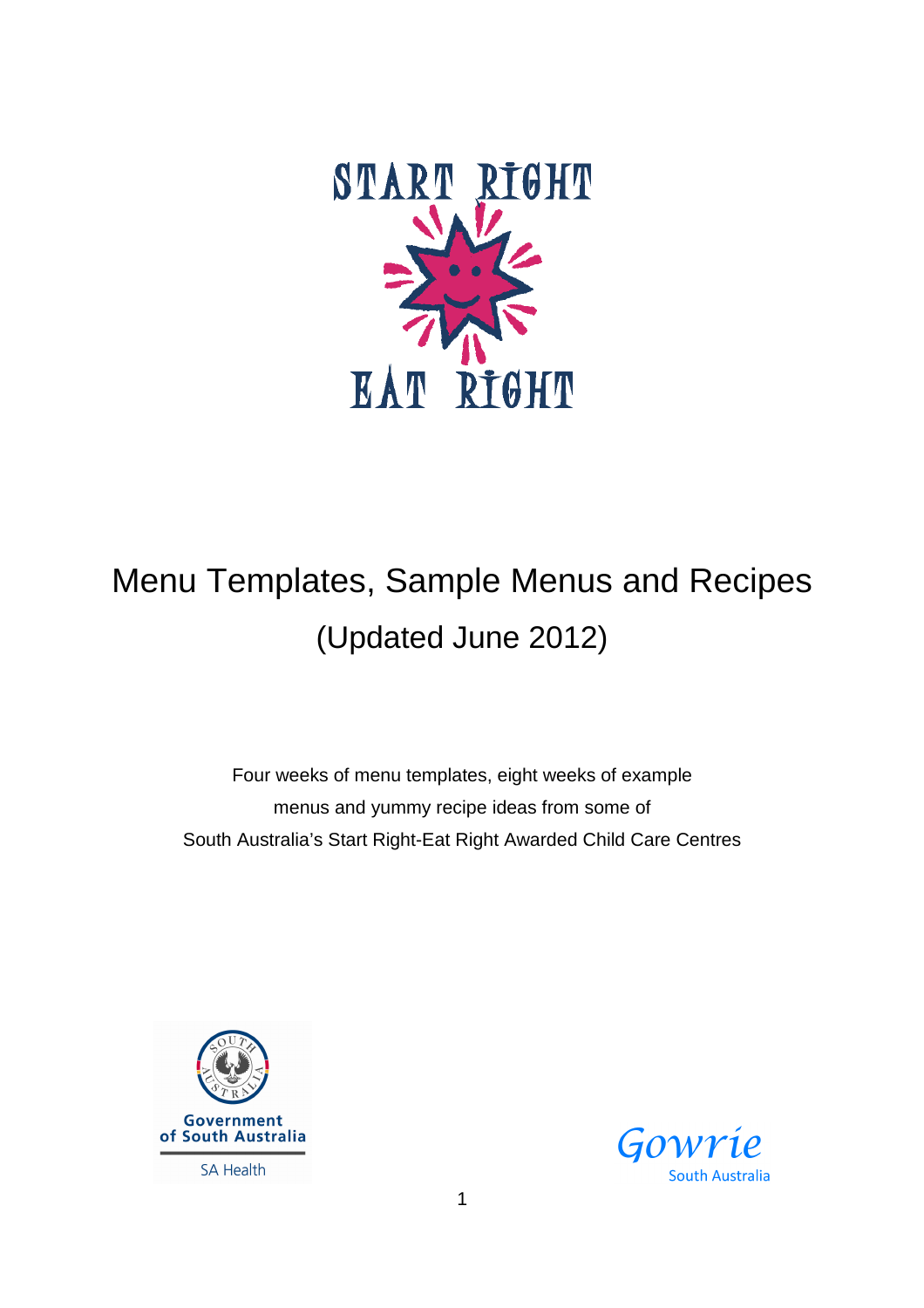## **CONTENTS**

|                                                                                                                                                                                                                                                                                                                                                                                                                                                                                                                                                                                                                                                                                                                                       | <b>PAGE</b>                                                                            |
|---------------------------------------------------------------------------------------------------------------------------------------------------------------------------------------------------------------------------------------------------------------------------------------------------------------------------------------------------------------------------------------------------------------------------------------------------------------------------------------------------------------------------------------------------------------------------------------------------------------------------------------------------------------------------------------------------------------------------------------|----------------------------------------------------------------------------------------|
| <b>Introduction</b><br>Menu planning<br>$\bullet$                                                                                                                                                                                                                                                                                                                                                                                                                                                                                                                                                                                                                                                                                     | 4-5                                                                                    |
| <b>Sample Menu Templates</b>                                                                                                                                                                                                                                                                                                                                                                                                                                                                                                                                                                                                                                                                                                          | $6-9$                                                                                  |
| <b>Start Right-Eat Right Sample Menus</b>                                                                                                                                                                                                                                                                                                                                                                                                                                                                                                                                                                                                                                                                                             | $12 - 17$                                                                              |
| <b>Red Meat Recipes</b><br>Lamb Trecolori<br>$\bullet$<br>Slow Cooked Beef Casserole with Vegetables<br>$\bullet$<br>Sang Choy Bow<br>$\bullet$<br>Nasi Goreng (beef)<br>$\bullet$<br>Mild Lamb and Vegetable Curry<br>$\bullet$<br><b>Mexican Beef Bake</b><br>$\bullet$<br><b>Moroccan Lamb Meatballs</b><br>$\bullet$<br><b>Quick Beef Goulash</b><br>٠<br>Lamb and Lentil Hot Pot<br>$\bullet$<br>Spanish Beef with Beans and Cheese<br>$\bullet$<br>Beef in Mustard Sauce and Roast Vegetables<br>$\bullet$<br>Curried Beef and Rice from Iran                                                                                                                                                                                   | 19<br>20<br>21<br>22<br>23<br>24<br>25<br>26<br>27<br>28<br>29<br>30                   |
| <b>Pork and White Meat Recipes</b><br><b>Tuna Patties and Salad</b><br>$\bullet$<br>Honey Chicken and Vegetable Spaghetti<br>$\bullet$<br>Tasty Tuna, Tomato and Noodle Bake<br>$\bullet$<br><b>Twisty Tuna Pasta</b><br>$\bullet$<br><b>Chicken and Noodle Slice</b><br>$\bullet$<br>Cheesy Pumpkin and Broccoli Pasta with Tuna<br>$\bullet$<br>Warm Chicken Salad in Fresh Bread Wraps<br>$\bullet$<br>Moroccan Chicken with Couscous<br>$\bullet$<br>Fish and Spinach Pie<br>$\bullet$<br>Apricot Chicken with Potato and Vegetables<br>$\bullet$<br>Tuna Lasagne with Mixed Vegetables<br>Chicken and Zucchini Burgers<br><b>Chicken and Hokkien Noodles</b><br><b>Chicken and Broccoli Bake</b><br>Chicken Chimmy Chungas (NEW) | 32<br>33<br>34<br>35<br>36<br>37<br>38<br>39<br>40<br>41<br>42<br>43<br>44<br>45<br>46 |
| <b>Vegetarian Recipes</b><br>Home-made Vegetable Pizzas<br>Pumpkin, Lentil and Noodle Soup<br>٠<br>Five Bean Stew with Pasta, Cheese and Vegetables<br>$\bullet$<br><b>Boston Bean Bake</b><br>$\bullet$<br>Chunky Vegetable and Lentil Chowder<br>$\bullet$<br>Pumpkin and Broccoli Risotto with Lentils<br>٠<br>Vegetable Quiche with Baked Beans<br>٠<br><b>Russian Potato Romanov</b><br>٠<br><b>Lentil Roast</b><br>$\bullet$<br>Creamy Bean and Spinach Pasta (NEW)<br><b>Tofu Fried Rice (NEW)</b><br>$\bullet$<br>Curried Vegetables and Chickpeas with Rice (NEW)<br>Vegetarian Sheppard's Pie (NEW)                                                                                                                         | 48<br>49<br>50<br>51<br>52<br>53<br>54<br>55<br>56<br>57<br>58<br>59<br>60             |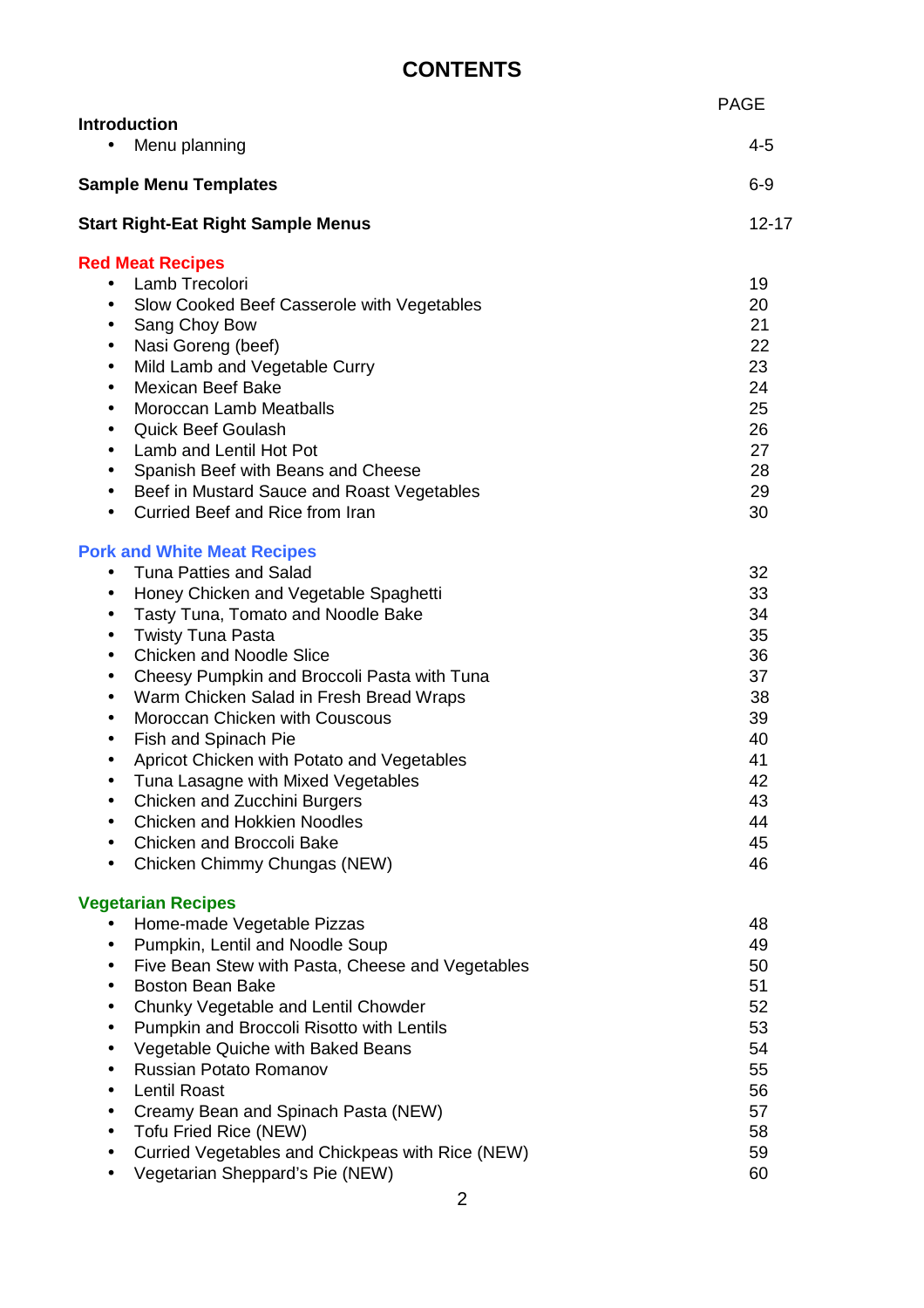## **CONTENTS (continued)**

| <b>Snacks</b>                                |    |
|----------------------------------------------|----|
| Snack ideas<br>$\bullet$                     | 62 |
| A note to remember – Preventing Choking<br>٠ | 64 |
| Sandwich and Sandwich Fillings (NEW)<br>٠    | 65 |
| Scones                                       | 67 |
| Pineapple and Ricotta Dip<br>٠               | 68 |
| White Bean Dip (NEW)<br>$\bullet$            | 68 |
| Yoghurt & Rice Snack<br>٠                    | 69 |
| The Kindy Room favourite muffin              | 70 |
| Scrolls (NEW)<br>٠                           | 71 |
| Cheesy Spinach Mini Rice Cakes (NEW)         | 72 |
| Savoury Vegetable Pikelets (NEW)             | 73 |
| Pear and Raspberry Bread (NEW)               | 74 |
| Cheesy Pumpkin Scones (NEW)                  | 75 |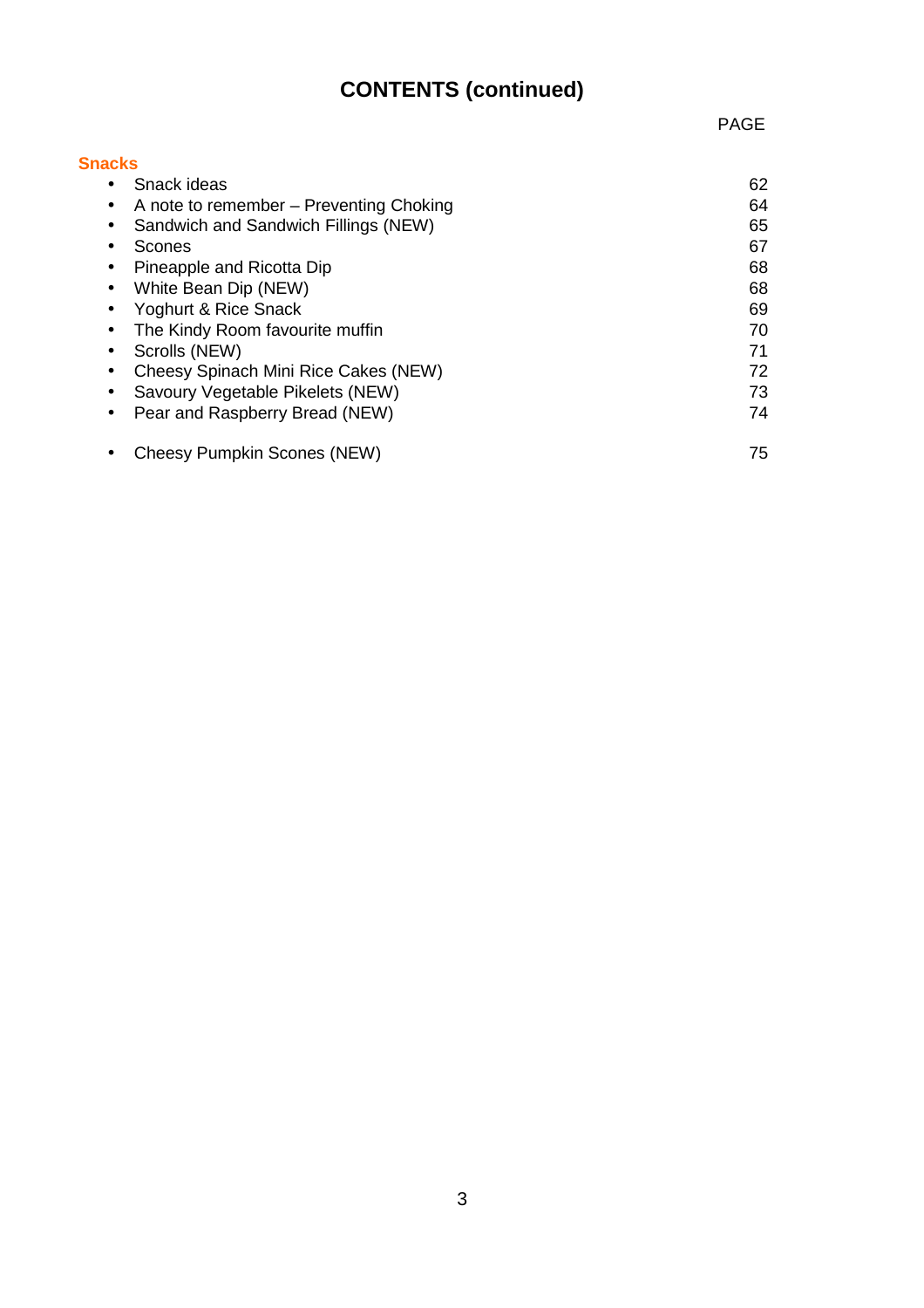#### **Menu Templates and Sample Menus**

One of the key criteria for receiving the Start Right-Eat Right (SRER) Award is that child care centres need to have a nutritionally adequate menu that provides at least 50% of children's daily nutrition requirements (based on the Australian Dietary Guidelines).

The following menu templates and 8 weeks of sample menus are based on the SRER Nutrition Checklist (adapted from the SACCHP Planning Child Care Centre Menu). Using this checklist ensures that a menu includes the foods needed to meet the nutritional requirements in the recommended frequency for children in long day care. The sample menus also show different ways to meet these guidelines using a variety of foods. Please note that the menus are planned as fortnights (e.g. week 1 and 2; week 3 and 4 etc)

Some of the food groups are highlighted in different colours on the sample menu, to make it easier to see how many serves per day of different foods are on the menu:

**\*** Fruit

⇒ The menu needs to include at least **½ serve of fruit per day** (1 serve =  $\frac{1}{2}$  medium piece of fruit (75g) OR  $\frac{1}{2}$  cup diced fruit (75g) OR 15g dried fruit)

#### **\*** Vegetables

⇒ The menu needs to include at least **1 serve of vegetables per day** (1 serve =  $\frac{1}{2}$  cup (75g) cooked vegetables OR 1 cup salad)

**\*** Milk Products and Alternatives

⇒ The menu needs to include at least **2 child serves of milk products and alternatives per day** (1 serve = 100ml milk  $OR$  15g cheese  $OR$  75g yoghurt  $OR$  100g custard  $OR$  15g milk powder)

#### **\*** Grain Foods

⇒ The menu needs to include at least **2 serves of grain foods per day** (1 serve = 1 slice of bread  $OR \frac{1}{2}$  cup cooked (30g dry) rice or pasta or noodles)

**\***Meat Products and Alternatives

⇒ The menu needs to include at least **1 child serve of meat products and alternatives per day (1 serve = 50g raw red/white meat <u>OR</u> 60g fish OR 1 egg OR**  $\frac{1}{2}$  cup (85g) cooked legumes)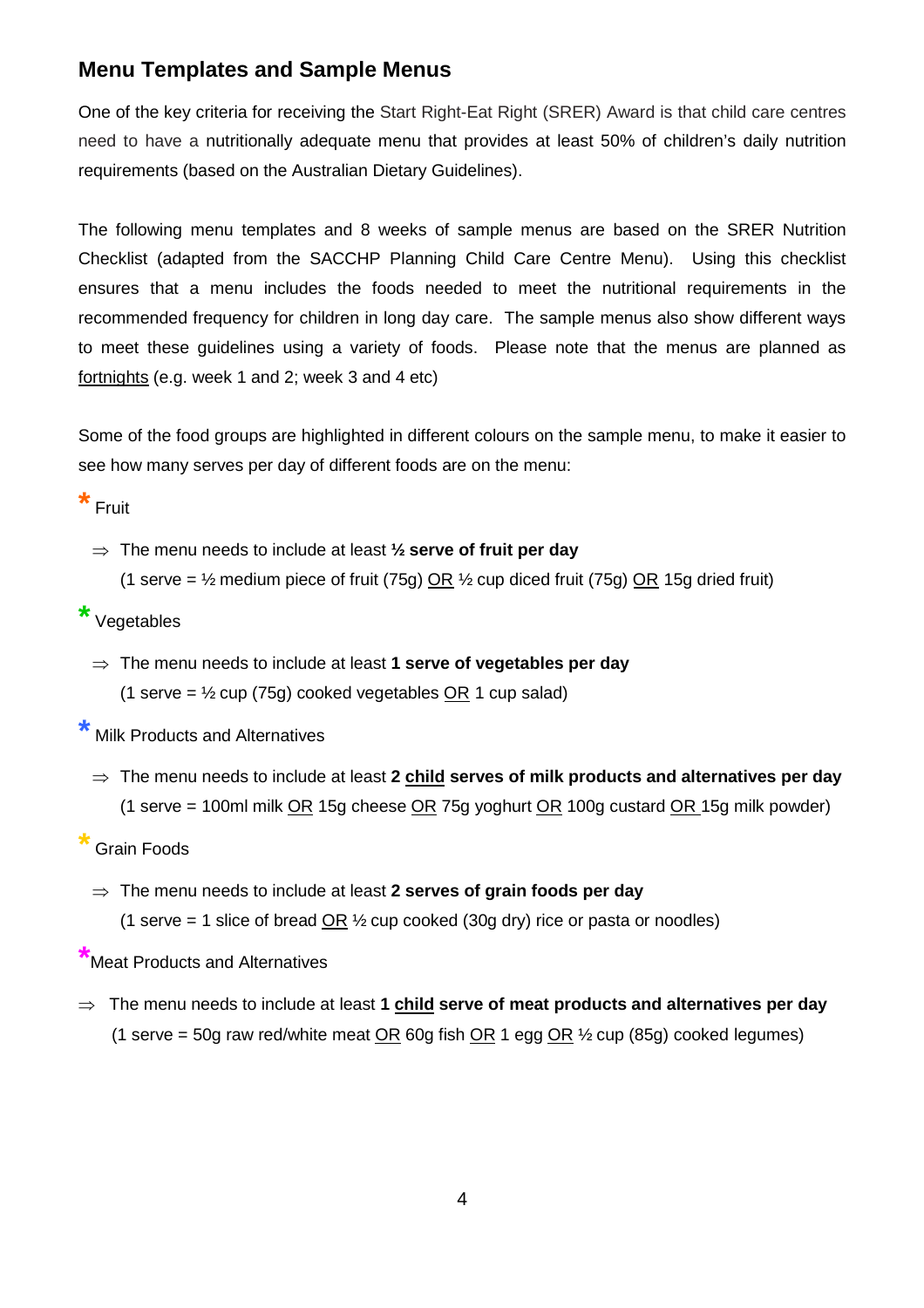Basing the menu on the SRER Nutrition Checklist also ensures that for the main meals:

- Red meat (beef, lamb or kangaroo) is included on the menu at least 4 times per fortnight.
- Pork or white meat (pork, chicken or fish) is included on the menu at least 3 times per fortnight.
- Vegetarian meals (based on eggs, cheese, milk, soy products or legumes) are included on the menu at least 2 times per fortnight.
- On each day that there is a white meat or vegetarian meal served, there is at least one other iron-containing food included in the meal. Iron containing foods include dried apricot, spinach, wholemeal bread, legumes such as lentils and chickpeas, broccoli, wholemeal pasta, egg, cabbage and cauliflower.
- A fruit or vegetable high in vitamin C is served with a vegetarian meal. Fruits and vegetables high in vitamin C include red capsicum, broccoli, kiwi fruit, cauliflower, red cabbage, citrus fruit (oranges and mandarins), strawberries, rockmelon, green peas, sweet potato, and pineapple.
- High fat foods are not served more than twice per fortnight. High fat foods include chips, nuggets, sausages, commercial pies, pasties, deep fried foods, high fat pastry based foods, ice-cream and processed meat (e.g. fritz, cabana, chicken loaf, processed ham and bacon).

#### **Recipes**

The recipes chosen for these menus are from child care centres around South Australia that have received the SRER Award. The recipes use a wide variety of ingredients and show different ways that the 5 food groups can be incorporated into a fortnightly menu. These recipes can be used, along with favourite recipes in your centre, to plan your own menu using the menu templates.

#### **Menu Templates**

The menu templates can allow you to plan or revise your menu to meet the SRER nutrition checklist very simply. Once you have completed planning your menu in this way you can use the SRER Menu Planning Tool to adjust your recipes, and on a daily basis to ensure you are providing children with enough food from each of the food groups to meet 50% of their nutritional needs.

#### **Snacks**

Basing the menu on the SRER Nutrition Checklist also ensures that snacks are planned on the menu as part of the total day's intake. Refer to the snack section (from page 61) for some great snack ideas.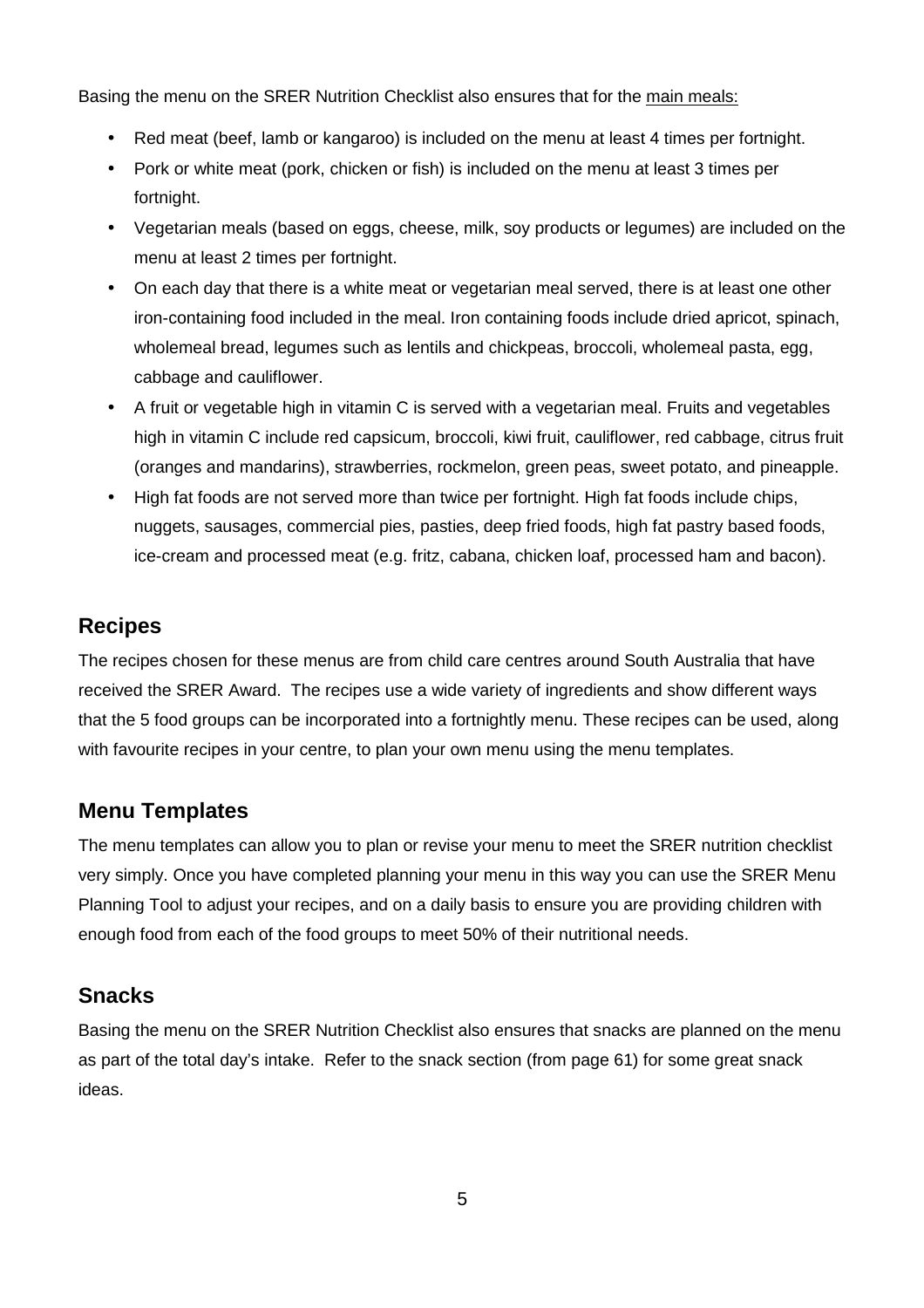|                                  | <b>Monday</b>                                                                                                                                                                 | <b>Tuesday</b>                                                                                                                                                     | Wednesday                                                                                                                                                                                               | <b>Thursday</b>                                                                                                       | <b>Friday</b>                                                                                                                                                  |
|----------------------------------|-------------------------------------------------------------------------------------------------------------------------------------------------------------------------------|--------------------------------------------------------------------------------------------------------------------------------------------------------------------|---------------------------------------------------------------------------------------------------------------------------------------------------------------------------------------------------------|-----------------------------------------------------------------------------------------------------------------------|----------------------------------------------------------------------------------------------------------------------------------------------------------------|
| <b>Morning</b><br><b>Snack</b>   | $\frac{1}{2}$ serve of fruit<br>serve of milk products<br>and alternatives                                                                                                    | $\frac{1}{2}$ serve of fruit<br>1 serve of milk products<br>and alternatives                                                                                       | serve of grain foods<br>serve of milk products<br>and alternatives                                                                                                                                      | $\frac{1}{2}$ serve of fruit<br>1 serve of milk products<br>and alternatives                                          | $\frac{1}{2}$ serve of fruit<br>serve of milk products<br>and alternatives                                                                                     |
| Lunch                            | <b>RED MEAT DISH</b><br>serve of meat and<br><b>alternatives</b><br>serve of grain foods<br>serve of vegetables<br>1/ <sub>2</sub> serve of milk products<br>and alternatives | PORK or WHITE MEAT<br><b>DISH</b><br>1 serve of meat and<br>alternatives<br>1 serve of grain foods<br>1 serve of vegetables<br>*include an additional<br>iron food | <b>VEGETARIAN DISH</b><br>serve of meat and<br>alternatives<br>serve of vegetables<br>serve of milk products<br>and alternatives<br>*include an additional<br>iron food and a food rich<br>in vitamin C | <b>RED MEAT DISH</b><br>1 serve of meat and<br><b>alternatives</b><br>1 serve of grain foods<br>1 serve of vegetables | PORK or WHITE MEAT<br><b>DISH</b><br>serve of meat and<br>alternatives<br>1 serve of grain foods<br>serve of vegetables<br>*include an additional<br>iron food |
| <b>Afternoon</b><br><b>Snack</b> | serve of grain foods<br>$\frac{1}{2}$ serve of milk products<br>and alternatives                                                                                              | 1 serve of grain foods<br>serve of milk products<br>and alternatives                                                                                               | serve of grain foods<br>$\frac{1}{2}$ serve of fruit                                                                                                                                                    | I serve of grain foods<br>1 serve of milk products<br>and alternatives                                                | serve of grain foods<br>serve of milk products<br>and alternatives                                                                                             |

**Water** is served with all meals and between meals

**Late Snack:** A late snack of (insert foods offered) is offered to children in the centre after (insert time offered i.e. 5pm) by (insert if the centre or parents provide)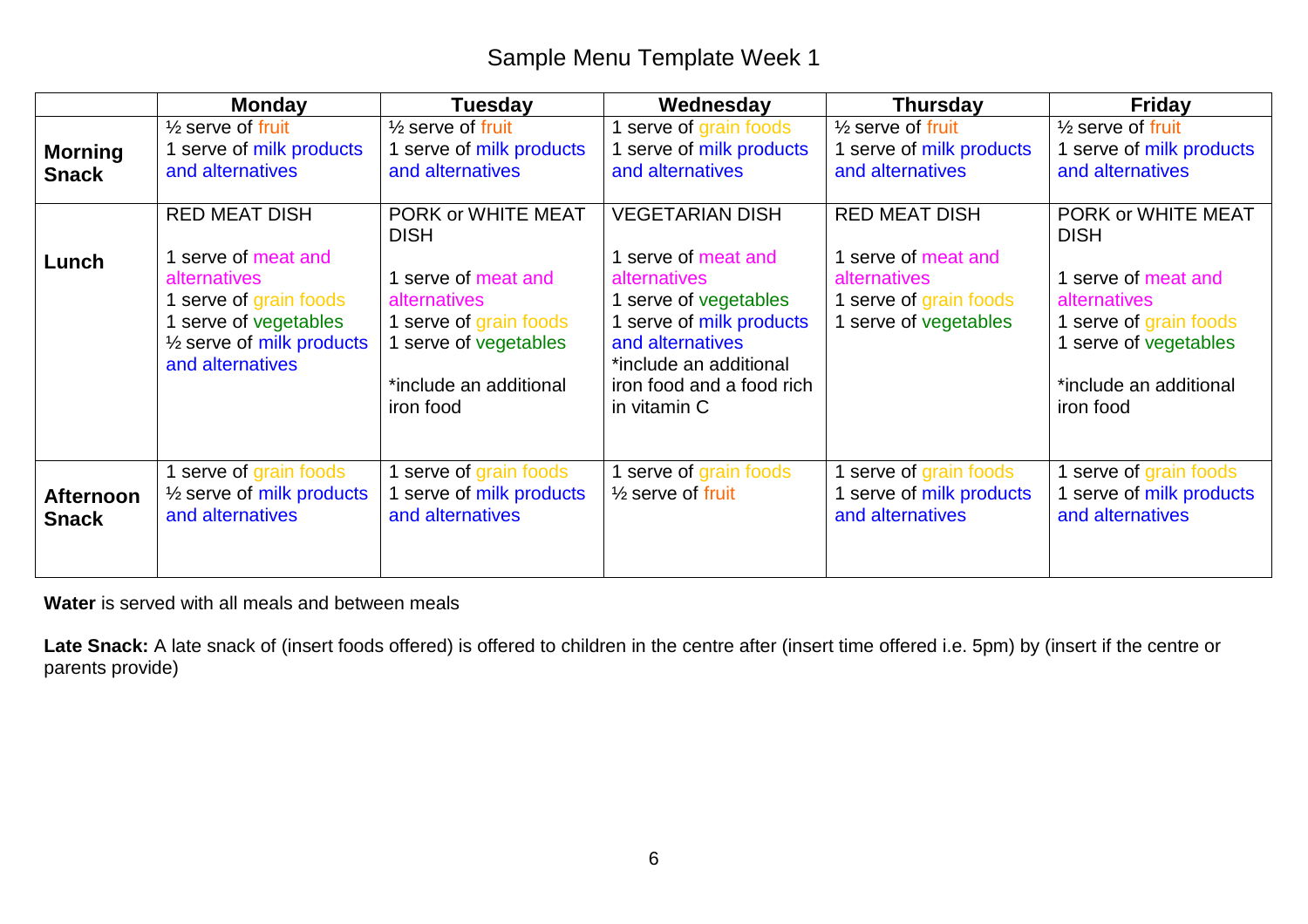|                                  | <b>Monday</b>                                                                                                                                                | Tuesday                                                                                                                                                                                                                                             | Wednesday                                                                                                    | <b>Thursday</b>                                                                                                                                                    | <b>Friday</b>                                                                                                  |
|----------------------------------|--------------------------------------------------------------------------------------------------------------------------------------------------------------|-----------------------------------------------------------------------------------------------------------------------------------------------------------------------------------------------------------------------------------------------------|--------------------------------------------------------------------------------------------------------------|--------------------------------------------------------------------------------------------------------------------------------------------------------------------|----------------------------------------------------------------------------------------------------------------|
| <b>Morning</b><br><b>Snack</b>   | $\frac{1}{2}$ serve of fruit<br>serve of milk products<br>and alternatives                                                                                   | 1 serve of grain foods<br>$\frac{1}{2}$ serve of milk products<br>and alternatives                                                                                                                                                                  | $\frac{1}{2}$ serve of fruit<br>serve of milk products<br>and alternatives                                   | $\frac{1}{2}$ serve of grain foods<br>$\frac{1}{2}$ serve of fruit<br>1 serve of milk products<br>and alternatives                                                 | $\frac{1}{2}$ serve of fruit<br>1 serve of milk products<br>and alternatives                                   |
| Lunch                            | PORK or WHITE MEAT<br><b>DISH</b><br>serve of meat and<br>alternatives<br>serve of grain foods<br>serve of vegetables<br>*include an additional<br>iron food | <b>VEGETARIAN DISH</b><br>1 serve of meat and<br>alternatives<br>1 serve of grain foods<br>1 serve of vegetables<br>$\frac{1}{2}$ serve of milk products<br>and alternatives<br>*include an additional<br>iron food and a food rich<br>in vitamin C | <b>RED MEAT DISH</b><br>1 serve of meat and<br>alternatives<br>serve of grain foods<br>1 serve of vegetables | PORK or WHITE MEAT<br><b>DISH</b><br>1 serve of meat and<br>alternatives<br>1 serve of grain foods<br>1 serve of vegetables<br>*include an additional<br>iron food | <b>RED MEAT DISH</b><br>1 serve of meat and<br>alternatives<br>1 serve of grain foods<br>1 serve of vegetables |
| <b>Afternoon</b><br><b>Snack</b> | serve of grain foods<br>serve of milk products<br>and alternatives                                                                                           | $\frac{1}{2}$ serve of fruit<br>1 serve of milk products<br>and alternatives                                                                                                                                                                        | serve of grain foods<br>serve of milk products<br>and alternatives                                           | $\frac{1}{2}$ serve of grain foods<br>$\frac{1}{2}$ serve of fruit<br>1 serve of milk products<br>and alternatives                                                 | I serve of grain foods<br>1 serve of milk products<br>and alternatives                                         |

**Water** is served with all meals and between meals

**Late Snack:** A late snack of (insert foods offered) is offered to children in the centre after (insert time offered i.e. 5pm) by (insert if the centre or parents provide)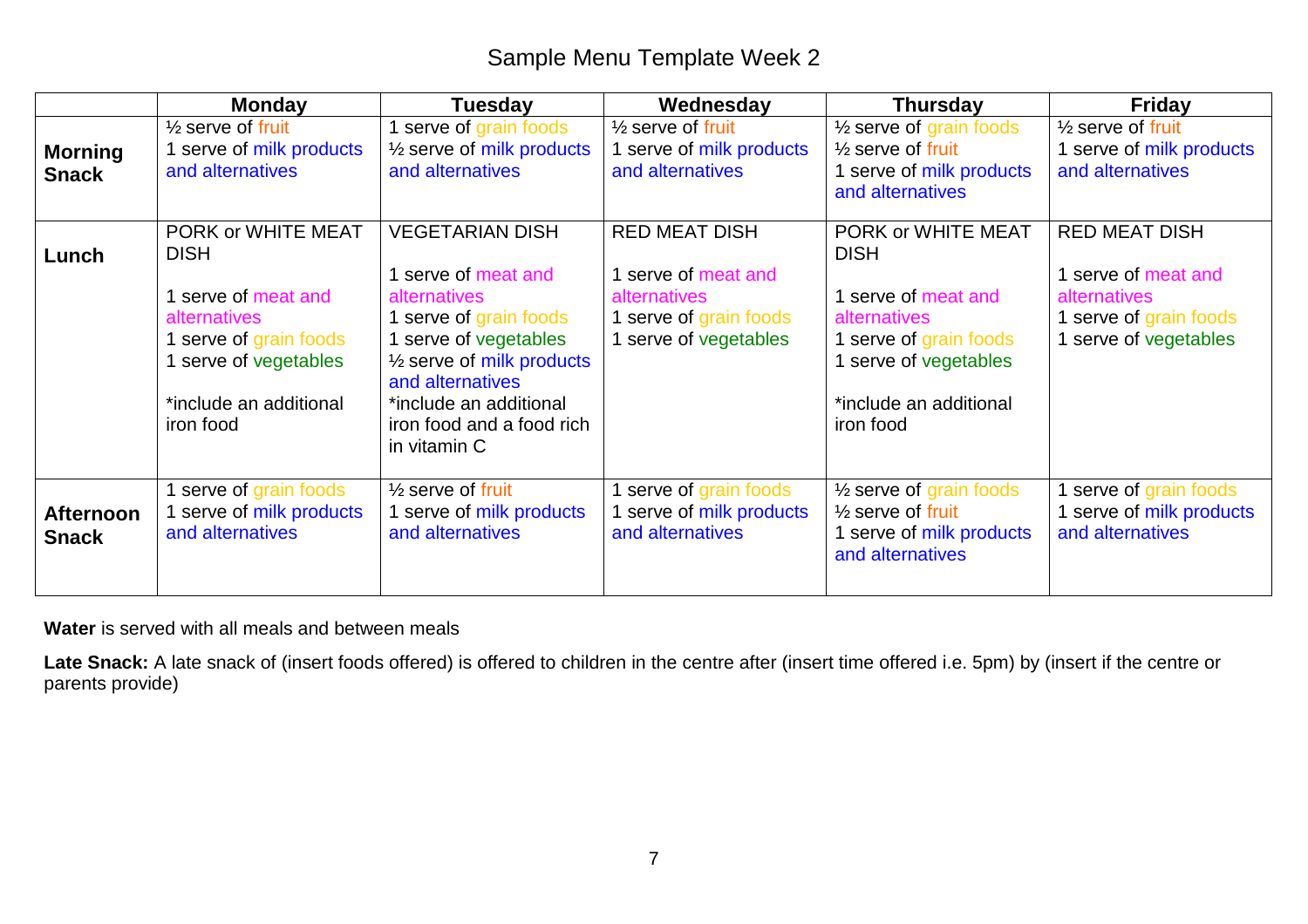|                                  | <b>Monday</b>                                                                                                                                                       | <b>Tuesday</b>                                                                                             | Wednesday                                                                                                                                                                                                                                             | <b>Thursday</b>                                                                                                                                                                                                                | <b>Friday</b>                                                                                              |
|----------------------------------|---------------------------------------------------------------------------------------------------------------------------------------------------------------------|------------------------------------------------------------------------------------------------------------|-------------------------------------------------------------------------------------------------------------------------------------------------------------------------------------------------------------------------------------------------------|--------------------------------------------------------------------------------------------------------------------------------------------------------------------------------------------------------------------------------|------------------------------------------------------------------------------------------------------------|
| <b>Morning</b><br><b>Snack</b>   | serve of grain foods<br>serve of milk products<br>and alternatives                                                                                                  | $\frac{1}{2}$ serve of fruit<br>1 serve of milk products<br>and alternatives                               | 1 serve of grain foods<br>$\frac{1}{2}$ serve of milk products<br>and alternatives                                                                                                                                                                    | $\frac{1}{2}$ serve of fruit<br>1 serve of milk products<br>and alternatives                                                                                                                                                   | $\frac{1}{2}$ serve of fruit<br>I serve of milk products<br>and alternatives                               |
| Lunch                            | PORK or WHITE MEAT<br><b>DISH</b><br>serve of meat and<br><b>alternatives</b><br>serve of grain foods<br>serve of vegetables<br>*include an additional<br>iron food | <b>RED MEAT DISH</b><br>serve of meat and<br>alternatives<br>1 serve of grain foods<br>serve of vegetables | <b>VEGETARIAN DISH</b><br>1 serve of meat and<br>alternatives<br>1 serve of grain foods<br>1 serve of vegetables<br>1/ <sub>2</sub> serve of milk products<br>and alternatives<br>*include an additional<br>iron food and a food rich<br>in vitamin C | PORK or WHITE MEAT<br><b>DISH</b><br>1 serve of meat and<br>alternatives<br>1 serve of grain foods<br>serve of vegetables<br>1/ <sub>2</sub> serve of milk products<br>and alternatives<br>*include an additional<br>iron food | <b>RED MEAT DISH</b><br>serve of meat and<br>alternatives<br>1 serve of grain foods<br>serve of vegetables |
| <b>Afternoon</b><br><b>Snack</b> | $\frac{1}{2}$ serve of fruit<br>I serve of milk products<br>and alternatives                                                                                        | serve of grain foods<br>1 serve of milk products<br>and alternatives                                       | $\frac{1}{2}$ serve of fruit<br>serve of milk products<br>and alternatives                                                                                                                                                                            | 1 serve of grain foods<br>$\frac{1}{2}$ serve of milk products<br>and alternatives                                                                                                                                             | serve of grain foods<br>serve of milk products<br>and alternatives                                         |

**Water** is served with all meals and between meals

Late Snack: A late snack of (insert foods offered) is offered to children in the centre after (insert time offered i.e. 5pm) by (insert if the centre or parents provide)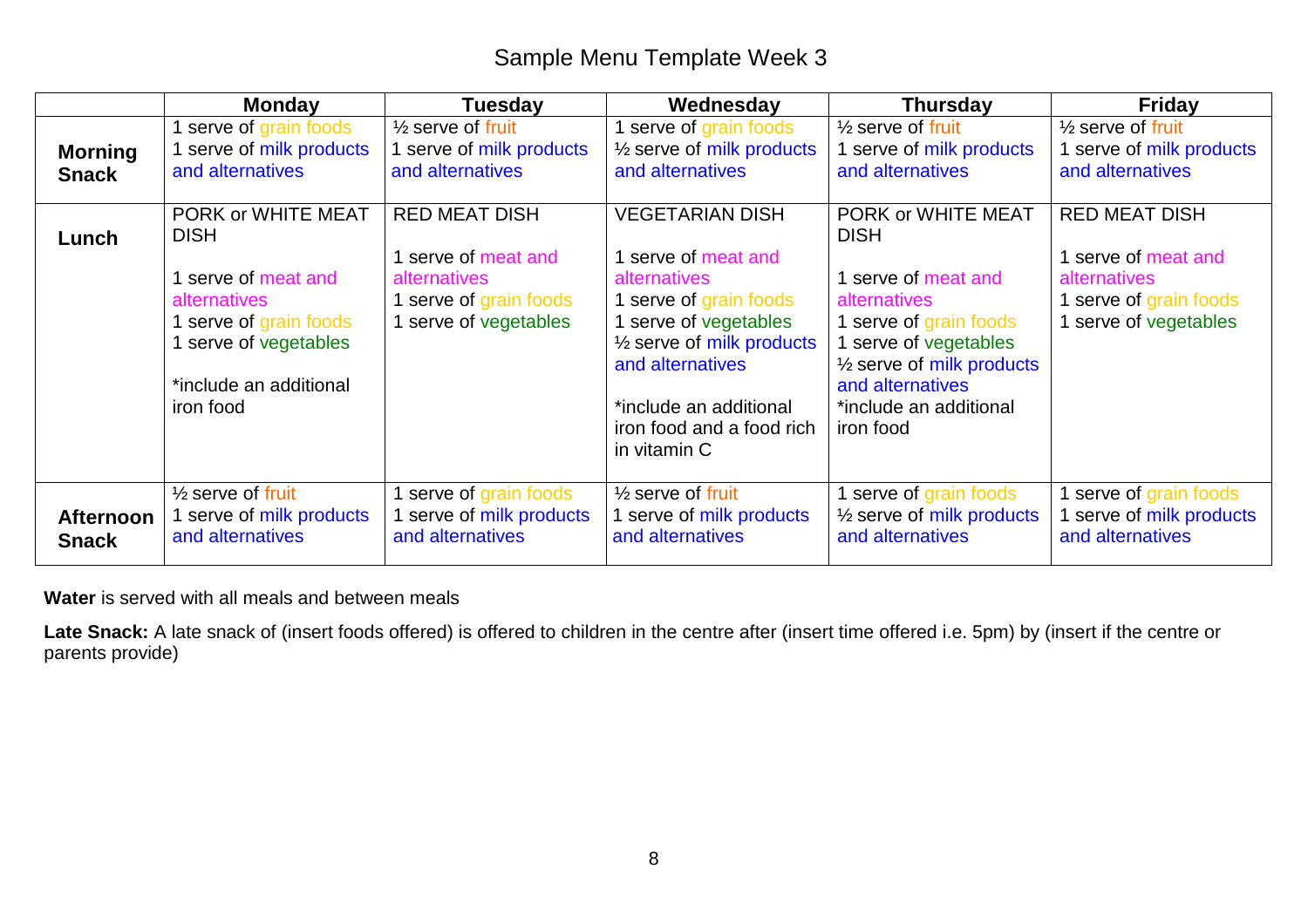|                                  | <b>Monday</b>                                                                                                                                                                                                                                     | <b>Tuesday</b>                                                                                                                                                         | Wednesday                                                                                                                                                                                                                                                  | <b>Thursday</b>                                                                                                | <b>Friday</b>                                                                                                                                                                                                                                |
|----------------------------------|---------------------------------------------------------------------------------------------------------------------------------------------------------------------------------------------------------------------------------------------------|------------------------------------------------------------------------------------------------------------------------------------------------------------------------|------------------------------------------------------------------------------------------------------------------------------------------------------------------------------------------------------------------------------------------------------------|----------------------------------------------------------------------------------------------------------------|----------------------------------------------------------------------------------------------------------------------------------------------------------------------------------------------------------------------------------------------|
| <b>Morning</b><br><b>Snack</b>   | $\frac{1}{2}$ serve of fruit<br>1 serve of milk products<br>and alternatives                                                                                                                                                                      | serve of grain foods<br>$\frac{1}{2}$ serve of milk products<br>and alternatives                                                                                       | $\frac{1}{2}$ serve of fruit<br>serve of milk products<br>and alternatives                                                                                                                                                                                 | $\frac{1}{2}$ serve of fruit<br>1 serve of milk products<br>and alternatives                                   | $\frac{1}{2}$ serve of grain foods<br>1 $\frac{1}{2}$ serve of milk<br>products and<br>alternatives                                                                                                                                          |
| Lunch                            | <b>VEGETARIAN DISH</b><br>1 serve of meat and<br>alternatives<br>serve of grain foods<br>serve of vegetables<br>1/ <sub>2</sub> serve of milk products<br>and alternatives<br>*include an additional<br>iron food and a food rich<br>in vitamin C | <b>RED MEAT DISH</b><br>serve of meat and<br>alternatives<br>serve of grain foods<br>serve of vegetables<br>1/ <sub>2</sub> serve of milk products<br>and alternatives | <b>VEGETARIAN DISH</b><br>1 serve of meat and<br><b>alternatives</b><br>1 serve of grain foods<br>1 serve of vegetables<br>$\frac{1}{2}$ serve of milk products<br>and alternatives<br>*include an additional<br>iron food and a food rich<br>in vitamin C | <b>RED MEAT DISH</b><br>1 serve of meat and<br>alternatives<br>1 serve of grain foods<br>1 serve of vegetables | PORK or WHITE MEAT<br><b>DISH</b><br>1 serve of meat and<br>alternatives<br>$\frac{1}{2}$ serve of grain foods<br>1 serve of vegetables<br>1/ <sub>2</sub> serve of milk products<br>and alternatives<br>*include an additional<br>iron food |
| <b>Afternoon</b><br><b>Snack</b> | $\frac{1}{2}$ serve of fruit<br>1 serve of grain foods<br>1/ <sub>2</sub> serve of milk products<br>and alternatives                                                                                                                              | $\frac{1}{2}$ serve of fruit<br>1 serve of milk products<br>and alternatives                                                                                           | 1 serve of grain foods<br>1/ <sub>2</sub> serve of milk products<br>and alternatives                                                                                                                                                                       | 1 serve of grain foods<br>serve of milk products<br>and alternatives                                           | $\frac{1}{2}$ serve of fruit<br>1 serve of grain foods                                                                                                                                                                                       |

**Water** is served with all meals and between meals

**Late Snack:** A late snack of (insert foods offered) is offered to children in the centre after (insert time offered i.e. 5pm) by (insert if the centre or parents provide)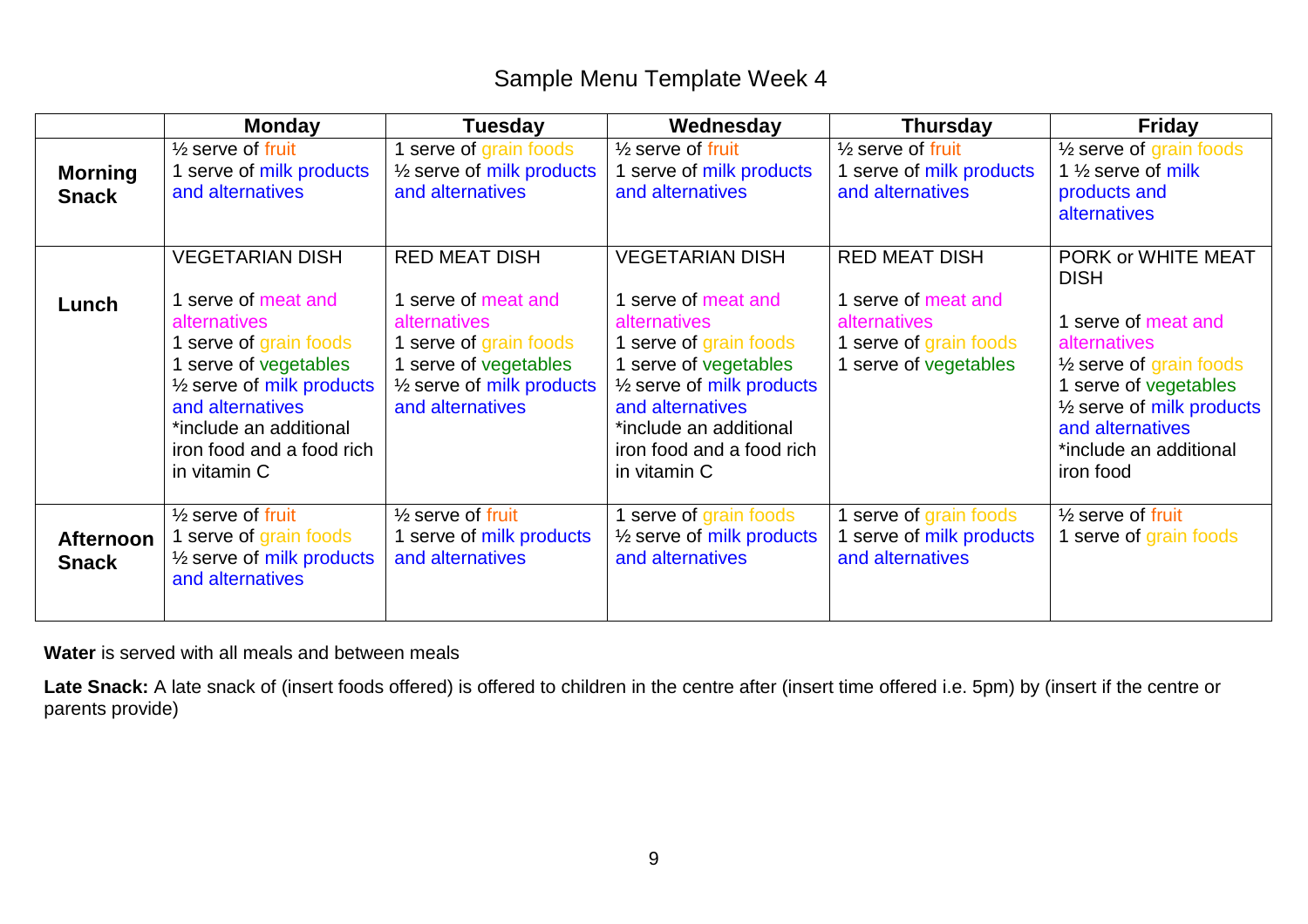|                                  | <b>Monday</b>                                                                                               | Tuesday                                                                                                               | Wednesday                                                                                                                                                                      | <b>Thursday</b>                                                                              | <b>Friday</b>                                                                                              |
|----------------------------------|-------------------------------------------------------------------------------------------------------------|-----------------------------------------------------------------------------------------------------------------------|--------------------------------------------------------------------------------------------------------------------------------------------------------------------------------|----------------------------------------------------------------------------------------------|------------------------------------------------------------------------------------------------------------|
| <b>Morning</b><br><b>Snack</b>   | Fresh fruit platter*<br>Milk*                                                                               | Fresh fruit platter*<br>Yoghurt*                                                                                      | Savoury and fruit platter<br>(cheese*, fresh fruit*, dried<br>fruit*, wholegrain crackers*)                                                                                    | Fresh fruit platter*<br>Yoghurt*                                                             | Stewed fruit*<br>Custard*                                                                                  |
| Lunch                            | Lamb*Trecolori with<br><b>vegetables</b> <sup>*</sup> (capsicum,<br>zucchini, carrot) + cheese*<br>& pasta* | Chicken* and zucchini<br>burgers with cheesy*<br>vegetables* (cauliflower,<br>carrot, broccoli)<br>+ Wholemeal bread* | Vegetable quiche with<br><b>baked beans (baked</b><br>beans <sup>*</sup> , eggs <sup>*</sup> , cheese <sup>*</sup> ,<br>carrot, broccoli, capsicum,<br>zucchini, cauliflower*) | Slow cooked beef*<br>casserole +<br>vegetables*<br>(celery, carrots, tomatoes)<br>with rice* | Tuna <sup>*</sup> patties<br>+ garden salad*<br>(lettuce, tomato, cucumber)<br>+ Wholemeal bread<br>rolls* |
|                                  | + Water                                                                                                     | + Water                                                                                                               | + Water                                                                                                                                                                        | + Water                                                                                      | + Water                                                                                                    |
|                                  | (RED MEAT DISH)                                                                                             | (WHITE MEAT DISH)                                                                                                     | (VEGETARIAN DISH)                                                                                                                                                              | (RED MEAT DISH)                                                                              | (WHITE MEAT DISH)                                                                                          |
| <b>Afternoon</b><br><b>Snack</b> | Cheese Scones*                                                                                              | Savoury platter with dips<br>(hommus/tzatziki), cheese*,<br>pita bread*, cucumber)                                    | Fresh fruit platter*<br>Raisin toast*                                                                                                                                          | Crumpets <sup>*</sup> with toppings<br>(cheese*, vegemite, jam)                              | Pikelets with spreads*                                                                                     |
|                                  | Yoghurt*                                                                                                    | Milk*                                                                                                                 | <b>Milk</b>                                                                                                                                                                    | Milk *                                                                                       | Yoghurt*                                                                                                   |

**Water** is available at all times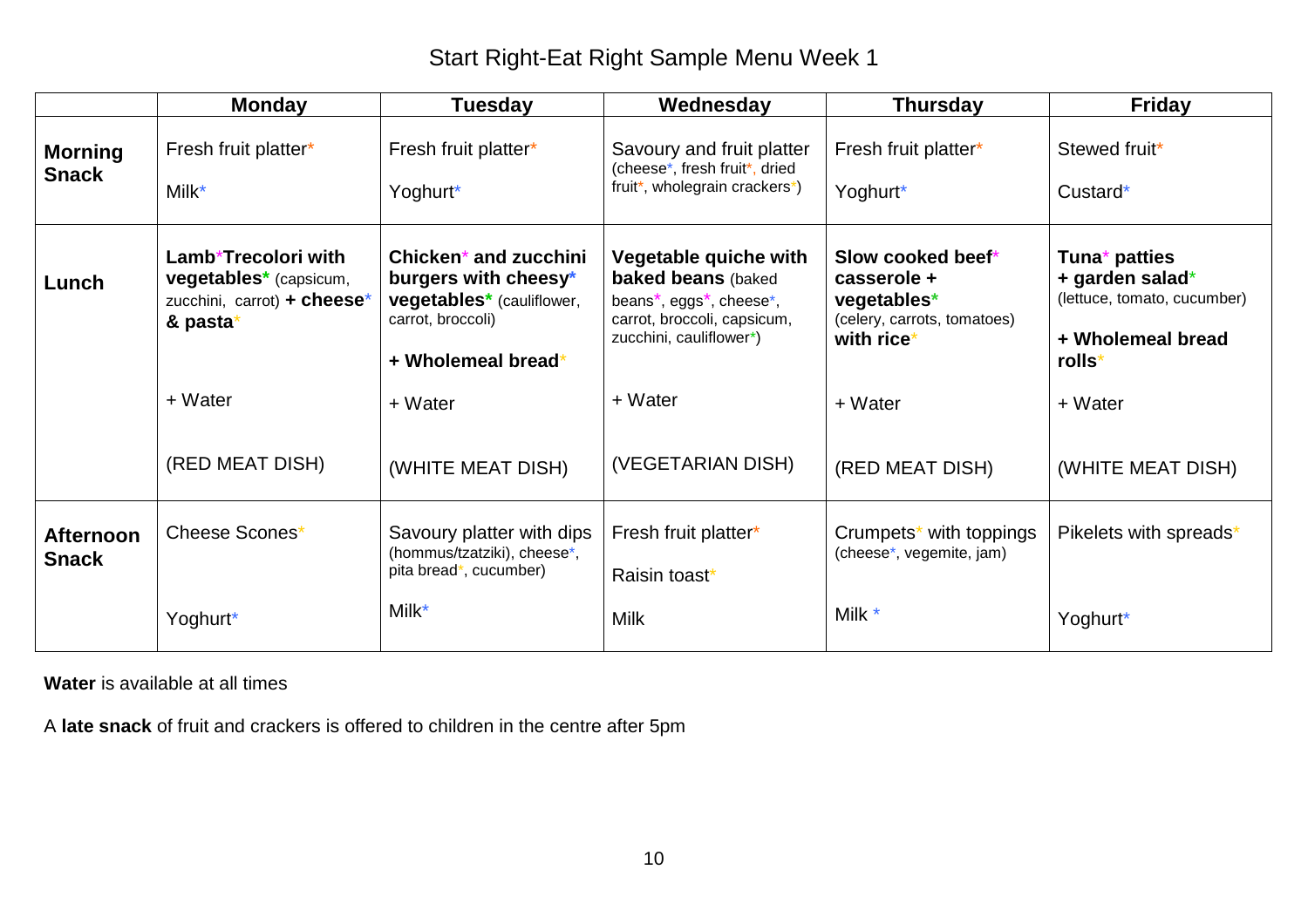|                                  | <b>Monday</b>                                                                                                                           | <b>Tuesday</b>                                                                                                                                                                                                         | Wednesday                                                                                                     | <b>Thursday</b>                                                                                                                            | <b>Friday</b>                                                                       |
|----------------------------------|-----------------------------------------------------------------------------------------------------------------------------------------|------------------------------------------------------------------------------------------------------------------------------------------------------------------------------------------------------------------------|---------------------------------------------------------------------------------------------------------------|--------------------------------------------------------------------------------------------------------------------------------------------|-------------------------------------------------------------------------------------|
| <b>Morning</b><br><b>Snack</b>   | Fresh fruit platter*<br>Milk*                                                                                                           | English muffins* with<br>toppings (cottage cheese*,<br>vegemite, jam)                                                                                                                                                  | Fresh fruit platter*<br>Yoghurt*                                                                              | Cheese* + Crackers*<br>Fruit smoothies**<br>(fruit, milk and yoghurt)                                                                      | Fresh fruit platter*<br>Custard*                                                    |
| Lunch                            | Honey chicken* and<br>vegetables*(capsicum,<br>beans, corn, broccoli,<br>zucchini, beans, squash,<br>snow peas) wholemeal<br>spaghetti* | Home made vegetable*<br>pizzas <sup>*</sup> (wholemeal pizza<br>base, with cheese <sup>*</sup> , egg <sup>*</sup> ,<br>capsicum, tomato, pineapple<br>and mushrooms)<br>+ Garden salad*<br>(lettuce, tomato, cucumber) | <b>Sang Choy Bow</b><br>(beef*, noodles*,<br>capsicum, celery, carrot,<br>zucchini, bean sprouts,<br>lettuce) | Tasty tuna*, tomato*<br>and noodle* bake<br>(tomatoes, spinach,<br>pineapple and cheese)<br>+ Steamed cauliflower,<br>carrot and broccoli* | Nasi Goreng (beef*)<br>with vegetables* (carrot,<br>peas, spinach)<br>+ Brown rice* |
|                                  | + Water                                                                                                                                 | + Water                                                                                                                                                                                                                | + Water                                                                                                       | + Water                                                                                                                                    | + Water                                                                             |
|                                  | (WHITE MEAT DISH)                                                                                                                       | (VEGETARIAN DISH)                                                                                                                                                                                                      | (RED MEAT DISH)                                                                                               | (WHITE MEAT DISH)                                                                                                                          | (RED MEAT DISH)                                                                     |
| <b>Afternoon</b><br><b>Snack</b> | Carrot and zucchini<br>muffins <sup>*</sup><br>Milk*                                                                                    | Yoghurt*<br>Fresh fruit platter*                                                                                                                                                                                       | Sultana Scones*<br>Milk*                                                                                      | Savoury and fruit platter<br>(cheese*, crackers* fresh<br>fruit*, dried fruit*,)                                                           | Dips + pita bread* +<br>cheese*<br>Milk*                                            |

**Water** is available at all times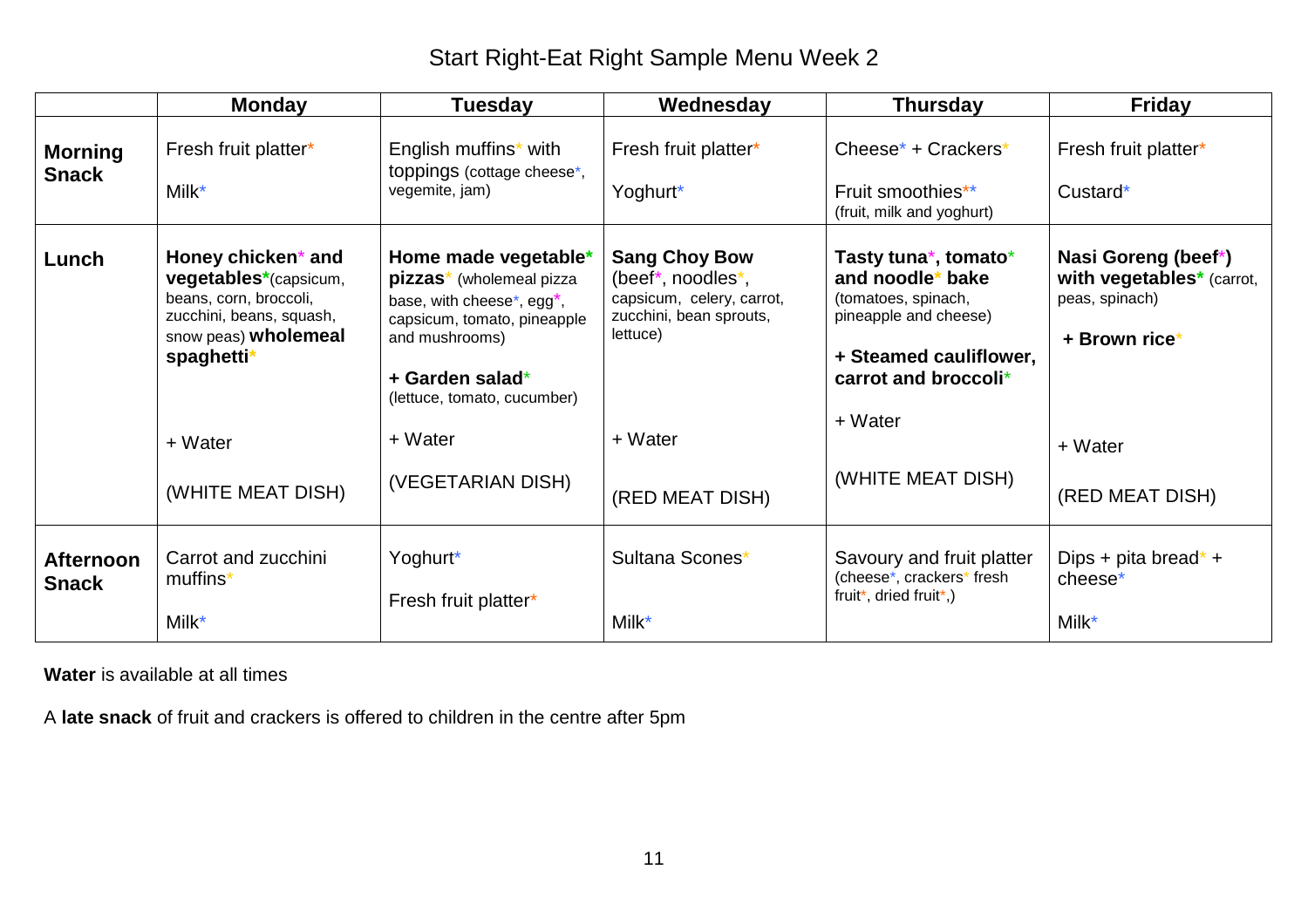|                                  | <b>Monday</b>                                                                                                 | <b>Tuesday</b>                                                                                                 | Wednesday                                                                                                                                            | <b>Thursday</b>                                                                             | <b>Friday</b>                                                                                                    |
|----------------------------------|---------------------------------------------------------------------------------------------------------------|----------------------------------------------------------------------------------------------------------------|------------------------------------------------------------------------------------------------------------------------------------------------------|---------------------------------------------------------------------------------------------|------------------------------------------------------------------------------------------------------------------|
| <b>Morning</b><br><b>Snack</b>   | Cheese* + Crackers*<br>Milk*                                                                                  | Fresh fruit platter*<br>Yoghurt*                                                                               | Crumpets <sup>*</sup> + spreads<br>Milk*                                                                                                             | Fresh fruit platter*<br>Milk*                                                               | Savoury and fruit platter<br>(cheese*, crackers* fresh<br>fruit*, dried fruit*,)                                 |
| Lunch                            | <b>Apricot Chicken* with</b><br>potato and vegetables*<br>(carrots, peas, sweet potato)<br>+ wholemeal bread* | <b>Quick Beef* Goulash</b><br>(Russian/Hungarian)<br>+ Rice*<br>+ Garden salad*<br>(lettuce, cucumber, tomato) | Pumpkin, Lentil* and<br>Noodle* soup<br>+ wholemeal bread*<br>+ cheesy garden salad*<br>(lettuce, tomato, cucumber,<br>cheddar cheese <sup>*</sup> ) | Twisty Tuna*<br>wholemeal Pasta* with<br>cheesy* vegetable*<br>(broccoli, corn, leek) sauce | Mild lamb <sup>*</sup> and<br>vegetable* (celery, leek,<br>carrot, tinned pineapple)<br>curry<br>+ Basmati rice* |
|                                  | + Water<br>(WHITE MEAT DISH)                                                                                  | + Water<br>(RED MEAT DISH)                                                                                     | + Water<br>(VEGETARIAN DISH)                                                                                                                         | + Water<br>(WHITE MEAT DISH)                                                                | + Water<br>(RED MEAT DISH)                                                                                       |
| <b>Afternoon</b><br><b>Snack</b> | Fruit salad*                                                                                                  | <b>Baked beans</b><br>+ toast fingers*                                                                         | Custard* + tinned fruit*                                                                                                                             | Savoury platter with dips<br>(hommus/tzatziki), cheese*,<br>pita bread*, cucumber)          | Toasted sandwiches*<br>(cheese*, ham & tomato)                                                                   |
|                                  | Milk*                                                                                                         | Milk*                                                                                                          |                                                                                                                                                      | Milk*                                                                                       | Yoghurt*                                                                                                         |

**Water** is available at all times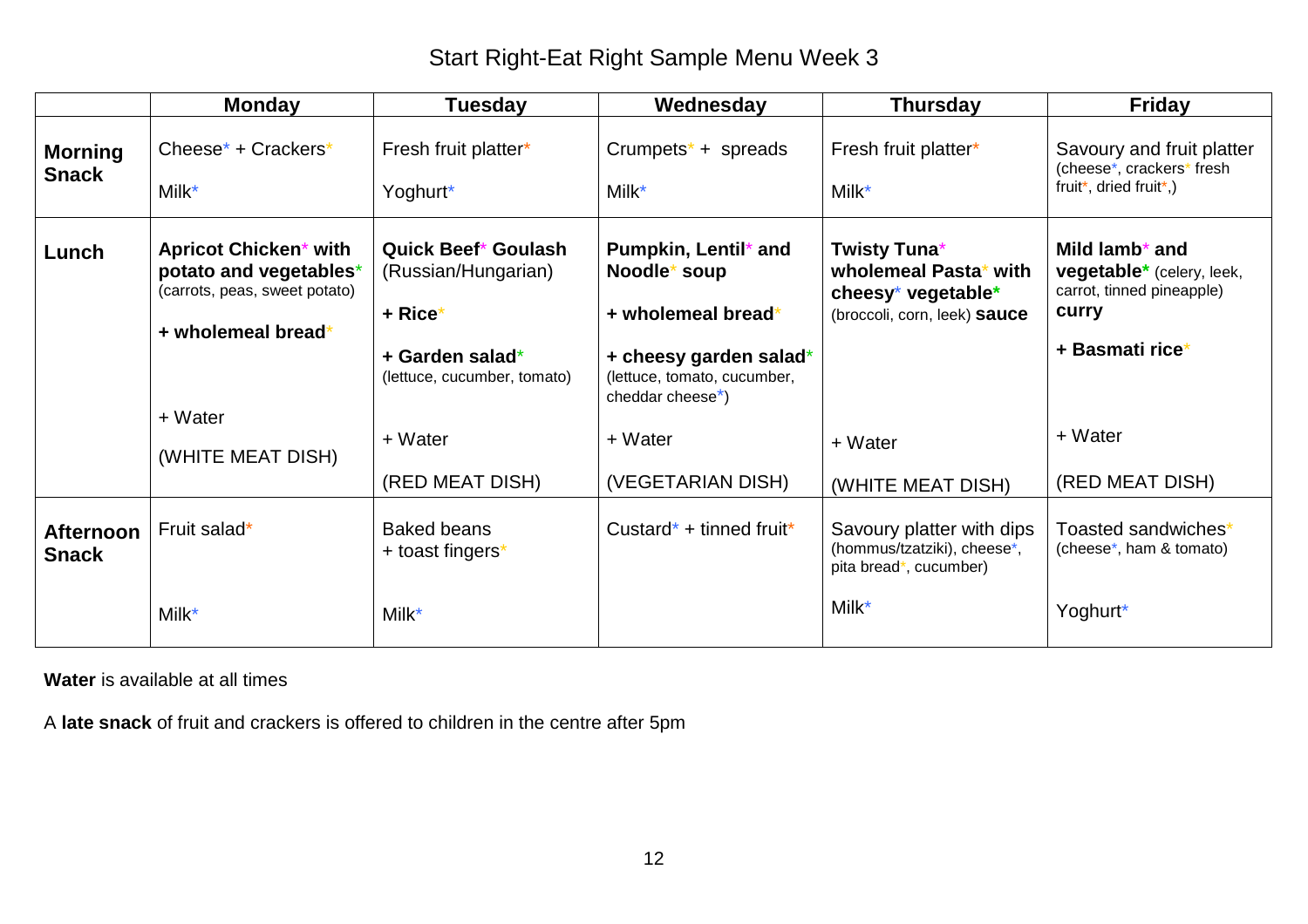|                                  | <b>Monday</b>                                                                                                                                | <b>Tuesday</b>                                                                                                                          | Wednesday                                                                                                                  | Thursday                                                                                                                         | <b>Friday</b>                                                                                                                                                                                    |
|----------------------------------|----------------------------------------------------------------------------------------------------------------------------------------------|-----------------------------------------------------------------------------------------------------------------------------------------|----------------------------------------------------------------------------------------------------------------------------|----------------------------------------------------------------------------------------------------------------------------------|--------------------------------------------------------------------------------------------------------------------------------------------------------------------------------------------------|
| <b>Morning</b><br><b>Snack</b>   | Fresh fruit platter*<br>Milk*                                                                                                                | Sultana Scones*<br>Yoghurt*                                                                                                             | Fresh fruit platter*<br>Milk*                                                                                              | Custard*<br>Tinned peaches*                                                                                                      | Cheese* + $crackers*$<br>Banana Smoothies *<br>(banana, milk and yoghurt)                                                                                                                        |
| Lunch                            | 5 bean <sup>*</sup> stew with<br>pasta*, cheese* +<br>vegetables* (cauliflower,<br>tomato, broccoli, carrot)<br>+ Water<br>(VEGETARIAN DISH) | Spanish beef* with<br>beans and cheese*<br>+ Brown rice'<br>+ Garden salad*<br>(lettuce, tomato, cucumber<br>+ Water<br>(RED MEAT DISH) | Cheesy* pumpkin and<br>broccoli pasta* with<br>tuna*<br>+ Steamed cauliflower<br>and peas*<br>+ Water<br>(WHITE MEAT DISH) | Beef* in mustard sauce<br>+ Roast vegetables*<br>(potato, pumpkin, broccoli)<br>+ Wholemeal bread*<br>+ Water<br>(RED MEAT DISH) | Chicken* & noodle*<br>slice with cheese* and<br><b>vegetables</b> <sup>*</sup> (cauliflower +<br>sweet potato)<br>+ Garden salad*<br>(lettuce, tomato, cucumber)<br>+ Water<br>(WHITE MEAT DISH) |
| <b>Afternoon</b><br><b>Snack</b> | Fruit smoothies**<br>(fruit, milk and yoghurt)<br><b>Wholemeal English</b><br>$muffins* + spreads$                                           | Savoury and fruit platter<br>(cheese*, crackers* fresh<br>fruit*, dried fruit*)<br>Milk*                                                | Rice cakes* with<br>toppings (cottage cheese*,<br>vegemite, jam)<br>Yoghurt*                                               | Dips + crackers <sup>*</sup> +<br>cucumber + cheese*<br>Milk*                                                                    | Raisin/Fruit toast*<br>Frozen fruit kebabs*                                                                                                                                                      |

**Water** is available at all times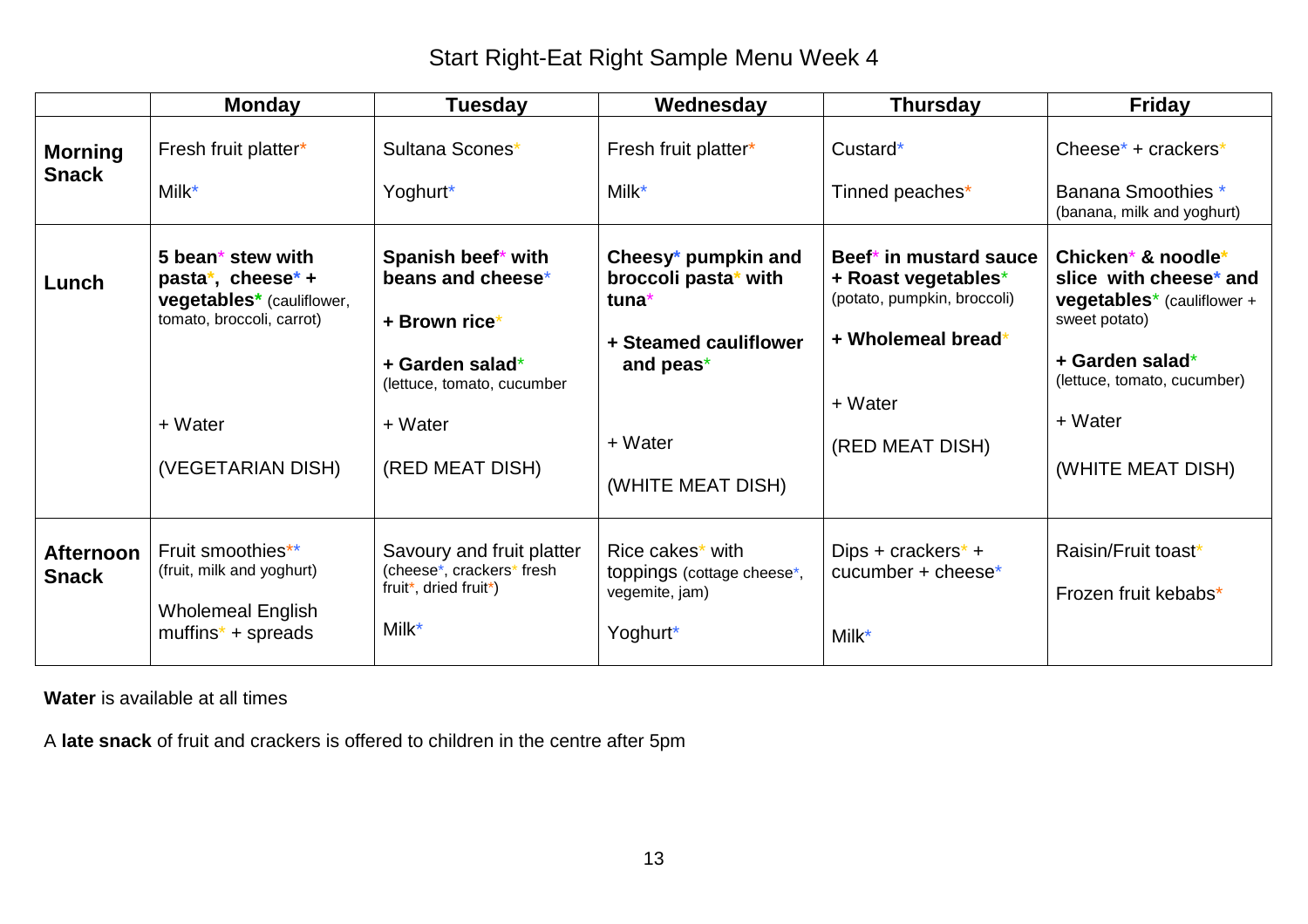|                                  | <b>Monday</b>                                                                                         | <b>Tuesday</b>                                                                                                                                                                           | Wednesday                                                                                                                                                                  | <b>Thursday</b>                                                                       | <b>Friday</b>                                                                                                                                                  |
|----------------------------------|-------------------------------------------------------------------------------------------------------|------------------------------------------------------------------------------------------------------------------------------------------------------------------------------------------|----------------------------------------------------------------------------------------------------------------------------------------------------------------------------|---------------------------------------------------------------------------------------|----------------------------------------------------------------------------------------------------------------------------------------------------------------|
| <b>Morning</b><br><b>Snack</b>   | Fresh fruit platter*<br>Milk*                                                                         | Fresh fruit platter*<br>Yoghurt*                                                                                                                                                         | Custard* + stewed fruit*                                                                                                                                                   | Fresh fruit platter*<br>Milk *                                                        | Savoury and fruit platter<br>(cheese*, fresh fruit*, dried<br>fruit*, crackers*)                                                                               |
| Lunch                            | Mexican Beef* Bake,<br>with pasta*, cheese*<br>and vegetables* (corn,<br>tomato, capsicum)<br>+ Water | <b>Boston Bean Bake</b><br>(baked beans <sup>*</sup> , eggs <sup>*</sup> ,<br>cheese*, carrots, spinach,<br>$breadcrumbs^*$ )<br>+ Steamed broccoli,<br>peas and cauliflower*<br>+ Water | Warm chicken* salad*<br>(chicken, leek, celery,<br>capsicum, pineapple)<br>in fresh wholemeal<br>bread wraps*<br>+ Garden salad*<br>(lettuce, tomato, cucumber)<br>+ Water | Moroccan Lamb*<br><b>Meatballs</b><br>(with vegetable sauce)*<br>$+$ Rice*<br>+ Water | <b>Lentil Roast</b><br>(lentils*, rice*, cheese*,<br>carrot, cabbage, onion*) with<br>tomato based sauce<br>+ steamed broccoli and<br>carrot rings*<br>+ Water |
|                                  | (RED MEAT DISH)                                                                                       | (VEGETARIAN DISH)                                                                                                                                                                        | (WHITE MEAT DISH)                                                                                                                                                          | (RED MEAT DISH)                                                                       | (VEGETARIAN DISH)                                                                                                                                              |
| <b>Afternoon</b><br><b>Snack</b> | Cheese* Scones*                                                                                       | Savoury platter with dips<br>(hommus/tzatziki), cheese*,<br>pita bread*, cucumber)                                                                                                       | Raisin toast*<br>Yoghurt*                                                                                                                                                  | Crumpets* with toppings<br>(cheese*, vegemite, jam)<br>Yoghurt *                      | Pikelets with spreads*<br>Yoghurt*                                                                                                                             |

**Water** is available at all times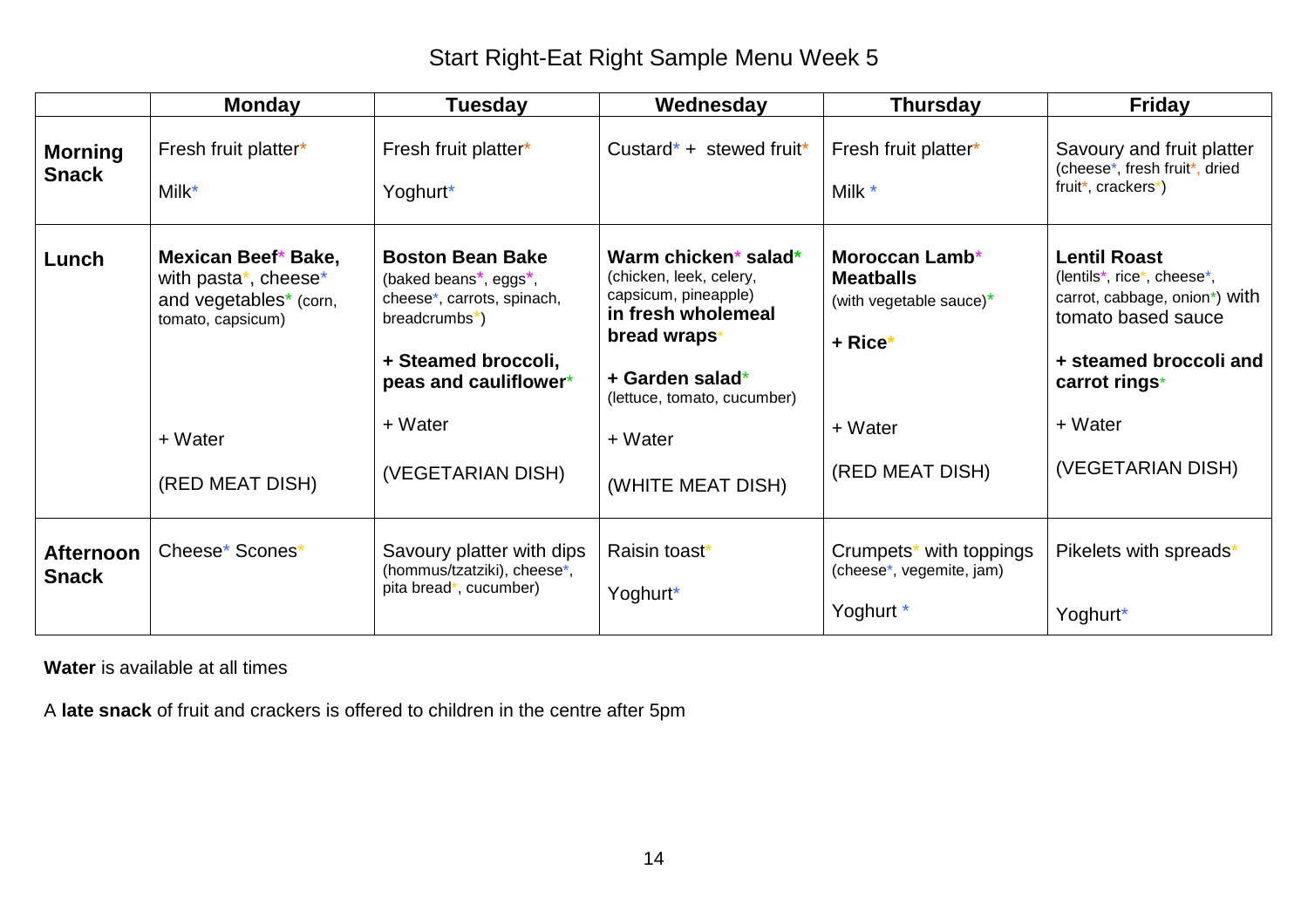|                                  | <b>Monday</b>                                                                                                                               | <b>Tuesday</b>                                                        | Wednesday                                                                                                                          | <b>Thursday</b>                                                                                                | <b>Friday</b>                                                                                                                                |
|----------------------------------|---------------------------------------------------------------------------------------------------------------------------------------------|-----------------------------------------------------------------------|------------------------------------------------------------------------------------------------------------------------------------|----------------------------------------------------------------------------------------------------------------|----------------------------------------------------------------------------------------------------------------------------------------------|
| <b>Morning</b><br><b>Snack</b>   | Fresh fruit platter*<br>Milk*                                                                                                               | Cheese* + Crackers*<br>$+$ Fresh fruit*                               | Fresh fruit platter*<br>Custard*                                                                                                   | English muffins* with<br>toppings (cottage cheese*,<br>vegemite, jam)<br>$M$ ilk $*$                           | Fresh fruit platter*<br>Yoghurt*                                                                                                             |
| Lunch                            | Fish* and Spinach pie<br>(tuna, cheese*, spinach,<br>potato, corn*)<br>+ Wholemeal bread*<br>+ Garden salad*<br>(lettuce, cucumber, tomato) | Curried Beef* and<br>Rice* from Iran with<br><b>Mixed Vegetables*</b> | Moroccan chicken*<br>with couscous <sup>*</sup><br>(celery, carrot, zucchini,<br>pumpkin, tomato, capsicum*)<br>+ Wholemeal bread* | <b>Quick Beef* Goulash</b><br>(Russian/Hungarian)<br>+ Rice*<br>+ Garden salad*<br>(lettuce, cucumber, tomato) | Chunky Vegetable* and<br>Lentil* Chowder<br>(zucchini, leek, carrot, celery,<br>tomato, lentils)<br>+ Grilled cheese* on<br>wholemeal toast* |
|                                  | + Water                                                                                                                                     | + Water                                                               | + Water                                                                                                                            | + Water                                                                                                        | + Water                                                                                                                                      |
|                                  | (WHITE MEAT DISH)                                                                                                                           | (RED MEAT DISH)                                                       | (WHITE MEAT DISH)                                                                                                                  | (RED MEAT DISH)                                                                                                | (VEGETARIAN DISH)                                                                                                                            |
| <b>Afternoon</b><br><b>Snack</b> | Carrot and zucchini<br>muffins <sup>*</sup>                                                                                                 | Sultana Scones*<br>Yoghurt*                                           | Frozen yoghurt* in cones                                                                                                           | Savoury and fruit platter<br>(cheese*, crackers* fresh<br>fruit*, dried fruit*,)                               | Dips + pita bread* +<br>cheese <sup>*</sup>                                                                                                  |

**Water** is available at all times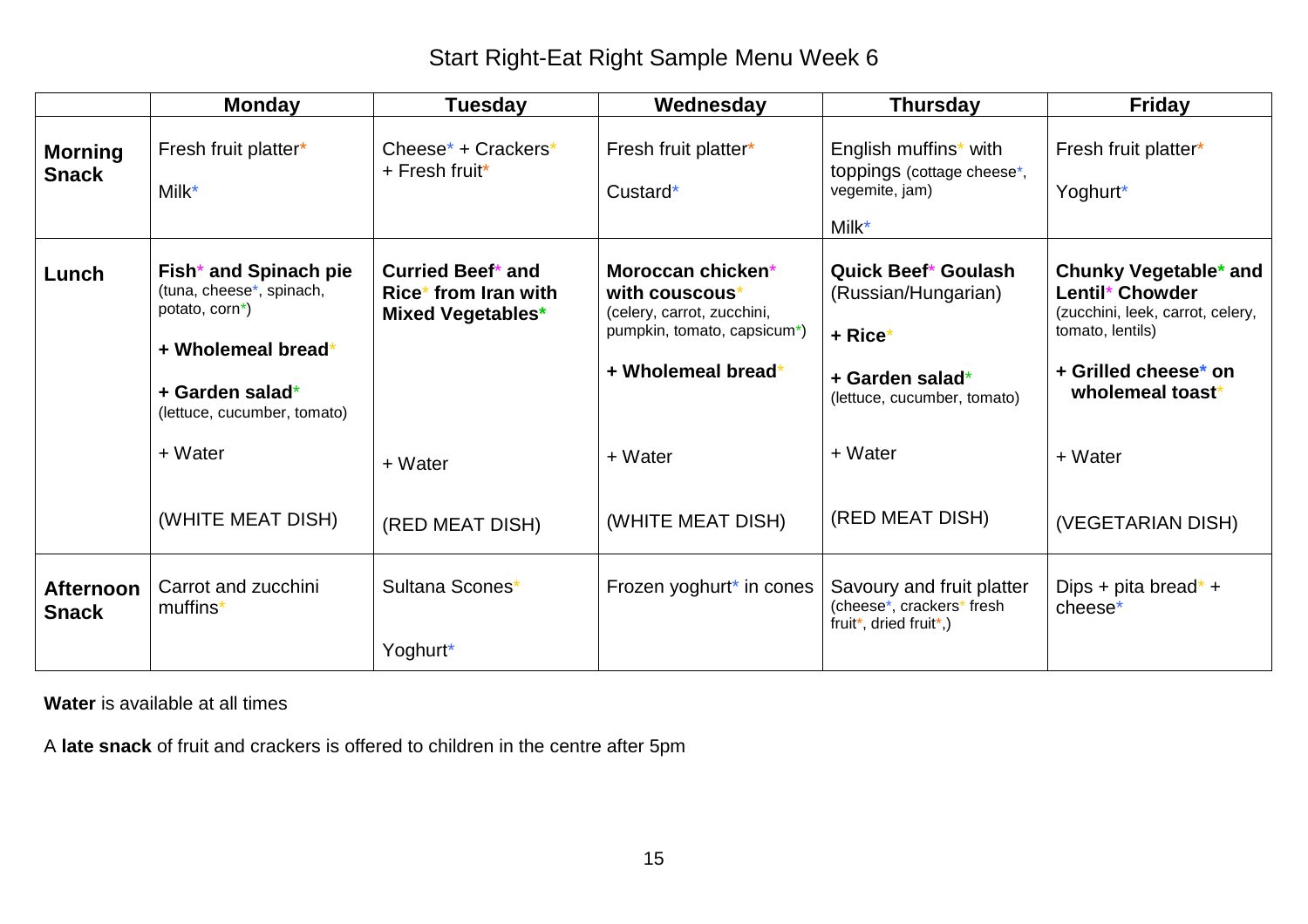|                                  | <b>Monday</b>                                                              | <b>Tuesday</b>                                                             | Wednesday                                                                                                             | <b>Thursday</b>                                                                                           | <b>Friday</b>                                                                                                                                                                  |
|----------------------------------|----------------------------------------------------------------------------|----------------------------------------------------------------------------|-----------------------------------------------------------------------------------------------------------------------|-----------------------------------------------------------------------------------------------------------|--------------------------------------------------------------------------------------------------------------------------------------------------------------------------------|
| <b>Morning</b><br><b>Snack</b>   | Crumpets <sup><math>*</math></sup> + spreads<br>Milk*                      | Fresh fruit platter*<br>Yoghurt*                                           | Cheese* + Crackers*<br>$Milk^*$                                                                                       | Fresh fruit platter*<br>Yoghurt*                                                                          | Savoury and fruit platter<br>(cheese*, crackers* fresh<br>fruit*, dried fruit*)                                                                                                |
| Lunch                            | Pumpkin and broccoli*<br>risotto <sup>*</sup> (with lentils <sup>*</sup> ) | Lamb and Lentil* Hot<br>pot with mixed<br>vegetables*<br>+ Lebanese bread* | Chicken* & Hokkien<br>Noodles* with<br><b>vegetables</b> <sup>*</sup> (celery,<br>broccoli, cauliflower,<br>capsicum) | Spanish beef* with<br>beans and cheese*<br>+ Brown rice*<br>+ Garden salad*<br>(lettuce, tomato, cucumber | Vegetable quiche with<br><b>baked beans (baked</b><br>beans <sup>*</sup> , eggs <sup>*</sup> , cheese <sup>*</sup> ,<br>carrot, broccoli, capsicum,<br>zucchini, cauliflower*) |
|                                  | + Water                                                                    | + Water                                                                    | + Water                                                                                                               | + Water                                                                                                   | + Water                                                                                                                                                                        |
|                                  | (VEGETARIAN DISH)                                                          | (RED MEAT DISH)                                                            | (WHITE MEAT DISH)                                                                                                     | (RED MEAT DISH)                                                                                           | (VEGETARIAN DISH)                                                                                                                                                              |
| <b>Afternoon</b><br><b>Snack</b> | Fruit salad*<br>Yoghurt*                                                   | <b>Baked beans</b><br>+ grated cheese*<br>on toast fingers                 | Custard*<br>+ tinned fruit*                                                                                           | Savoury platter with dips<br>(hommus/tzatziki), cheese*,<br>pita bread*, cucumber)                        | Toasted sandwiches*<br>(cheese <sup>*</sup> , ham & tomato)<br>Yoghurt*                                                                                                        |

**Water** is available at all times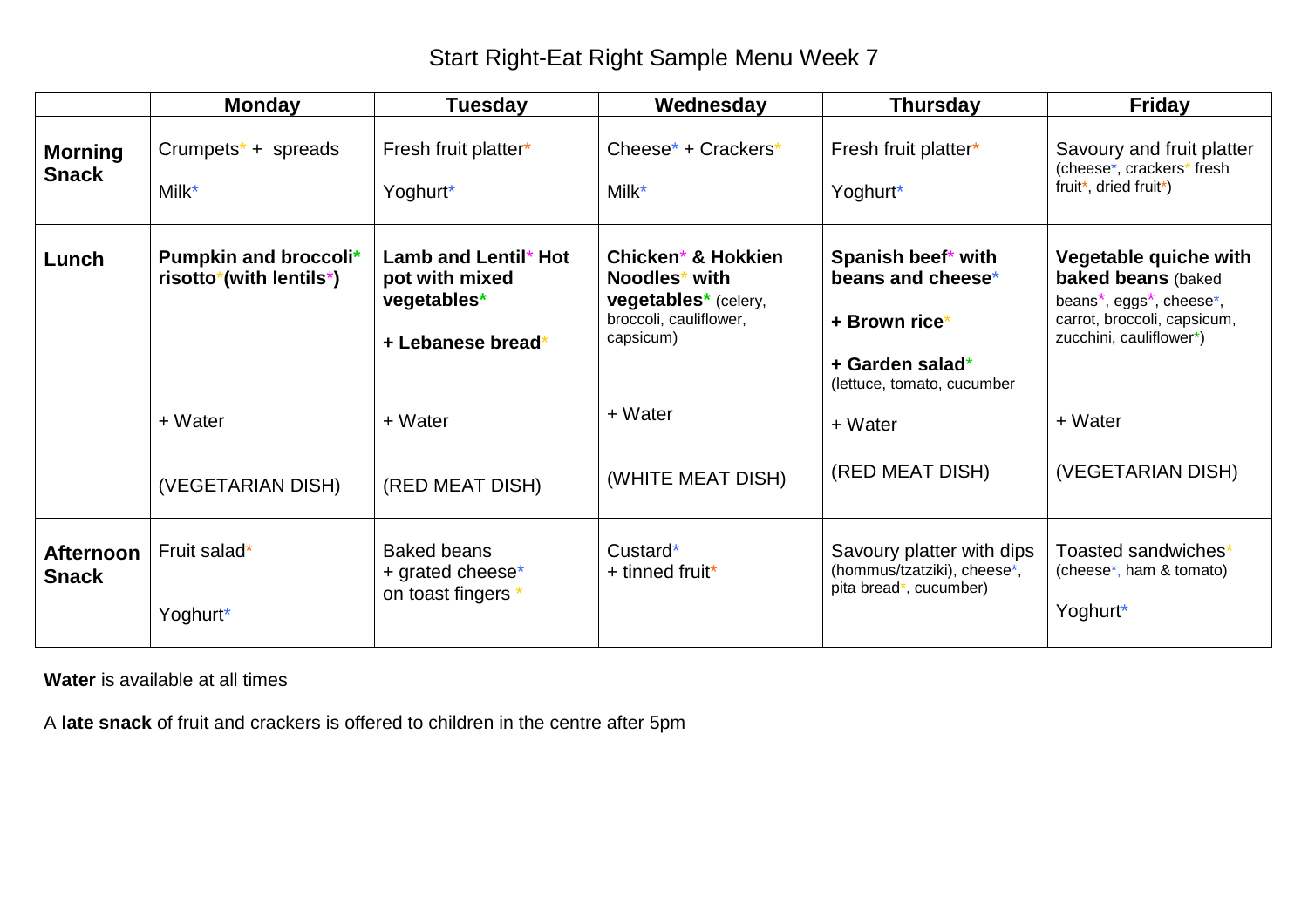|                                  | <b>Monday</b>                                                                                                                    | <b>Tuesday</b>                                                                                                                                                                                             | Wednesday                                                                                                                                                  | <b>Thursday</b>                                                                                                                                                                                          | <b>Friday</b>                                                                                                              |
|----------------------------------|----------------------------------------------------------------------------------------------------------------------------------|------------------------------------------------------------------------------------------------------------------------------------------------------------------------------------------------------------|------------------------------------------------------------------------------------------------------------------------------------------------------------|----------------------------------------------------------------------------------------------------------------------------------------------------------------------------------------------------------|----------------------------------------------------------------------------------------------------------------------------|
| <b>Morning</b><br><b>Snack</b>   | Fresh fruit platter*<br>Yoghurt*                                                                                                 | Sultana Scones*<br>Milk*                                                                                                                                                                                   | Fresh fruit platter*<br>Milk*                                                                                                                              | Custard*<br>Tinned peaches*                                                                                                                                                                              | Raisin/Fruit toast*<br>Banana Smoothies *<br>(banana, milk and<br>yoghurt)                                                 |
| Lunch                            | Beef* in mustard sauce<br>+ Roast vegetables*<br>(potato, pumpkin, broccoli)<br>+ Wholemeal bread*<br>+ Water<br>(RED MEAT DISH) | <b>Russian Potato</b><br><b>Romanov</b> <sup>*</sup> (potato,<br>capsicum, cheese <sup>*</sup> )<br>+ wholemeal bread*<br>and garden salad*<br>(lettuce, tomato, cucumber)<br>+ Water<br>(VEGETARIAN DISH) | Tuna* lasagne* with<br>mixed vegetables*<br>(mushrooms, broccoli,<br>cauliflower, carrot, corn on<br>the $\cosh$ + cheese*<br>+ Water<br>(WHITE MEAT DISH) | Chicken* and broccoli*<br><b>bake</b> (broccoli, potato,<br>breadcrumbs, cheese <sup>*</sup> )<br>+ wholemeal bread*<br>and garden salad*<br>(lettuce, tomato, cucumber)<br>+ Water<br>(WHITE MEAT DISH) | Slow cooked beef*<br>casserole +<br>vegetables*<br>(celery, carrots, tomatoes)<br>With rice*<br>+ Water<br>(RED MEAT DISH) |
| <b>Afternoon</b><br><b>Snack</b> | Fruit smoothies**<br>(fruit, milk and yoghurt)<br>English muffins <sup><math>*</math></sup> +<br>spreads                         | Savoury and fruit platter<br>(ham <sup>*</sup> , hommus <sup>*</sup> , wholegrain<br>crackers* fresh fruit*, dried<br>fruit*)                                                                              | Rice cakes* with<br>toppings (cottage cheese*,<br>vegemite, jam)                                                                                           | Dips + crackers <sup>*</sup> +<br>cucumber + cheese*                                                                                                                                                     | Cheese* + $crackers*$<br>Chilled fruit kebabs*                                                                             |

**Water** is available at all times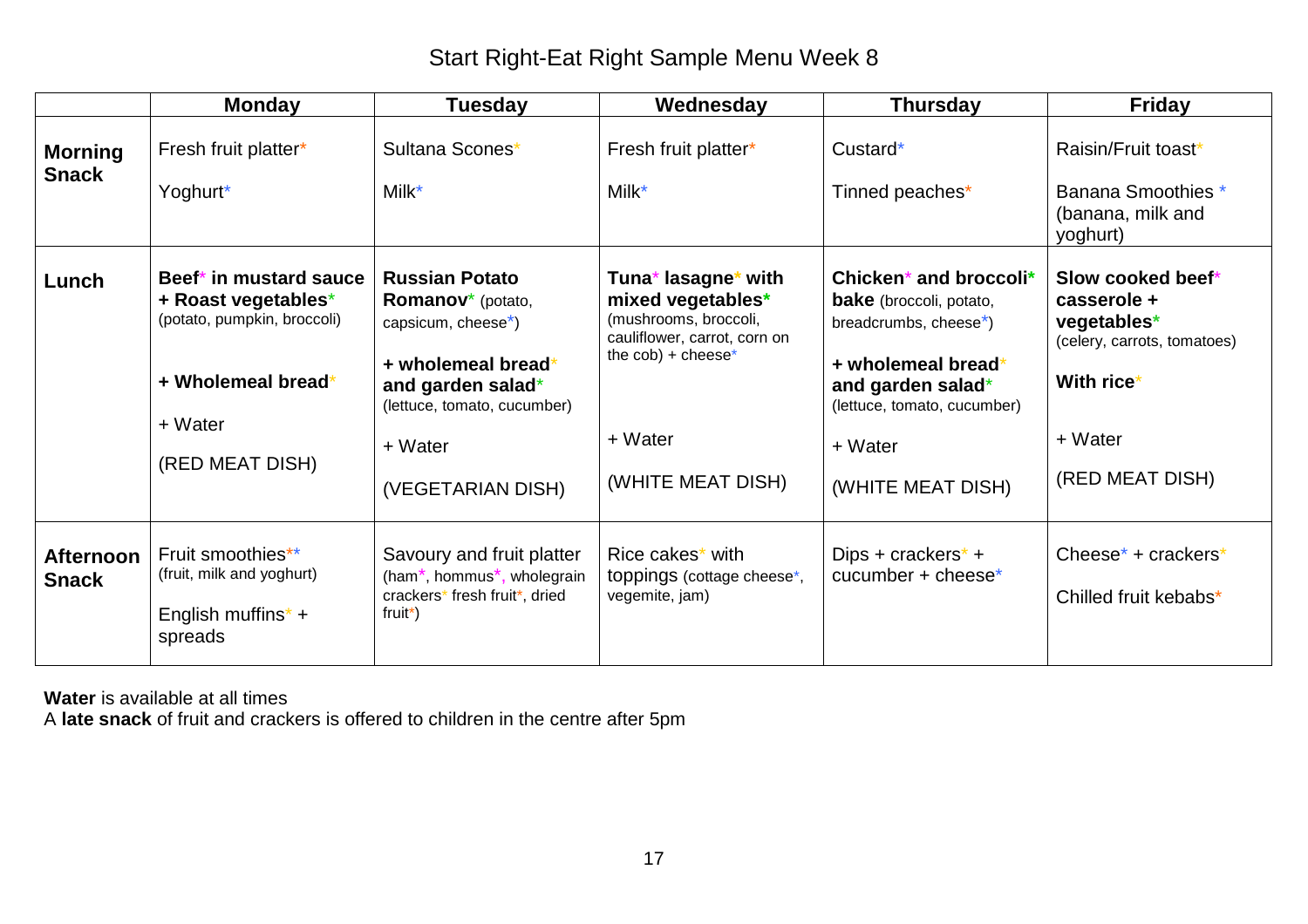## **RED MEAT MEALS (Recipes)**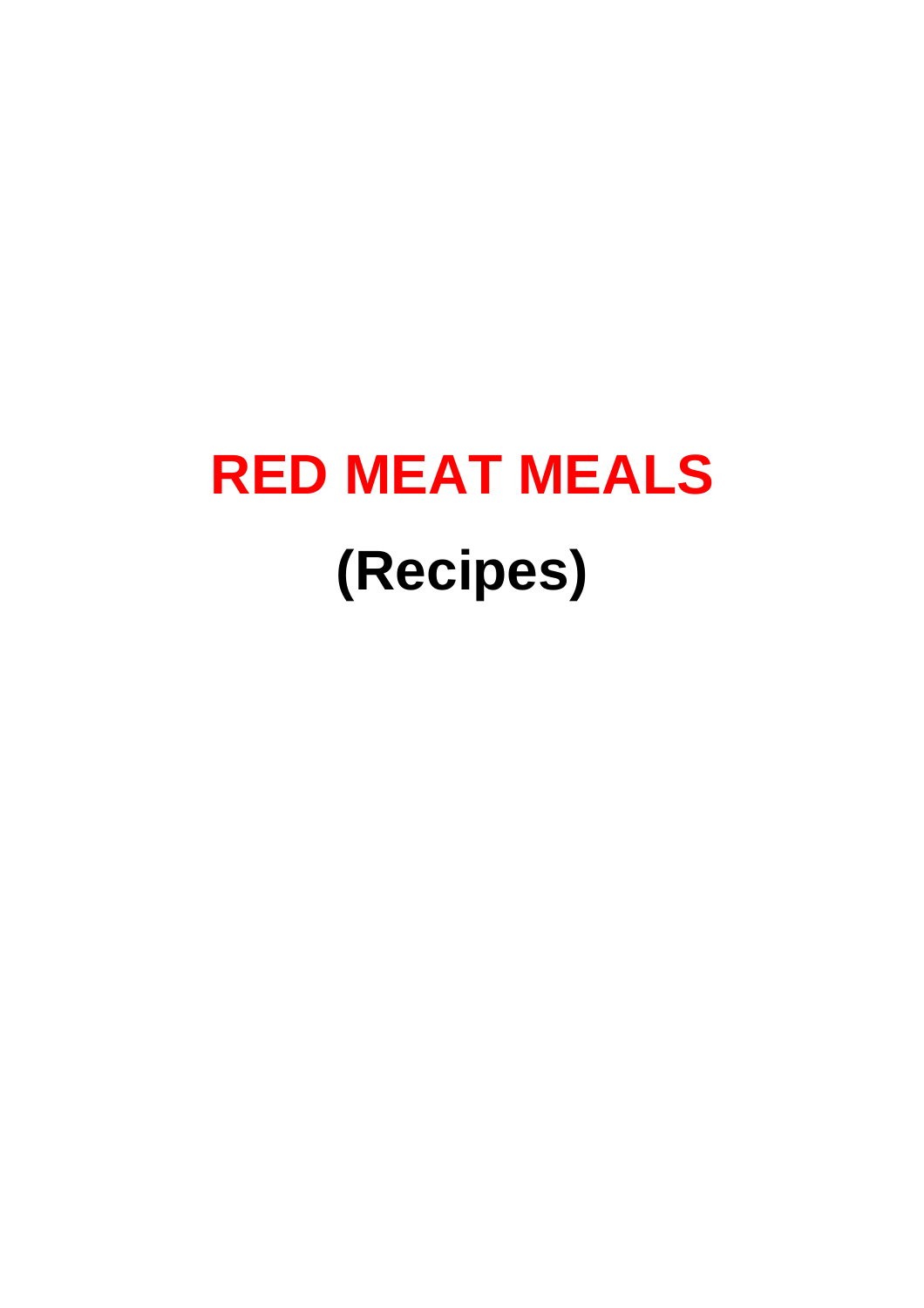#### **Lamb Trecolori**

#### Adapted from Anglicare SA Wanslea Child Care Centre

Serves 60

2kg (dry) vegetable pasta

#### 500g onion, chopped

- 1.5kg lean minced beef
- 1.5kg lean minced lamb

#### 500g red or green capsicum, diced

- 750g zucchini, diced
- 750g frozen diced carrot
- 500g grated cheese
- 2 L tomato pasta sauce
- 2 Tablespoons Italian herbs
- 50g cornflour
- 2 Tablespoons brown sugar
	- 1. Boil pasta until cooked al dente. Drain well
	- 2. Fry onion and dry herbs for 5 minutes in some oil. Add mince and cook until brown
	- 3. Add zucchini and capsicum. Cook for a further 5 minutes
	- 4. Add pasta sauce and mix well. Bring to the boil then reduce heat and simmer for 10 minutes
	- 5. In the meantime, boil carrots in just enough water to cover. Add to the other mixture with water and brown sugar
	- 6. Dissolve corn flour in a little bit of water and add to the pot. Stir until the sauce thickens
	- 7. Divide pasta between large dishes. Add sauce on top and mix slightly to incorporate. Top with grated cheese.

- 1 serve of grain foods
- 1 serve of meat and alternatives
- 1 serve of vegetables
- $\bullet$  % serve milk products and alternatives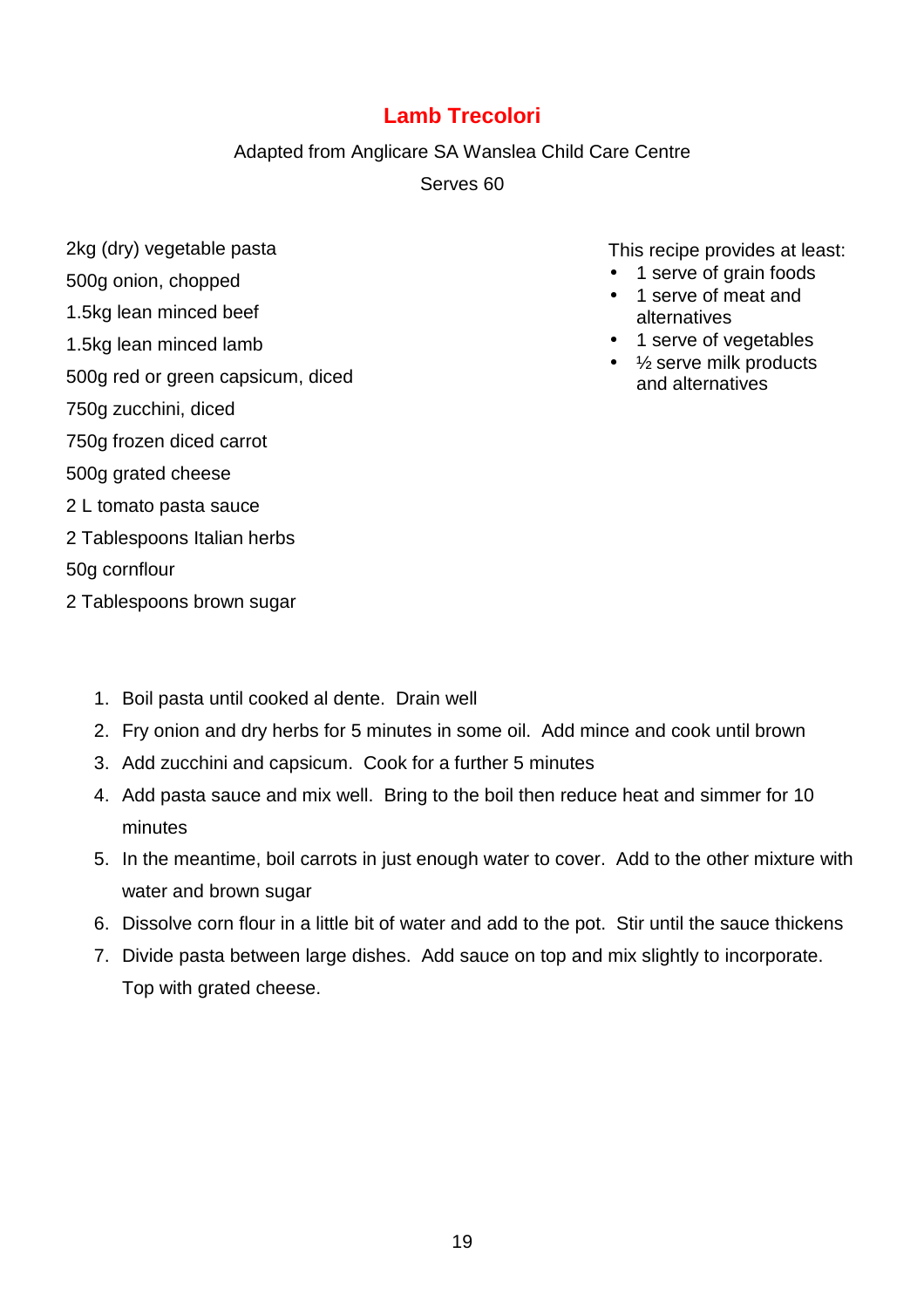#### **Slow Cooked Beef Casserole with Vegetables**

Adapted from St Andrews Child Care Centre

Serves 60

3kg lean beef strips 3 large onions, finely diced 900g celery, grated 2kg carrots, grated 1.5kg fresh cooking tomatoes, chopped 2 Bay leaves Pepper to taste 160g gravy powder 3 L water

2kg (dry rice) or 60 slices of crusty bread

- 1 serve of grain foods
- 1 serve of meat and alternatives
- 1 serve of vegetables

- 1. Sauté onions, celery and carrots until soft. Place in large stockpot or casserole dish.
- 2. Add beef strips, bay leaves, tomato and pepper
- 3. Cover with water and bring to the boil. Reduce to gently simmer until meat is tender. Simmer uncovered until stock reduces then add gravy powder. Simmer uncovered until sauce thickens
- 4. Serve with steamed rice or crusty bread.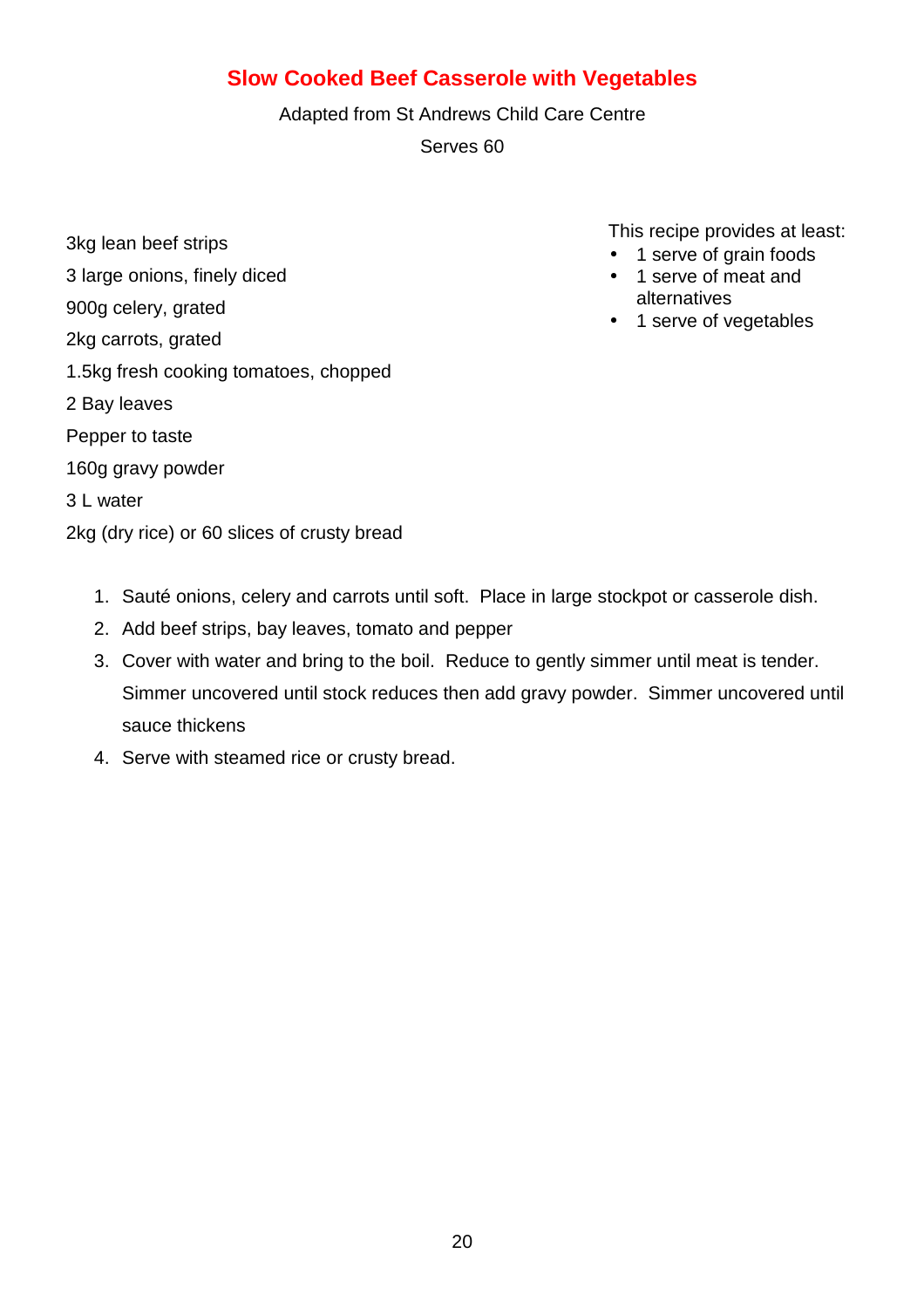#### **Sang Choy Bow**

Adapted from Unley Community Child Care Centre

Serves 50

- 2.5kg diced lean beef or lamb
- 2 tablespoons vegetable oil
- 2 chopped onions
- 4 sticks of chopped celery
- 2 chopped red capsicums
- 8 carrots cut into julienne strips
- 3 chopped zucchini
- 500g bean sprouts (save these to add at the last minute)
- 2 teaspoons of salt reduced soy sauce
- 100ml teriyaki sauce
- 4 tablespoons oyster sauce
- 1 large packet of dried noodles (Ayam brand contains 6 cakes of noodles per packet use all of them)

50 lettuce leaves (to serve; approximately 3 large iceberg lettuces)

- 1. Fry onion and meat (you may need to cook the meat in smaller batches). Stir well to break up any lumps
- 2. Add celery, capsicum, carrot and zucchini along with the soy, teriyaki and oyster sauces, stirring well to brown meat and cook vegetables
- 3. When all batches are cooked put together into a saucepan and simmer for a minute or two
- 4. Soak noodles in boiling water for a few minutes. Strain, and then add to the meat and vegetable mix, along with the bean sprouts.
- 5. Serve in lettuce cups.

Tip: Make sure you are offering the 2 serves of grain foods across morning and afternoon snack, or serve this meal with sliced wholemeal bread

- 1 serve of meat and alternatives
- 1 serve of vegetables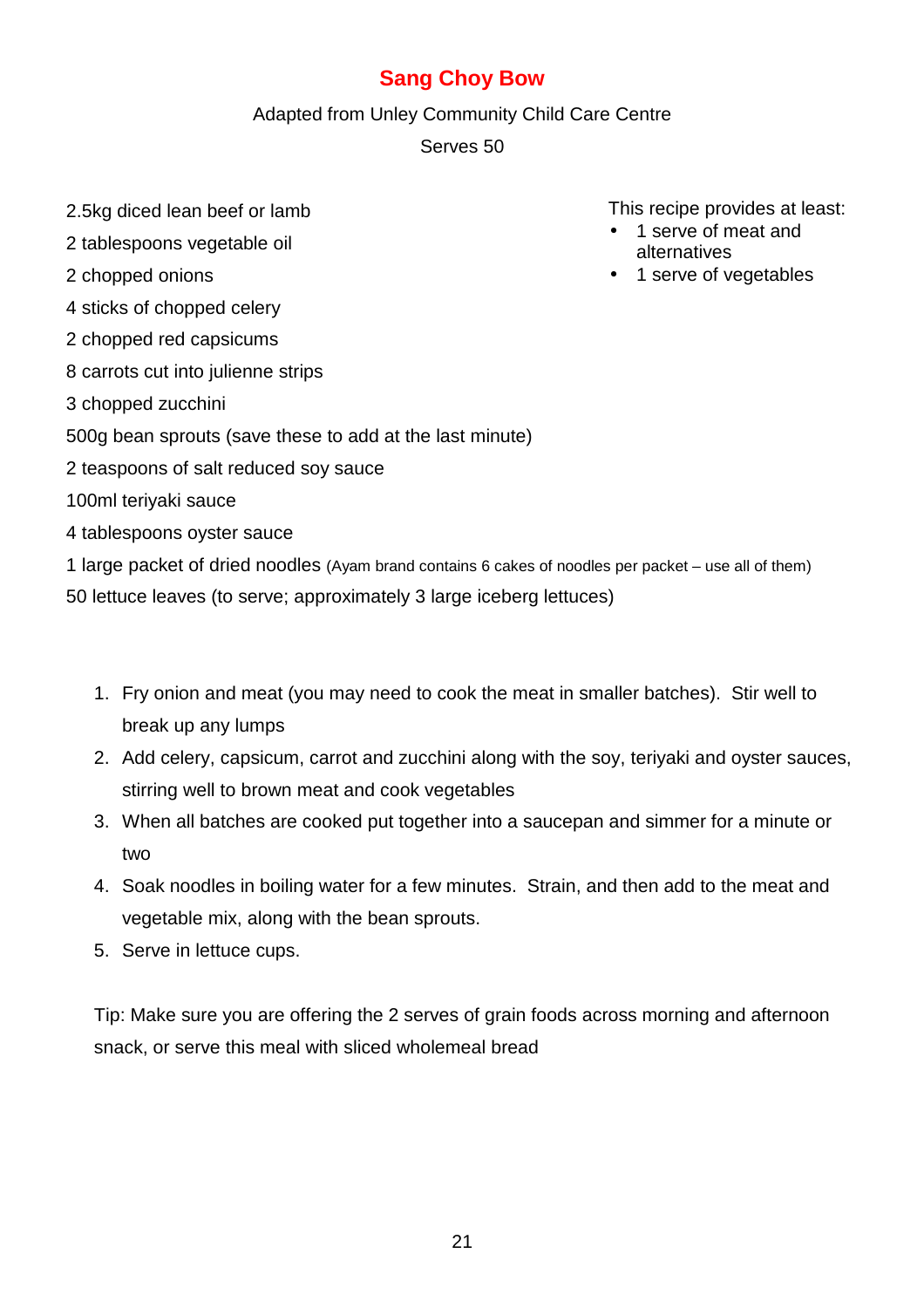#### **Nasi Goreng**

Adapted from Wellington Road Child Care Centre

Serves 60

- 2 kg (raw) brown rice
- 3kg beef (can use chicken instead if desired)
- 500g onions
- 1kg carrots, grated
- 1kg frozen peas
- 2 bunches of spinach
- 600g capsicum, chopped
- 400g green beans, halved
- 2 bunches of spring onions
- 3 cloves garlic, crushed
- Oil
- 2 teaspoons turmeric

2 packets Connie Nasi Goreng mix (from Asian section of supermarket)

Salt reduced soy sauce, to taste

Pepper, to taste

- 1. Cook and drain rice. Run cold water through it to cool (this is best done the day before)
- 2. Fry beef, onions and capsicum. Put aside
- 3. Heat peas and mix together with carrots, green beans and spinach
- 4. Mix Nasi Goreng mix following directions on the packet and add turmeric to this mixture
- 5. Heat frying pan and add garlic, pepper, soy sauce and the mixture prepared in step 4
- 6. Add rice and mix well
- 7. Fold through remaining ingredients and serve.

Note You may need to do 3 or 4 separate loads of mixture due to quantity – divide ingredients into equal portions and mix together each time.

- 1 serve of grain foods
- 1 serve of meat and alternatives
- 1 serve of vegetables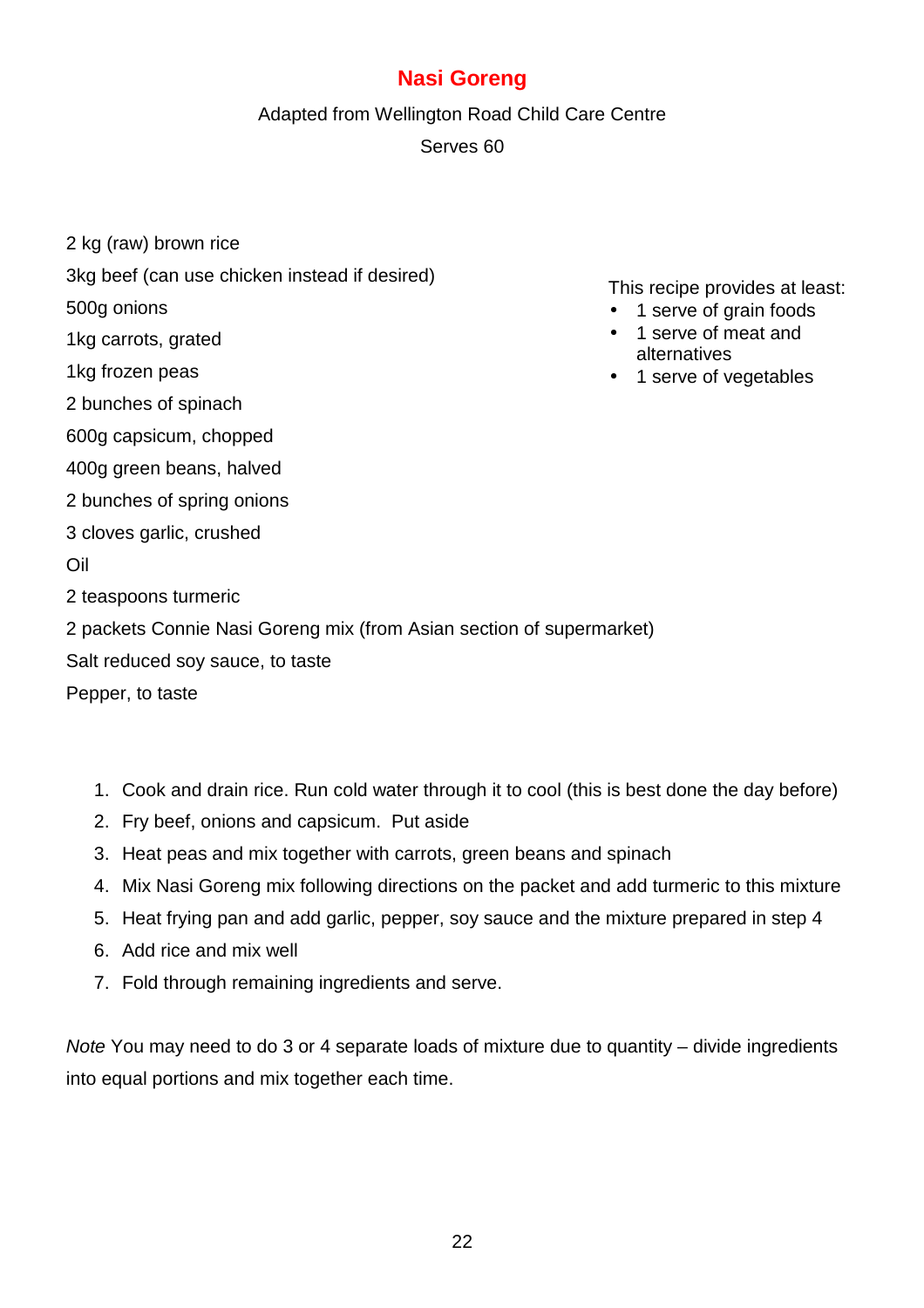#### **Mild Lamb and Vegetable Curry**

#### Adapted from Lockleys Child Care and Early Learning Centre

Serves 60

2kg (raw) rice

#### 3kg diced lamb, trimmed of visible fat

6 leeks, diced

2 bunches of celery, diced

1.5kg carrots, diced

750g green peas

1kg potatoes, diced

3 tablespoons mild curry powder

850g crushed pineapple

1 cup French onion soup powder

Garlic to taste

Oil

**Water** 

1. Cook rice according to packet directions

2. Fry garlic, curry powder and oil in a large pan. Add water as needed

- 3. Add lamb, vegetables and pineapple
- 4. Cook until lamb is tender
- 5. Thicken with soup mix
- 6. Serve with rice.

- 1 serve of grain foods
- 1 serve of meat and alternatives
- 1 serve of vegetables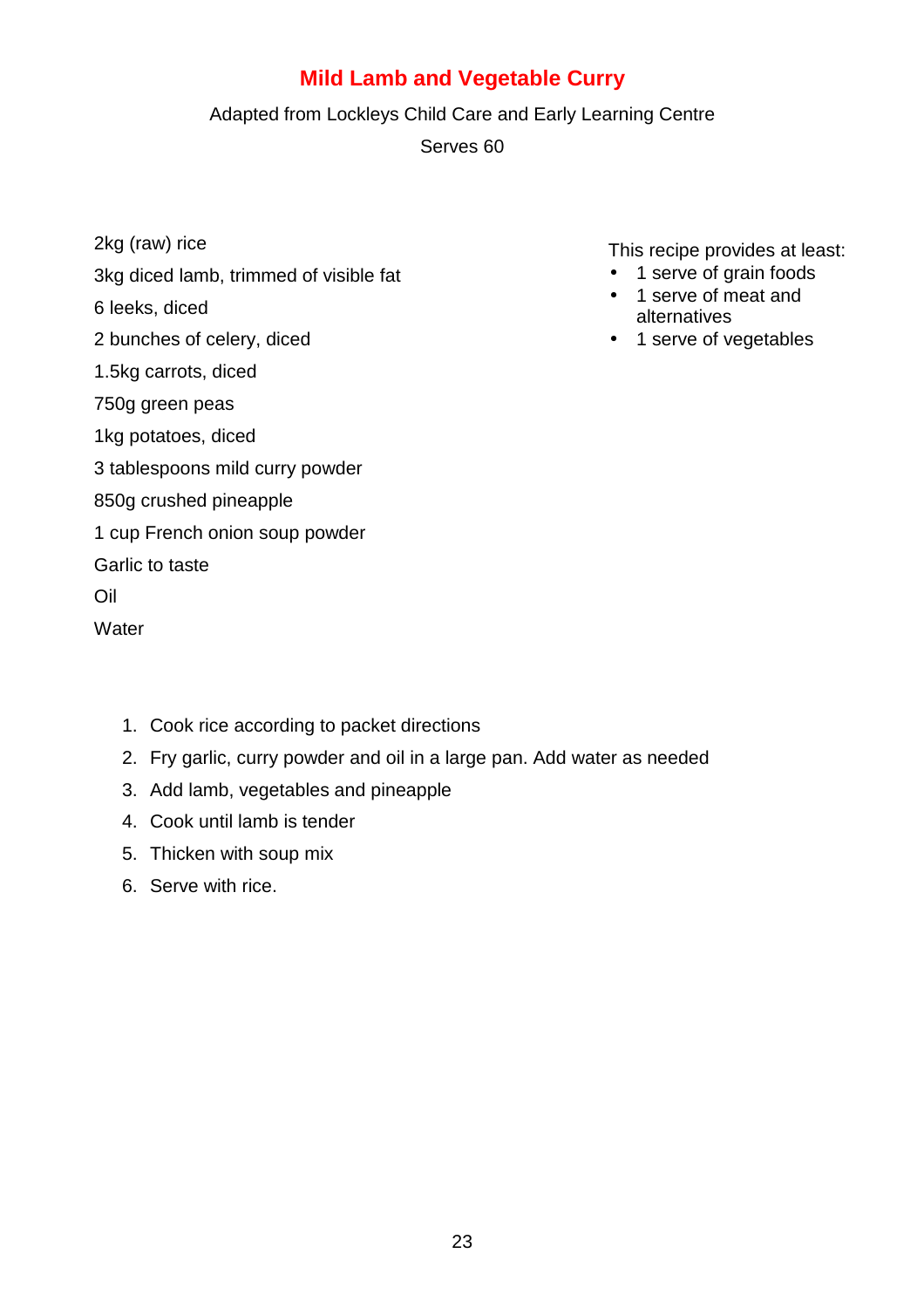#### **Mexican Beef Bake**

Adapted from Hallett Cove Child Care Centre Inc.

Serves 50

- 2½ kg (dry) Rigatoni pasta
- 2.5kg lean minced beef
- 3 x 400g cans corn kernels, drained
- 500g green capsicums, diced
- 500g onions, diced
- 1 x 400g can kidney beans, drained
- 2 cloves garlic
- 1 tablespoon Mexican chilli powder
- 2 x 800g cans crushed, peeled tomatoes
- 1 cup plain flour
- ½ cup parsley
- 6 eggs, lightly beaten
- 750g grated cheese
	- 1. Preheat oven to 180ºC
	- 2. Cook pasta until al dente and drain well. Keep warm
	- 3. In a frying pan heat oil and fry garlic and onion until soft
	- 4. Add capsicum and fry for 3 minutes. Add meat and fry until browned. Stir through chilli powder and the tomatoes and season with pepper to taste. Sprinkle in flour and mix well
	- 5. Add parsley, kidney beans, egg and corn. Mix through and stir into pasta.
	- 6. Place in a greased baking dish and top with grated cheese. Cook for 3 minutes.

- $\bullet$  1  $\frac{1}{2}$  serves of grain foods
- 1 serve of meat and alternatives
- 1 serve of vegetables
- 1 serve milk products and alternatives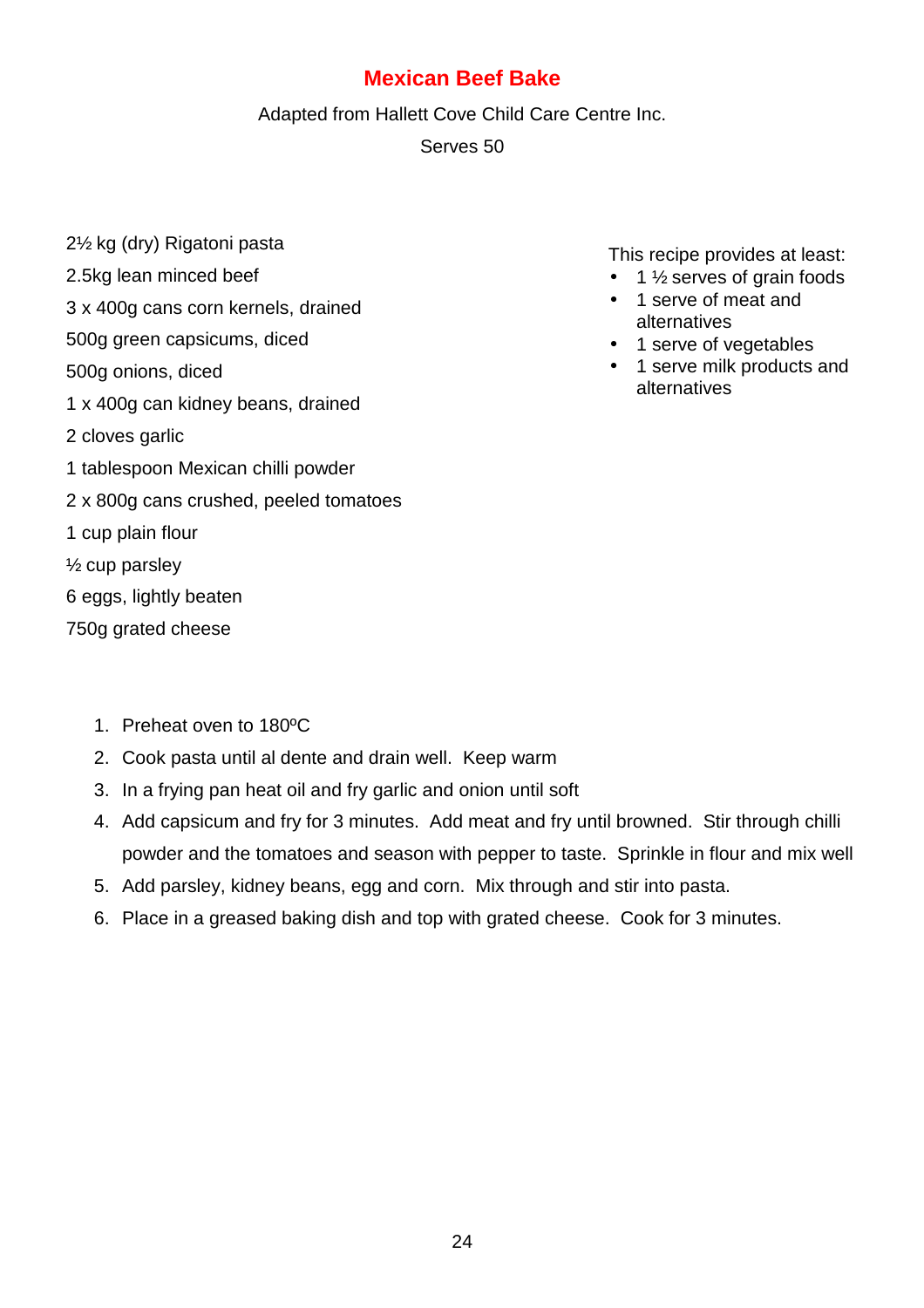#### **Moroccan Lamb Meatballs**

#### Adapted from The Pines Community Child Care Centre

Serves 50

- 1.5kg (raw) rice
- 2.5kg lamb mince
- 2 onions, processed in blender
- 3 carrots, processed in blender
- 1 cup sultanas, processed in blender
- 2 cups breadcrumbs
- ½ cup dried parsley
- 3 Tablespoons Moroccan Spice mix
- 4 eggs

#### Sauce

Olive oil 2 onions, processed in blender 3 red capsicums, processed in blender 2 tsp garlic, crushed 2.9 kg tin tomatoes

- 1. Cook rice according to packet directions
- 2. Combine meatball ingredients together. Roll into small balls and place on a greased baking tray. Cook meatballs in oven for 15 – 20 minutes
- 3. Meanwhile, fry onions, garlic and red capsicum in oil. Add tinned tomatoes and simmer gently.
- 4. Spoon meatballs over steamed rice and pour the sauce over.

- 1 serve of grain foods
- 1 serve of meat and alternatives
- 1 serve of vegetables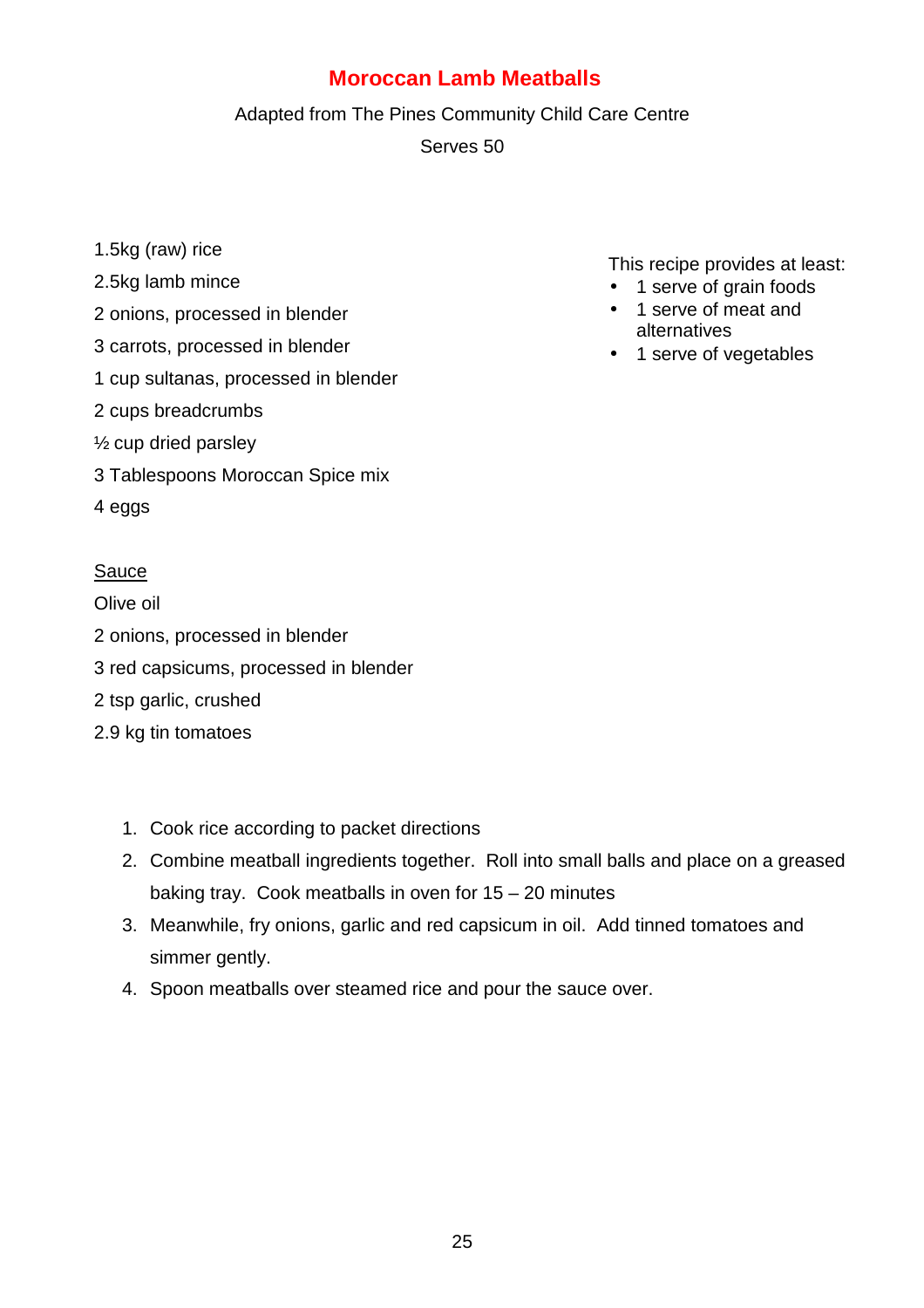#### **Quick Beef Goulash (Russian/Hungarian)**

#### Adapted from Manor Farm Early Learning Child Care Centre

Serves 30

- 1kg (raw) rice
- 2 tablespoons olive oil
- 6 brown onions, thinly sliced
- 6 tablespoons ground paprika
- 2 x 400g can condensed tomato soup
- 1.5kg stir-fry beef
- 1.5kg button mushrooms, thinly sliced
- 2 x 400g can diced tomatoes

Pepper, to taste

- 1 serve of grain foods
- 1 serve of meat and alternatives
- 1 serve of vegetables

- 1. Cook rice according to packet directions
- 2. Heat some of the oil in large frying pan over high heat. Add the beef in batches, stirring often, for 3 minutes per batch (or until browned). Set aside
- 3. Add some olive oil, onion and mushroom to a pan. Cook for a further 3 minutes, or until tender. Add paprika. Cook, stirring for 1 minute. Add soup and tomatoes. Stir until well combined. Bring to the boil
- 4. Reduce heat to low and return beef to pan. Simmer for 3 minutes or until warmed through. Season with pepper
- 5. Serve with rice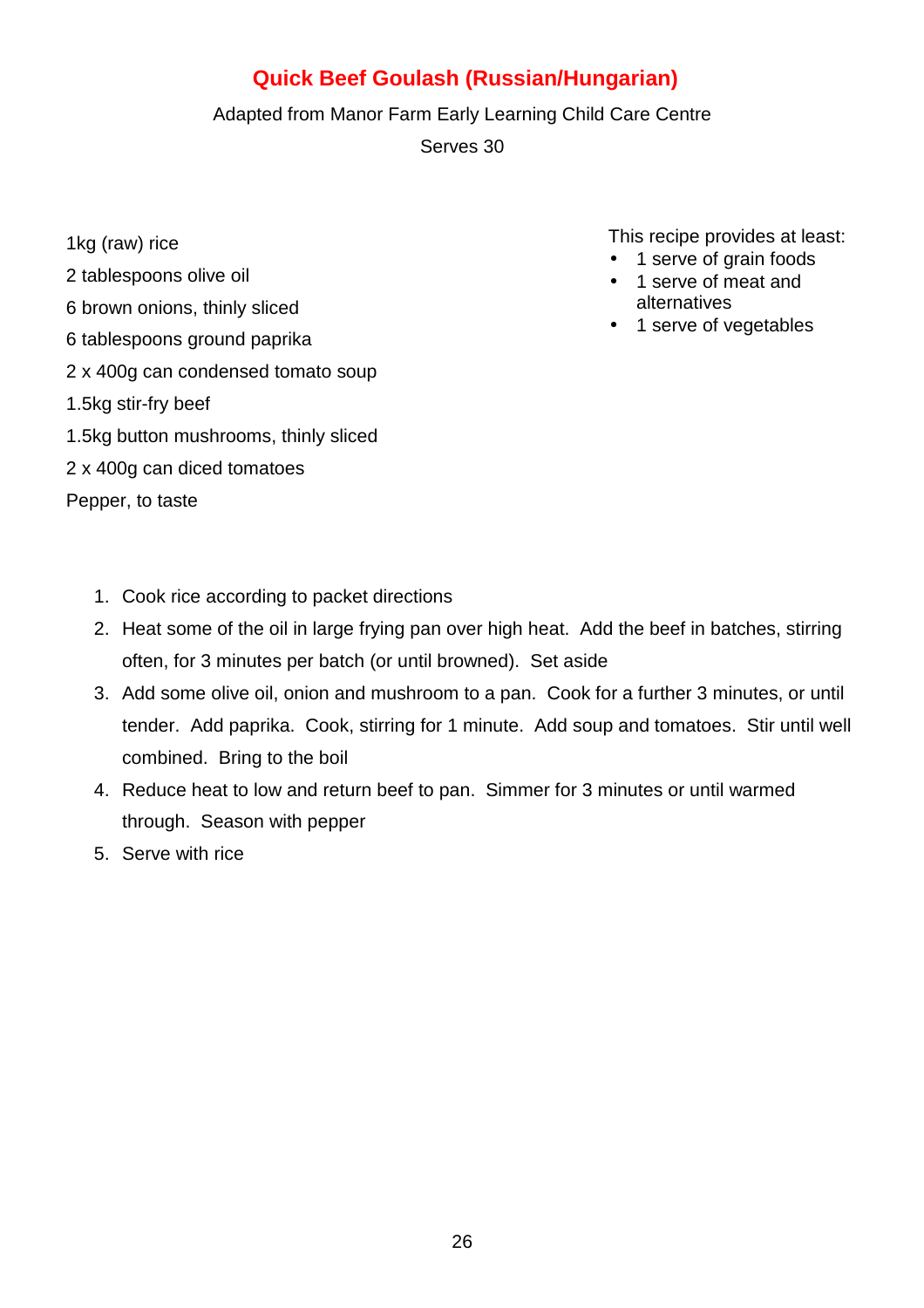#### **Lamb and Lentil Hot Pot**

#### Adapted from Hallett Cove Child Care Centre

Serves 50

- 2 tablespoons polyunsaturated oil
- 3 large onions, finely chopped
- 4 cloves garlic
- 4 teaspoons ginger
- 2 tablespoons curry powder
- 2 x 810g tin tomatoes (chopped or pureed)
- 2.5kg cubed lamb, trimmed of visible fat
- 600g (3 cups) red lentils, washed and drained
- 2 cups fresh or frozen mixed vegetables
- 3 cups water
- 1.5kg (raw) rice or 2kg of Lebanese bread
	- 1. Heat the oil in a large pan and cook onion and garlic until golden
	- 2. Stir in the ginger and curry powder and cook for a further  $1 2$  minutes
	- 3. Add all other ingredients. Cover and simmer for 40 50 minutes or until lamb is tender
	- 4. Serve with rice or Lebanese bread.

- 1 serve of grain foods
- 1 serve of meat and alternatives
- 1 serve of vegetables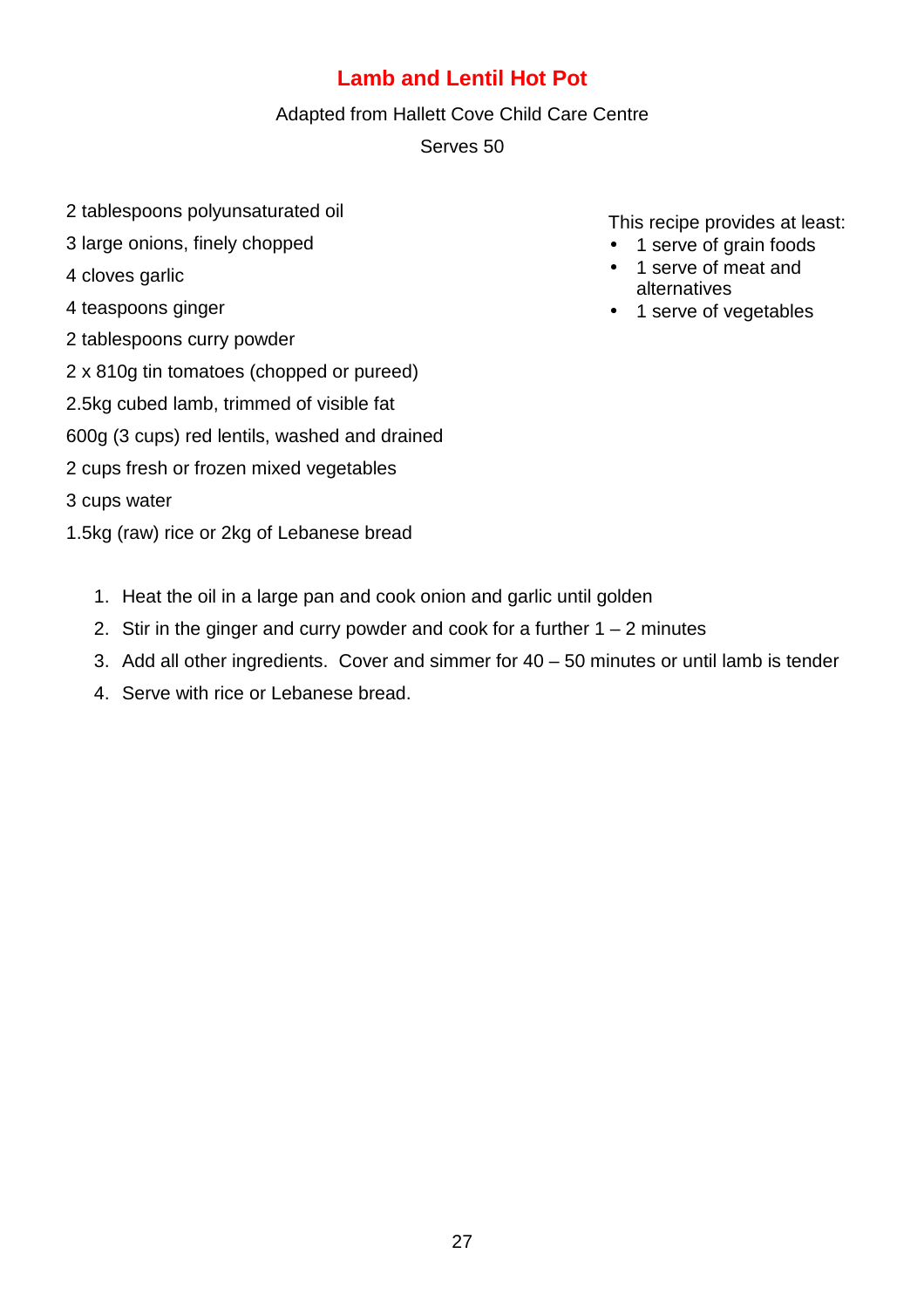#### **Spanish Beef with Beans and Cheese**

Adapted from Wellington Road Child Care Centre

Serves 60

- 2kg (raw) brown rice 3kg minced beef 1 large tin red kidney beans 1kg cheese 750g onions 4 x 400 tins tomato puree 3 teaspoons mustard Pepper, to taste
- 2.25kg mixed vegetables, cooked

- 1 serve of grain foods
- 1 serve of meat and alternatives
- 1 serve of vegetables

- 1. Cook rice following packet directions and put aside
- 2. Fry mince in pan. Add onions and cook well
- 3. Stir in mustard and pepper. Add soup and some water if necessary
- 4. Stir in kidney beans and cheese
- 5. Serve with rice and mixed vegetables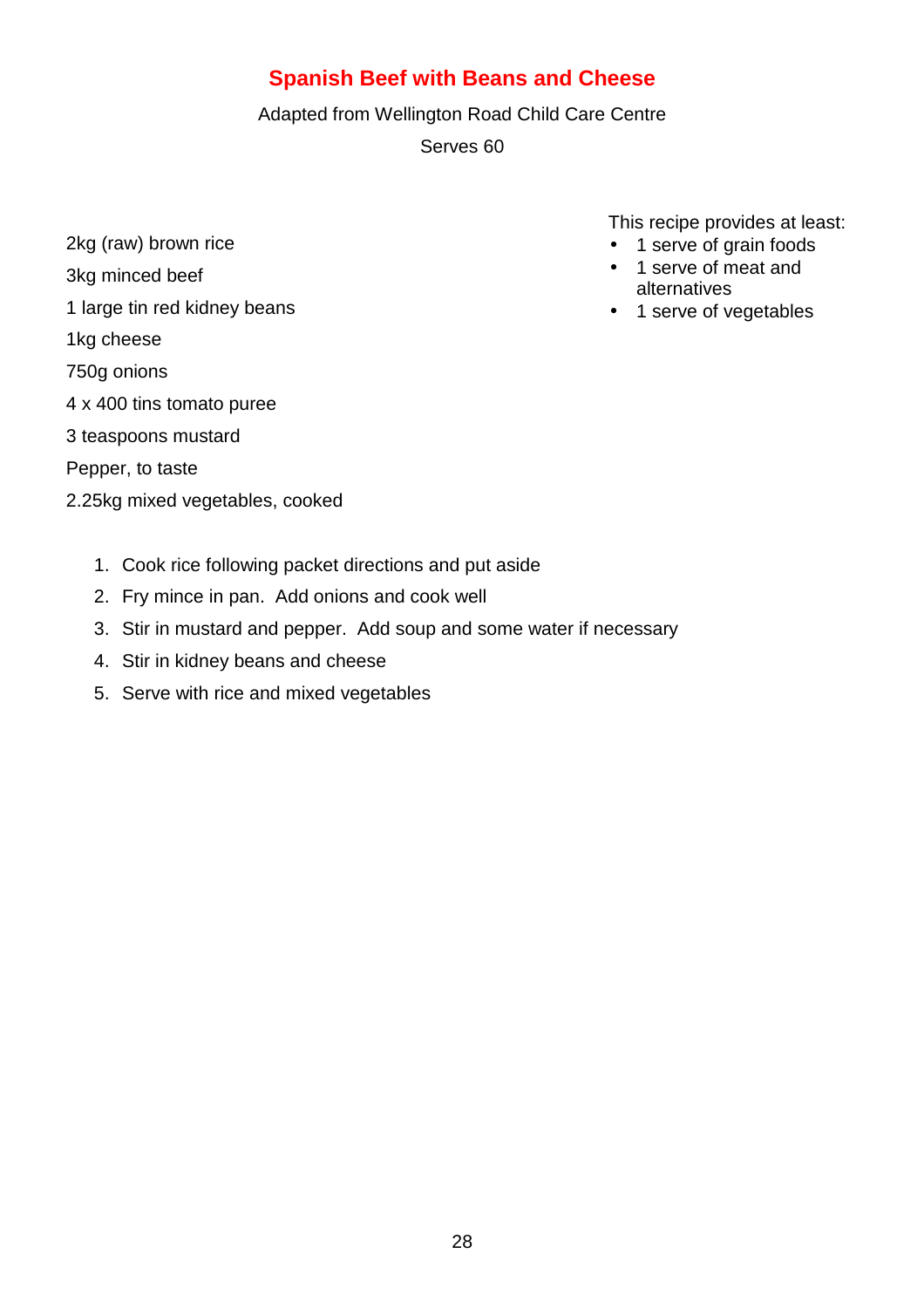#### **Beef in Mustard with Roast Vegetables**

#### Adapted from Manor Farm Early Learning Child Care Centre

Serves 30

#### Beef

2 kg block of lean beef for roasting

- ½ small jar of wholegrain mustard
- 8 tablespoons of mixed herbs (fresh or dry)
	- 1. Cut beef block in half longways and spread with wholegrain mustard
	- 2. Roll beef in mixed herbs then place in a greased baking dish
	- 3. Cook in oven at 180ºC for 45 50 minutes or until well done.

#### Vegetables

500g of quartered peeled potatoes 500g of peeled pumpkin, cut into same size pieces as potatoes 3 large bunches of broccoli, cut into small pieces Mixed herbs (fresh or dry) Olive oil (as needed)

- 1. Place cubed vegetables in a bowl and lightly toss through with a bit of extra virgin olive oil and mixed herbs.
- 2. Place vegetables in a large baking dish and cook in a hot oven (200 220ºC) for around 20 minutes.

#### Bread

30 slices of wholemeal bread

Serve sliced bread with sliced mustard beef and roast vegetables

- 1 serve of grain foods
- 1 serve of meat and alternatives
- 1 serve of vegetables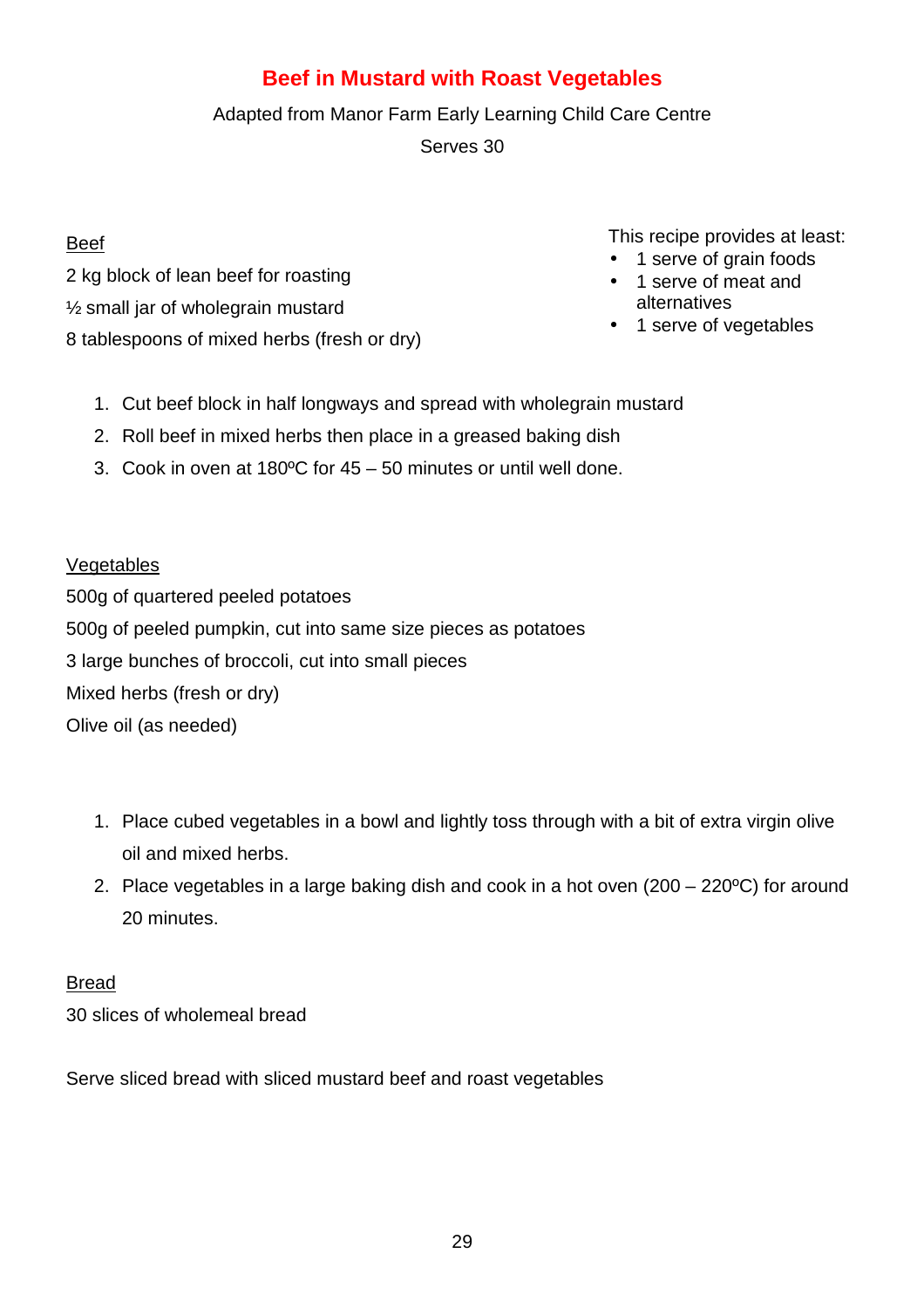#### **Curried Beef and Rice from Iran**

#### Adapted from North East Community Child Care Centre

Serves 50

1.5kg (raw) rice

2.5kg beef mince

- 3kg frozen mixed vegetables
- 1 x 500g jar tomato paste
- 3 onions, chopped
- 2 tablespoons garlic
- 3 teaspoons curry powder
- 3 teaspoons turmeric
- 2 teaspoons cumin
- 1 x 400g tin tomatoes, crushed

#### Oil

200g cooked lentils (optional)

- 1. Prepare rice following packet instructions
- 2. Par cook vegetables and set aside
- 3. Sauté onion, garlic, curry powder, cumin and turmeric in oil
- 4. Add mince and cook well until brown
- 5. Add tomato paste and some water. Bring to the boil. Simmer until well cooked through. If the sauce is too thick, add more water. Alternatively if too thin add 200g cooked lentils
- 6. Add vegetables and stir to combine
- 7. Serve with rice

- 1 serve of grain foods
- 1 serve of meat and alternatives
- 1 serve of vegetables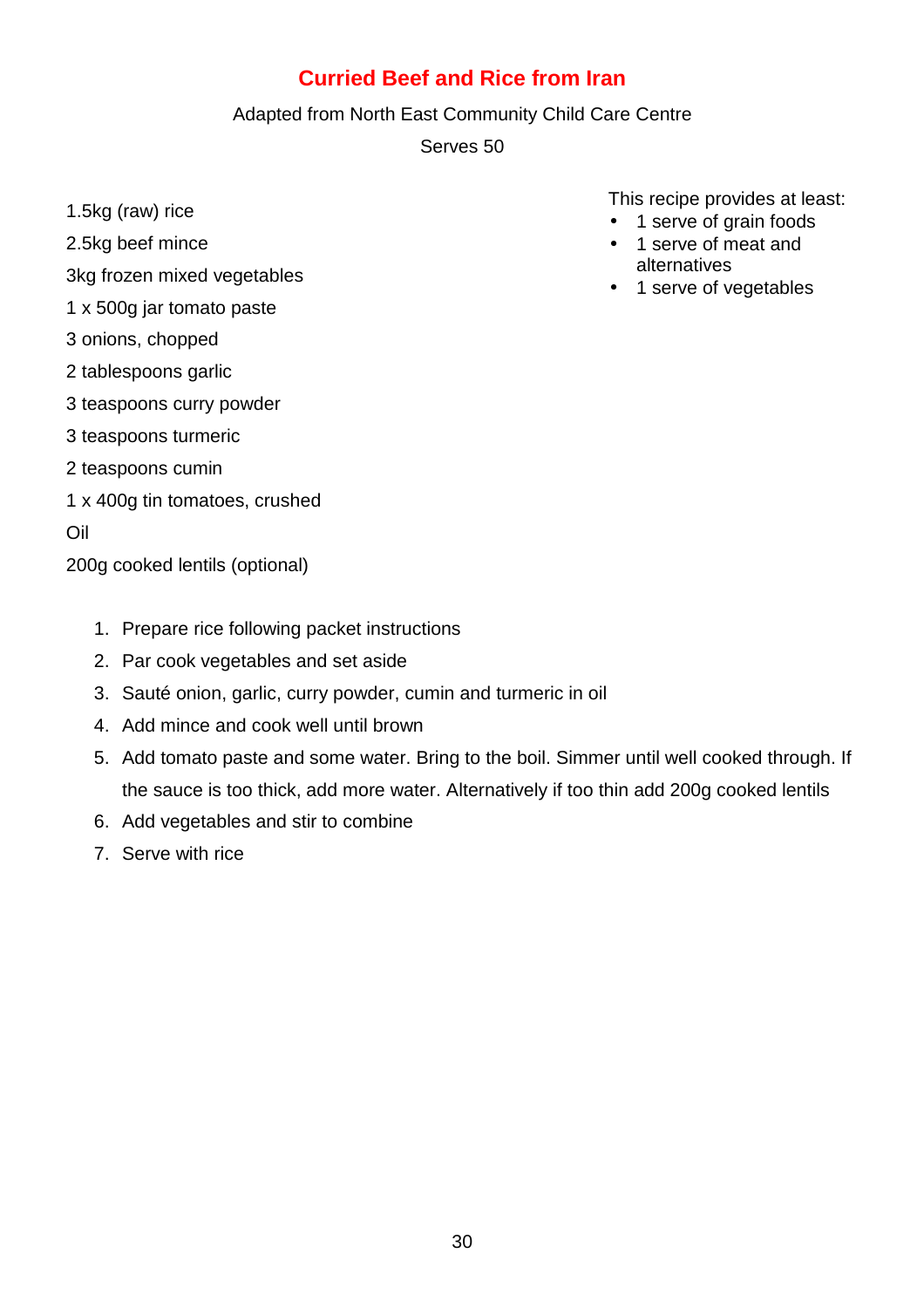# **PORK AND WHITE MEAT MEALS (Recipes)**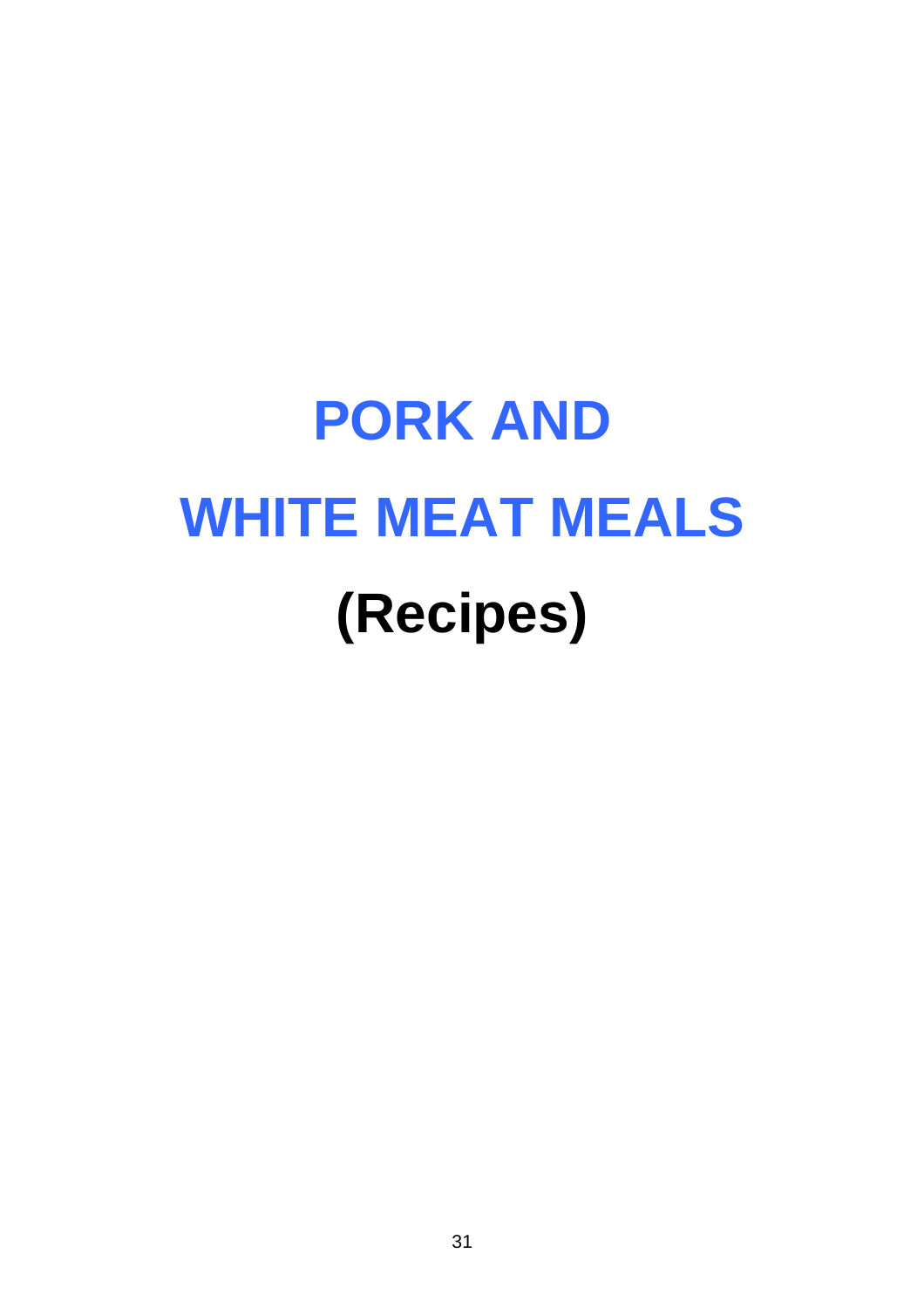#### **Tuna Patties**

#### Adapted from Hope Valley Child Care Centre

#### Serves 40

5 x 425 g tins of tuna in spring water, drained (iron source)

#### 5 kg potatoes, peeled

- 1.5 kg grated cheddar cheese
- 1 tablespoon low salt chicken booster
- 1 tablespoon mixed herbs or chives
- 750g breadcrumbs
- 2 kg frozen corn, cooked
- Oil or cooking spray
- 20 wholemeal bread rolls (iron source)

- 1 serve of grain foods
- 1 serve of meat and alternatives
- 2 serves of vegetables
- 2 serves milk products and alternatives

- 1. Cook potatoes until tender then mash
- 2. Mix together potatoes, tuna, corn, cheese and herbs until well combined
- 3. Add some of the breadcrumbs and mix. Add enough breadcrumbs to make mixture stick together, then form into patties and roll in remaining crumbs
- 4. Cook in batches in pan greased with oil or cooking spray, until brown on each side. Heat in oven if necessary
- 5. Serve with a garden salad and wholemeal bread rolls ( ½ a roll per child)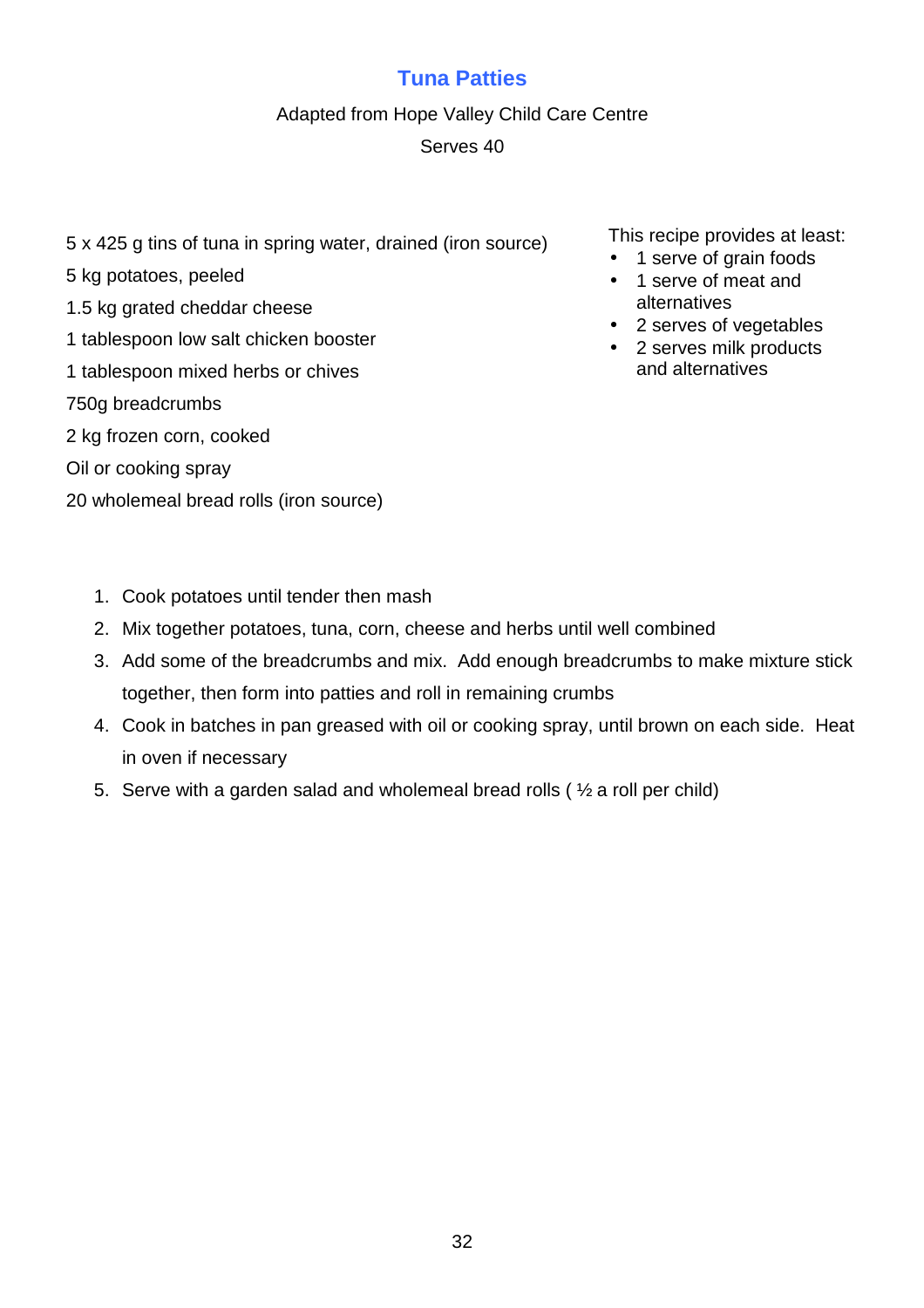#### **Honey Chicken and Vegetable Spaghetti**

Adapted from Hallett Cove Child Care Centre Serves 50

3kg mixed vegetables (broccoli, cauliflower, cabbage, capsicum, corn, zucchini, squash, snow peas, beans) (note ensure you include an additional iron source i.e. broccoli, cauliflower, or cabbage) 3 large onions 500g carrots 2.5kg diced skinless chicken (iron source) 2 litres reduced salt chicken stock 5 tbsp grain mustard ¾ cup honey (note honey is not to be served to children under 1 year old) 500ml evaporated milk 2½ kg (dry) spaghetti

- 1. Cook spaghetti in boiling water
- 2. In a large frypan cook diced onion and carrot in some olive oil
- 3. Add chicken, cook for 3-4 minutes and add stock, mustard, honey and evaporated milk
- 4. Add vegetables (leave out snow peas) and simmer for 4 5 minutes until vegetables are soft and sauce thickens
- 5. Stir in snow peas and serve over spaghetti.

- $\bullet$  1  $\frac{1}{2}$  serves of grain foods
- 1 serve of meat and alternatives
- 1 serve of vegetables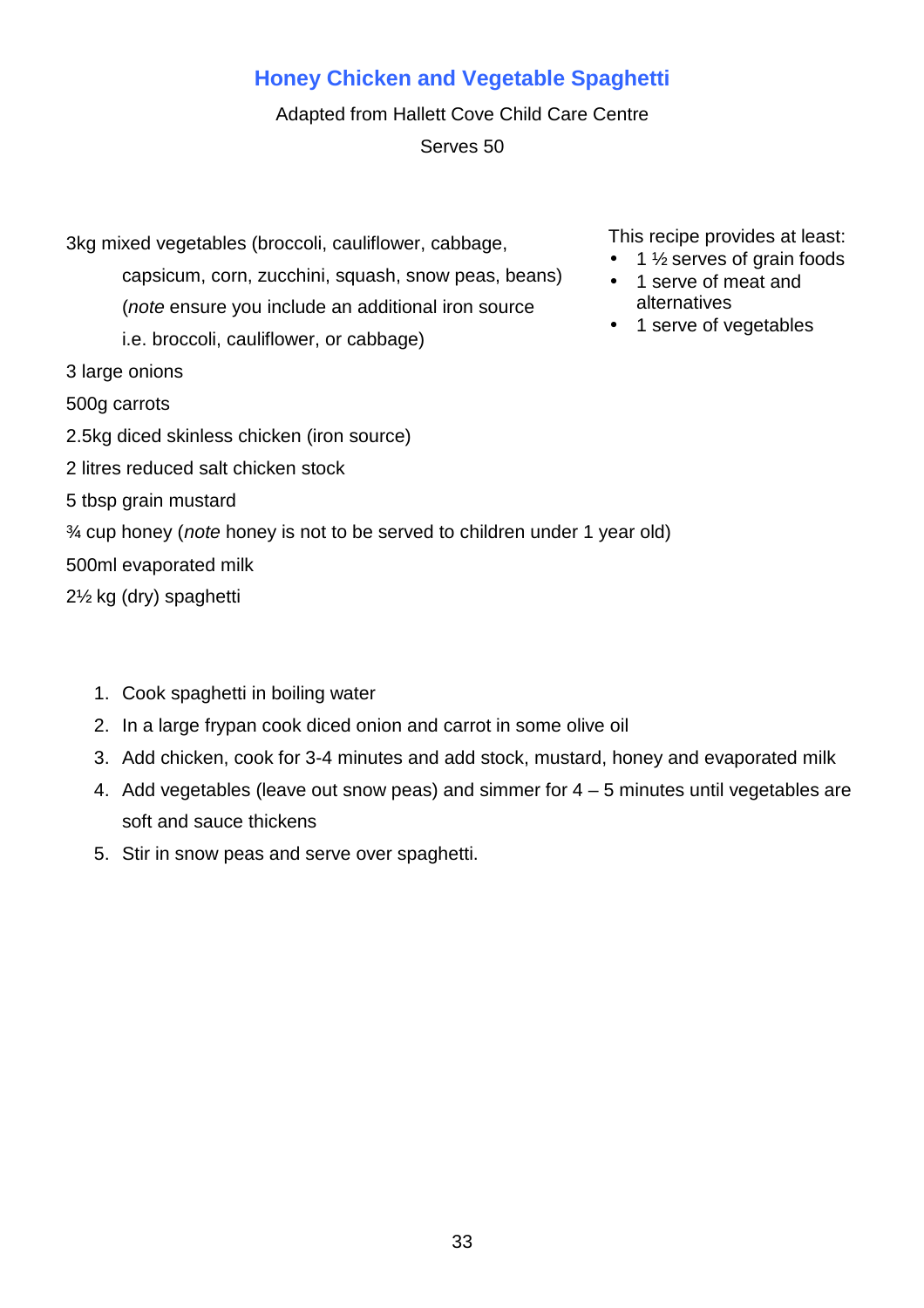#### **Tasty Tuna, Tomato and Noodle Bake**

#### Adapted from Lockleys Child Care and Early Learning Centre

Serves 60

- 9 x 425g tinned tuna, drained (iron source) 3kg crushed tomatoes 500g frozen spinach (iron source) 850g crushed pineapple 2.1kg (dry) macaroni
- 450g grated cheese (for topping)
- 1kg mixed vegetables, steamed

- 1 serve of grain foods
- 1 serve of meat and alternatives
- 1 serve of vegetables
- 1/<sub>2</sub> serve milk products and alternatives

- 1. Cook pasta following packet directions and drain
- 2. Stir in remaining ingredients and place in serving dishes
- 3. Top with grated cheese and place under the grill until brown
- 4. Serve with mixed steamed vegetables.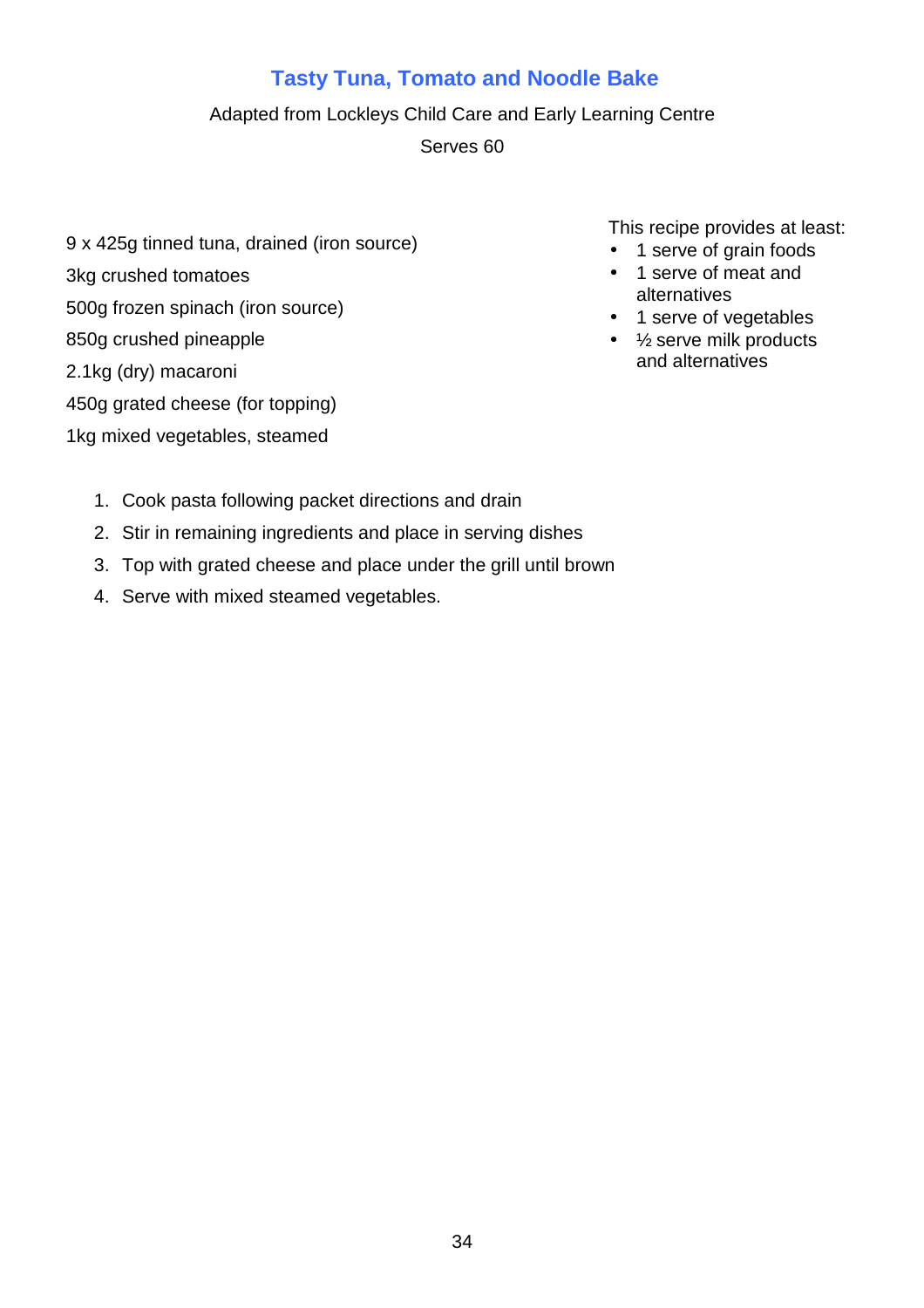#### **Twisty Tuna Pasta**

Adapted from Anglicare SA Wanslea Child Care Centre

Serves 20

3 x 425g cans of tuna (iron source) 500g broccoli (iron source)

200g cauliflower (iron source)

500g frozen corn

300g chopped leek

2 Litres milk

- 300g plain flour
- 100g polyunsaturated margarine
- 500g grated cheese

1kg (dry) pasta twists

- 2 serve of grain foods
- 1 serve of meat and alternatives
- 1 serve of vegetables
- 2 serves milk products and alternatives

- 1. Boil pasta until cooked al dente. Drain well and set aside
- 2. Fry leek in spray oil in large saucepan until soft. Add margarine and melt. Mix in flour. Add warm milk and whisk over a low heat until it starts to thicken. Simmer slowly for 10 minutes
- 3. Meanwhile boil corn for 8 minutes in just enough water to cover it. Puree using a blender and add to the sauce together with cheese. Stir well
- 4. Meanwhile stir fry broccoli and cauliflower to soften. Add to the sauce.
- 5. Drain tuna well in a colander and set aside.
- 6. Line the bottom of 3 large dishes with pasta. Spread flaked tuna over the pasta. Pour the sauce over the top and shake gently. Cover with foil and keep warm until ready to serve.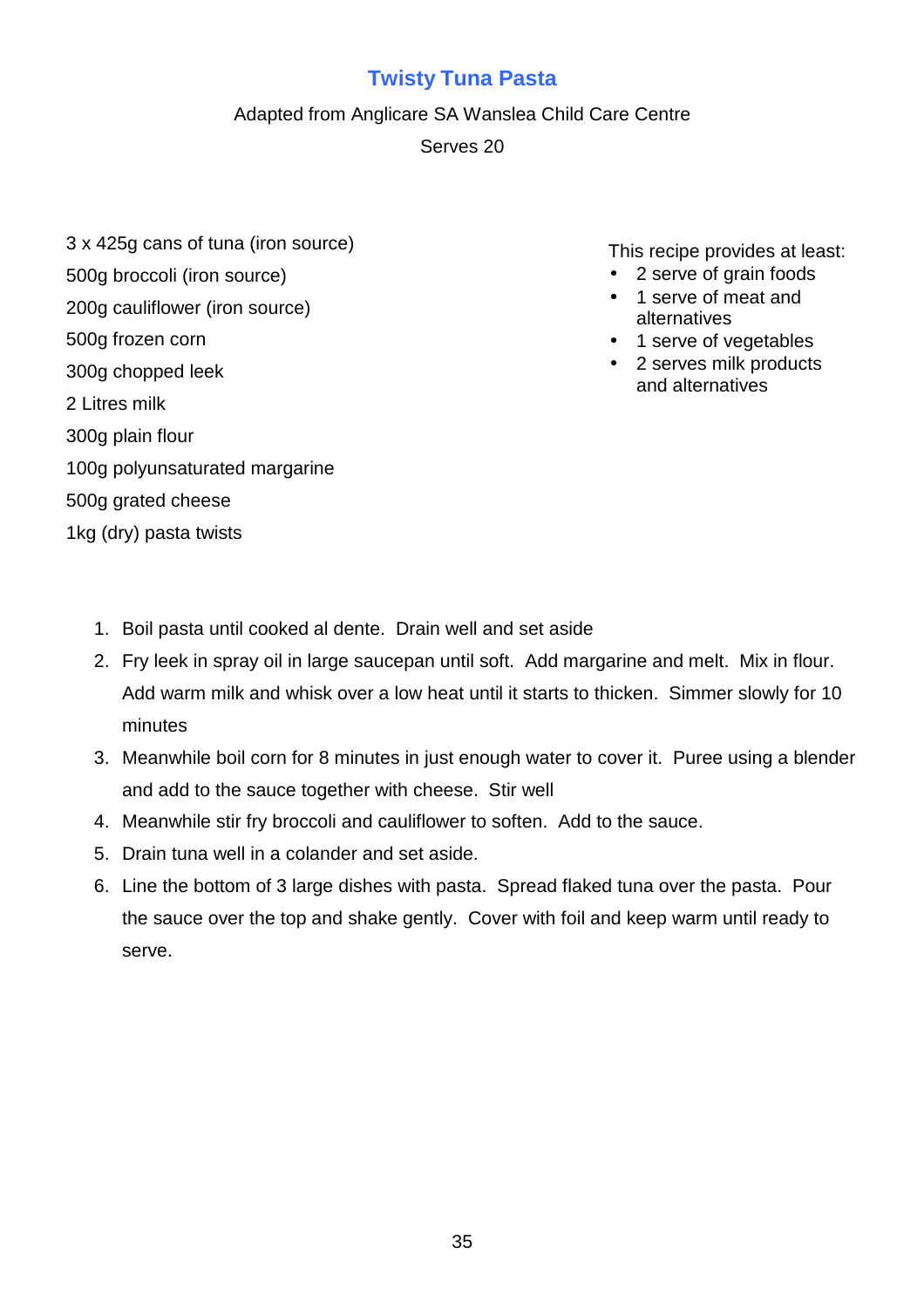#### **Chicken and Noodle Slice**

#### Adapted from Children's Educational Care Centre

#### Serves 60

- 4 x 500g packets (dry) pasta
- 3 kg chicken mince, browned in fry pan (iron source)
- 1 small cauliflower (including stem), steamed
	- and grated (iron source)
- 1 kg sweet potato, steamed and mashed
- 8 tablespoons margarine
- 2 teaspoons garlic
- ½ cup plain flour
- 5 cups milk
- 4 chicken stock cubes dissolved in 2½ cups water
- ½ cup mayonnaise
- 2 tablespoons French mustard
- 500g grated cheddar cheese
- 2.2kg garden salad (e.g. lettuce, tomato, cucumber)
	- 1. Cook pasta until al dente
	- 2. Combine pasta, chicken, cauliflower and sweet potato in mixing bowl
	- 3. Melt margarine in a saucepan, add garlic and brown. Add flour to make a paste, gradually add made-up stock and milk. Stir until thick. Add mayonnaise and mustard and stir
	- 4. Pour sauce through pasta mix. Sprinkle top with cheese
	- 5. Serve with a garden salad

- 1 serve of grain foods
- 1 serve of meat and alternatives
- 1 serve of vegetables
- $\bullet$   $\frac{3}{4}$  serve milk products and alternatives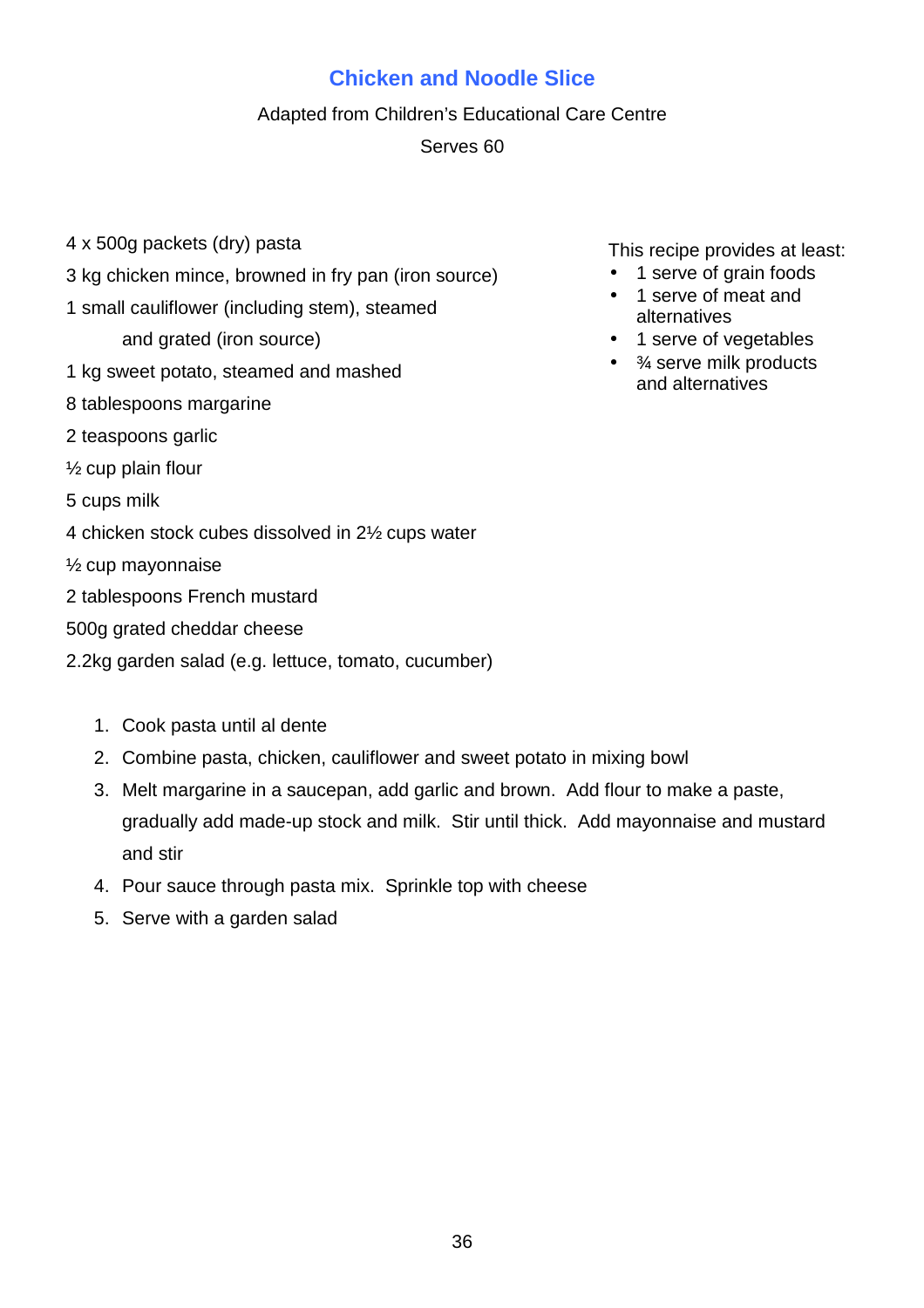# **Cheesy Pumpkin and Broccoli Pasta with Tuna**

Adapted from Blackwood Community Child Care Centre

Serves 50

- 750g pumpkin, peeled and diced
- 2.5kg (dry) pasta
- 2 x 45g packets Continental Cream of Pumpkin Soup
- 2 x 375mls evaporated milk
- 1 kg broccoli, chopped finely (iron source)
- 8 x 425g tins tuna (iron source)
- 500g grated cheese
- 2 kg steamed cauliflower (iron source)
- 1kg steamed peas

- $\bullet$  1  $\frac{1}{2}$  serves of grain foods
- 1 serve of meat and alternatives
- 1 serve of vegetables
- 1 serve milk products and alternatives

- 1. Cook pumpkin until soft, and then puree in a food processor.
- 2. Boil pasta and at the last minute add broccoli and then drain
- 3. Combine soup and evaporated milk together and mix into pasta
- 4. Stir tuna through pasta
- 5. Spray glass dishes with cooking spray and pour pasta into these dishes. Sprinkle with grated cheese
- 6. Bake in oven at 180ºC until cheese is melted
- 7. Serve with steamed cauliflower and peas.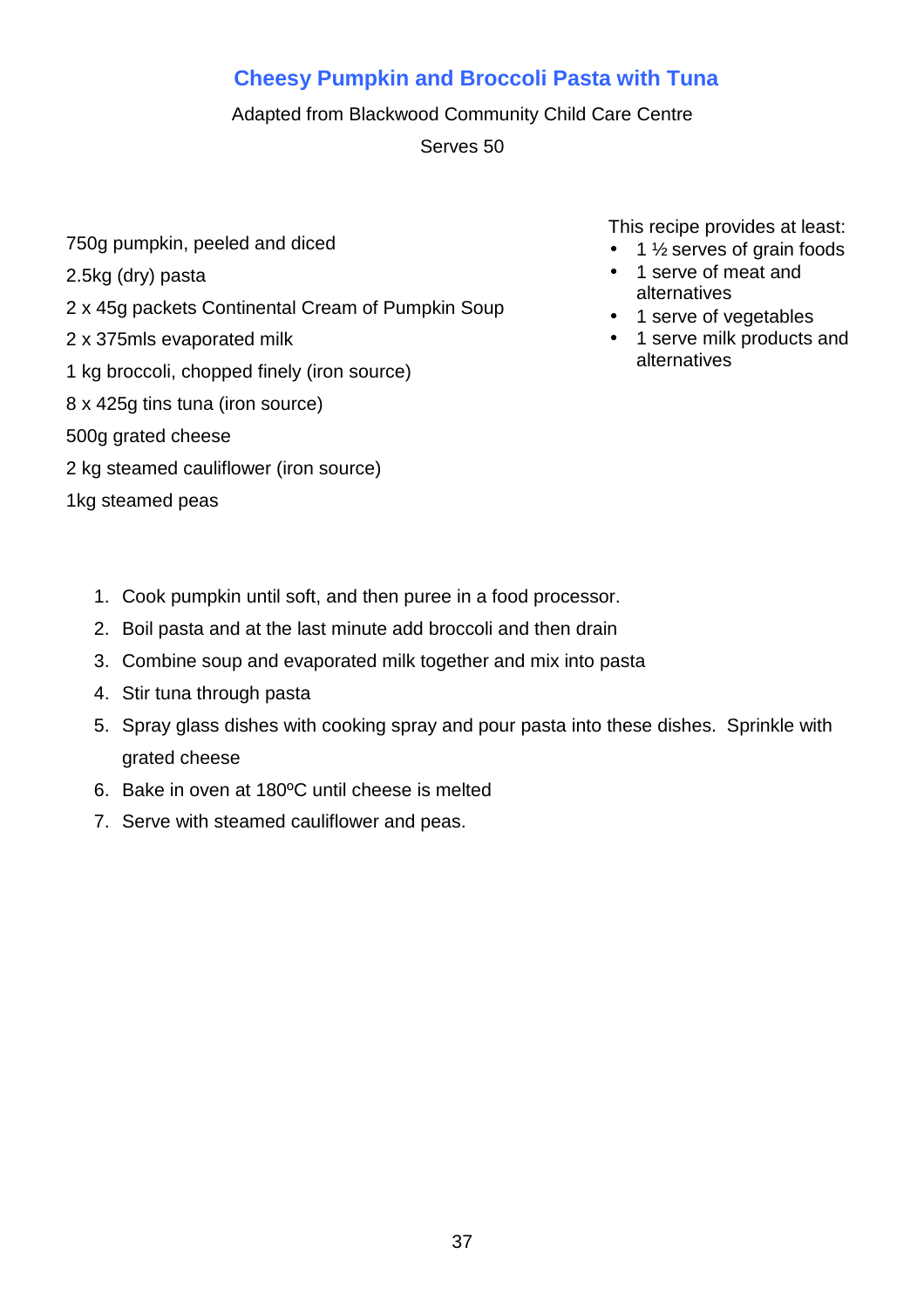# **Warm Chicken Salad in Fresh Bread Wraps**

Adapted from Lockleys Child Care and Early Learning Centre

Serves 60

3kg diced chicken breast fillets (iron source)

Spray oil

- 2 leeks, sliced
- 2 sticks celery, sliced
- 1 red capsicum, diced
- 2 green capsicums, diced
- 1 can (850g) crushed pineapple
- 2 tablespoons French onion soup mix
- 2 tablespoons tomato paste
- 2 tablespoons honey (note honey is not to be served to children under 1 year old)
- 2 tablespoons vinegar
- 60 wholemeal Tortilla/ Burritos wraps (iron source)
- 2kg of garden salad (e.g. lettuce, tomato, cucumber, grated carrot)
	- 1. In a lightly oiled heated frying pan, brown the diced chicken
	- 2. Mix all ingredients (except wraps and salad) together and bake in a shallow tray (cover with foil) for 45 minutes
	- 3. Serve alongside garden salad in bowls with wraps so that children can choose and make their own meals.

- 1 serve of grain foods
- 1 serve of meat and alternatives
- $\bullet$  % serve of vegetables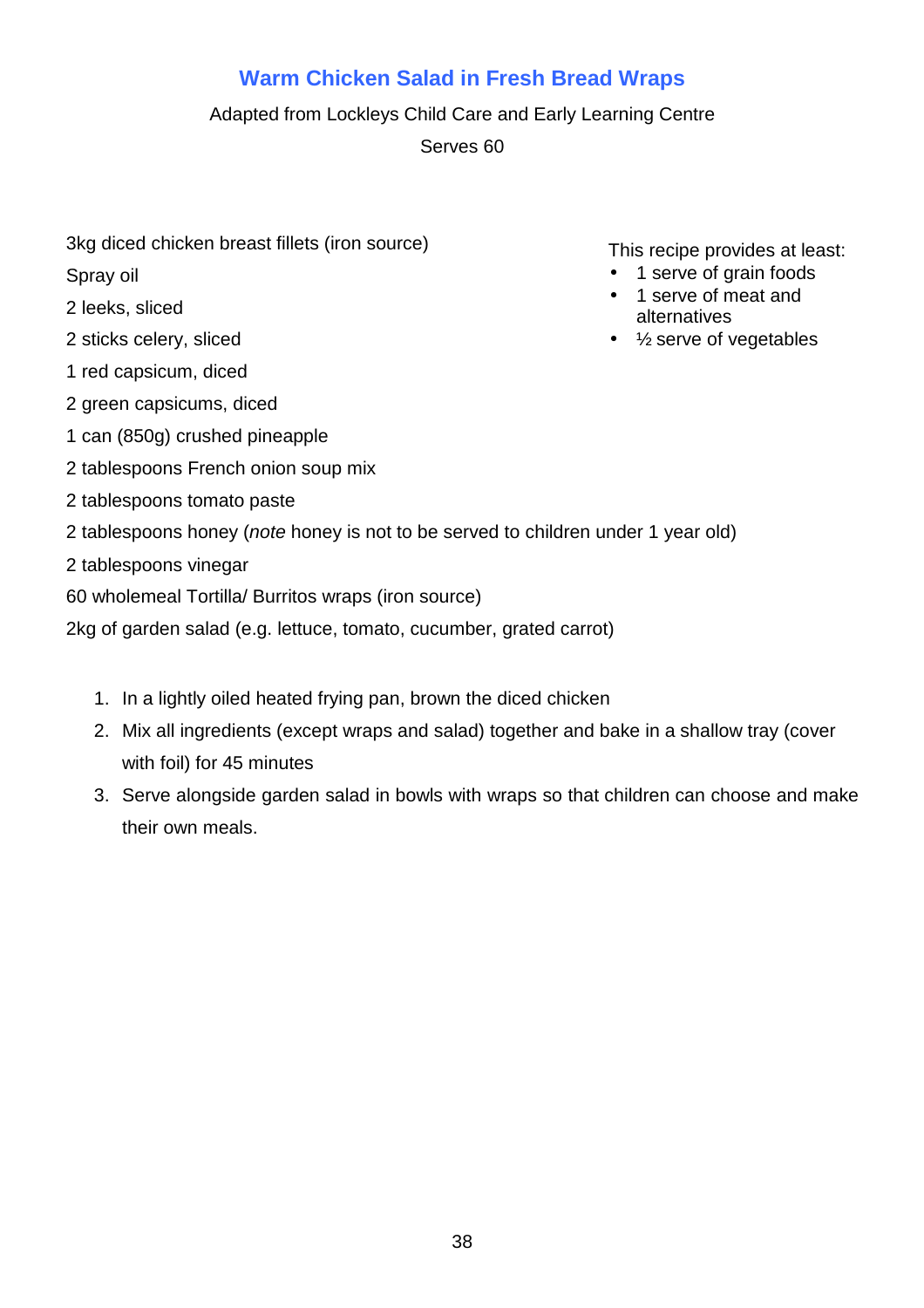## **Moroccan Chicken with Couscous**

#### Adapted from Unley Community Child Care Centre

Serves 50

- 2.5kg skinless chicken breast, diced (iron source)
- 2 tablespoons oil
- 2 large onions, chopped
- 4 sticks celery, chopped
- 8 carrots, diced
- 3 zucchini, chopped
- 1 small butternut pumpkin, diced
- 2 x 800g cans of chopped tomatoes
- 2 red capsicums, chopped
- 2 tablespoons of Moroccan seasoning (spice mix available in supermarkets)
- 1 tablespoon of cumin
- 400g can of chickpeas, drained (iron source)
- 1.5kg packets (dry) couscous
- Grated rind of 1 lemon (optional)
- ½ cup chopped coriander (optional)
	- 1. Heat oil in a large saucepan and cook onions until golden
	- 2. Add celery, carrots and capsicum. Stir for a few minutes and add the tomatoes and a little water
	- 3. Stir in seasoning and pumpkin and simmer until pumpkin is tender. Add zucchini and lemon and season to taste
	- 4. Simmer for another 5 minutes, then add chicken meat
	- 5. Make up couscous according to directions on packet
	- 6. Serve the Moroccan chicken with couscous and sprinkle with chopped coriander if desired
	- 7. Serve with wholemeal bread (optional, note: this would increase the number of grain food serves)

- 1 serve of grain foods
- 1 serve of meat and alternatives
- 1 serve of vegetables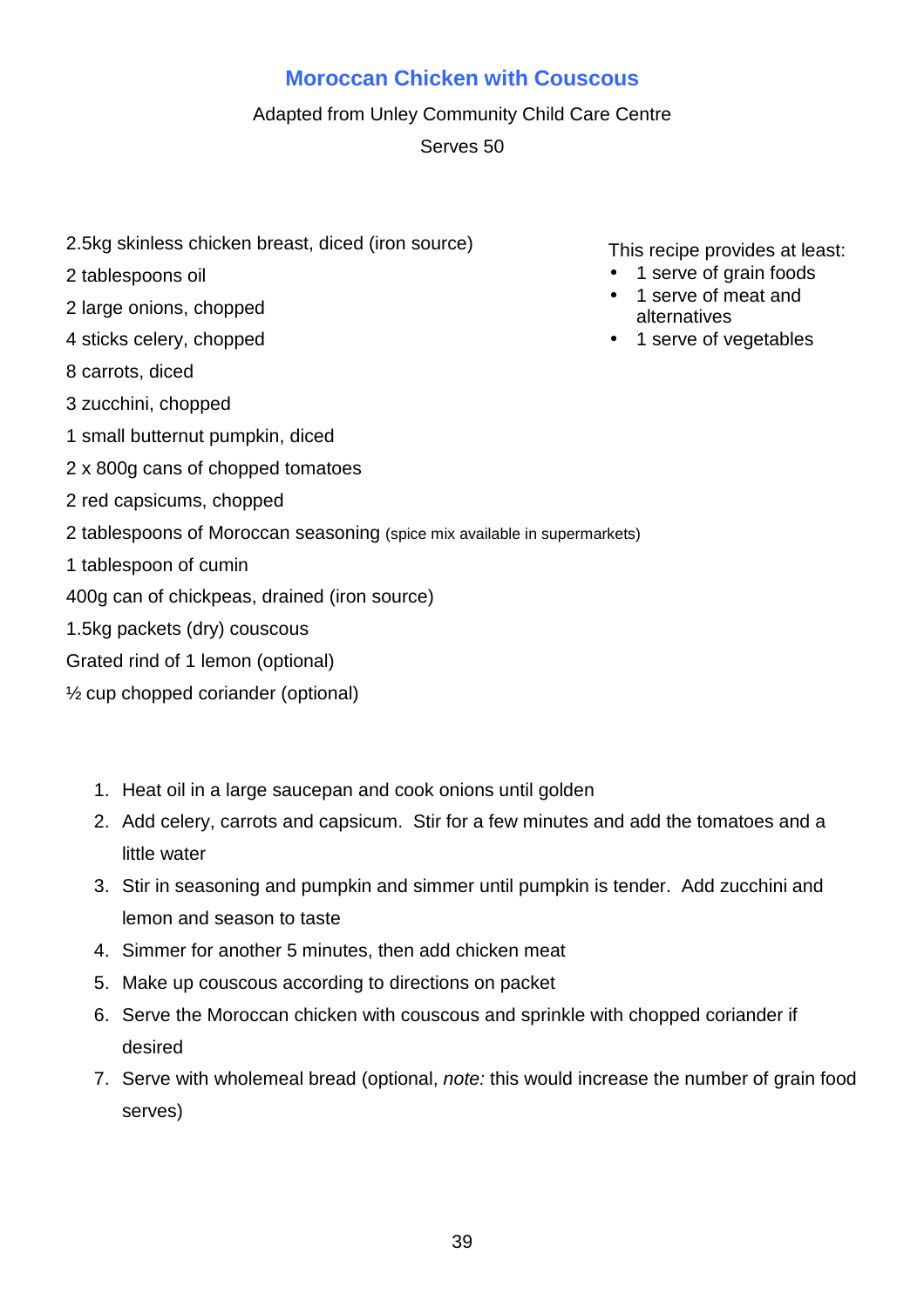# **Fish and Spinach Pie**

#### Adapted from Anglicare SA Wanslea Child Care Centre

Serves 40

- 6 x 425g tins of tuna (iron source)
- 750g frozen spinach (iron source)

#### 300g chopped leek

- 500g frozen corn
- 200g margarine
- 250g plain flour
- 1½ litres milk
- 375g grated cheese
- 3kg potatoes (quartered)
- 20 wholemeal bread rolls (iron source)

- 1 serve of grain foods
- 1 serve of meat and alternatives
- $\bullet$  1  $\frac{1}{2}$  serve of vegetables
- 1 serve milk products and alternatives

- 1. Boil potato until cooked. Drain almost all of water, then mash until smooth
- 2. Fry leek for 5 minutes to soften. Put into a mixing bowl
- 3. Cook frozen spinach in microwave for 3 minutes. Squeeze off any excess liquid then add spinach to mixing bowl
- 4. Drain tuna and add to mixing bowl. Combine ingredients
- 5. Melt margarine in a large saucepan. Add flour and mix well. Add warmed up milk slowly, and whisk until smooth. Cook on a low heat stirring occasionally for 5 minutes
- 6. Puree the corn with some boiling water and add to the white sauce
- 7. Line 3 large Pyrex dishes with tuna mixture. Spoon the white sauce over the top to make the middle layer then carefully spread potato over the top for the top layer
- 8. Bake in a moderate oven for 15 minutes. Rest for 10 minutes before serving
- 9. Serve with wholemeal bread rolls (½ roll per child).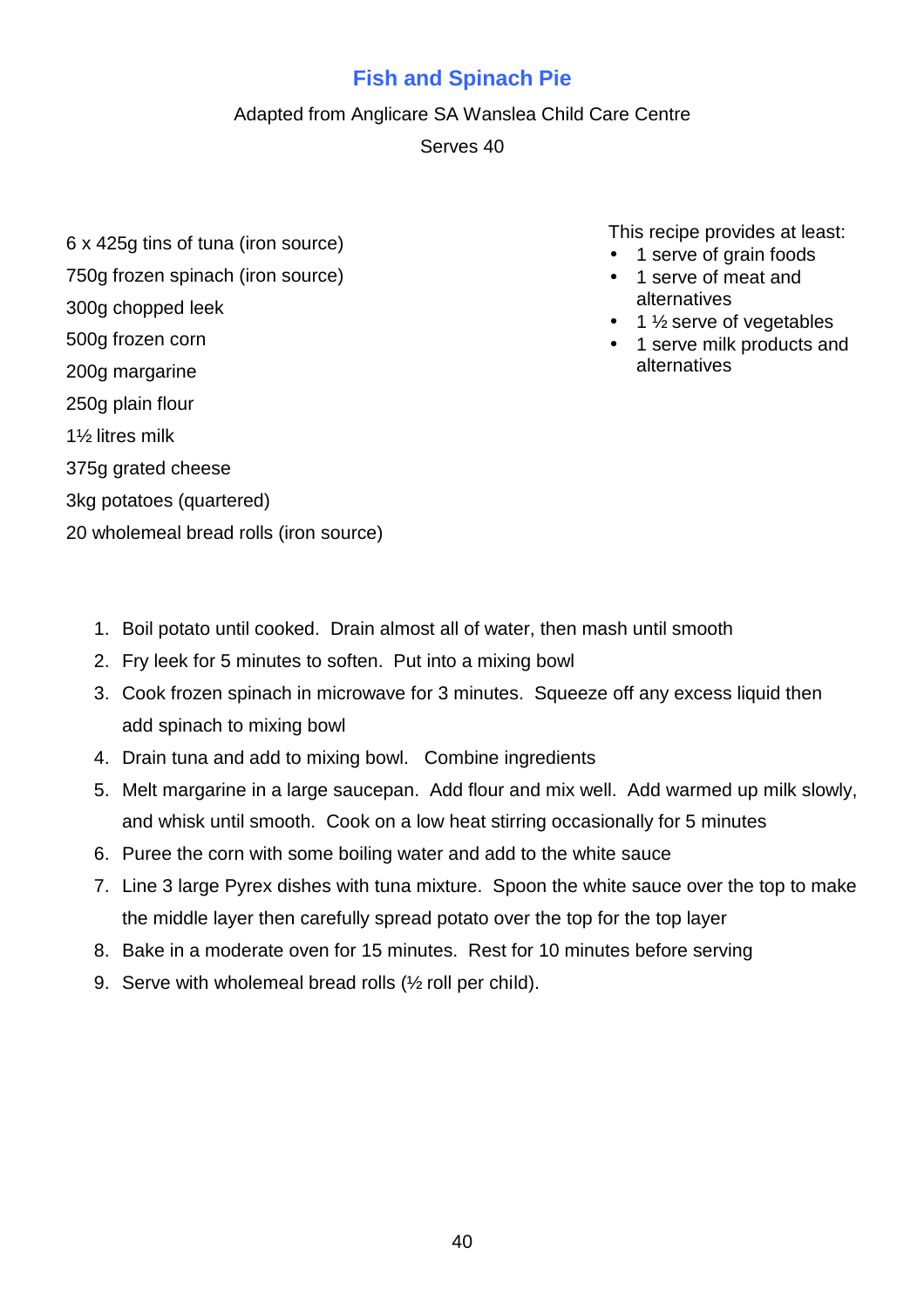# **Apricot Chicken with Potato and Vegetables**

Adapted from Hope Valley Child Care Centre Serves 40

- 2kg chicken breast, finely diced (iron source) 3kg diced potatoes and sweet potatoes, par cooked 1 x 850 ml tin Apricot Nectar 1 x 450 ml tin Apricot Nectar 2 packets salt reduced French Onion soup mix 500g diced carrots, cooked 500g frozen peas, cooked
- 40 slices of wholemeal bread (iron source)

This recipe provides at least:

- 1 serve of grain foods
- 1 serve of meat and alternatives
- 1 serve of vegetables

- 1. Mix together the cooked chicken, potatoes, peas and carrots. Divide into serving dishes.
- 2. Whisk soup mix with apricot nectar and pour over chicken and vegetables.
- 3. Heat through in oven
- 4. Serve with wholemeal bread

Tip: Add some diced dried apricot for that extra apricot hit and some extra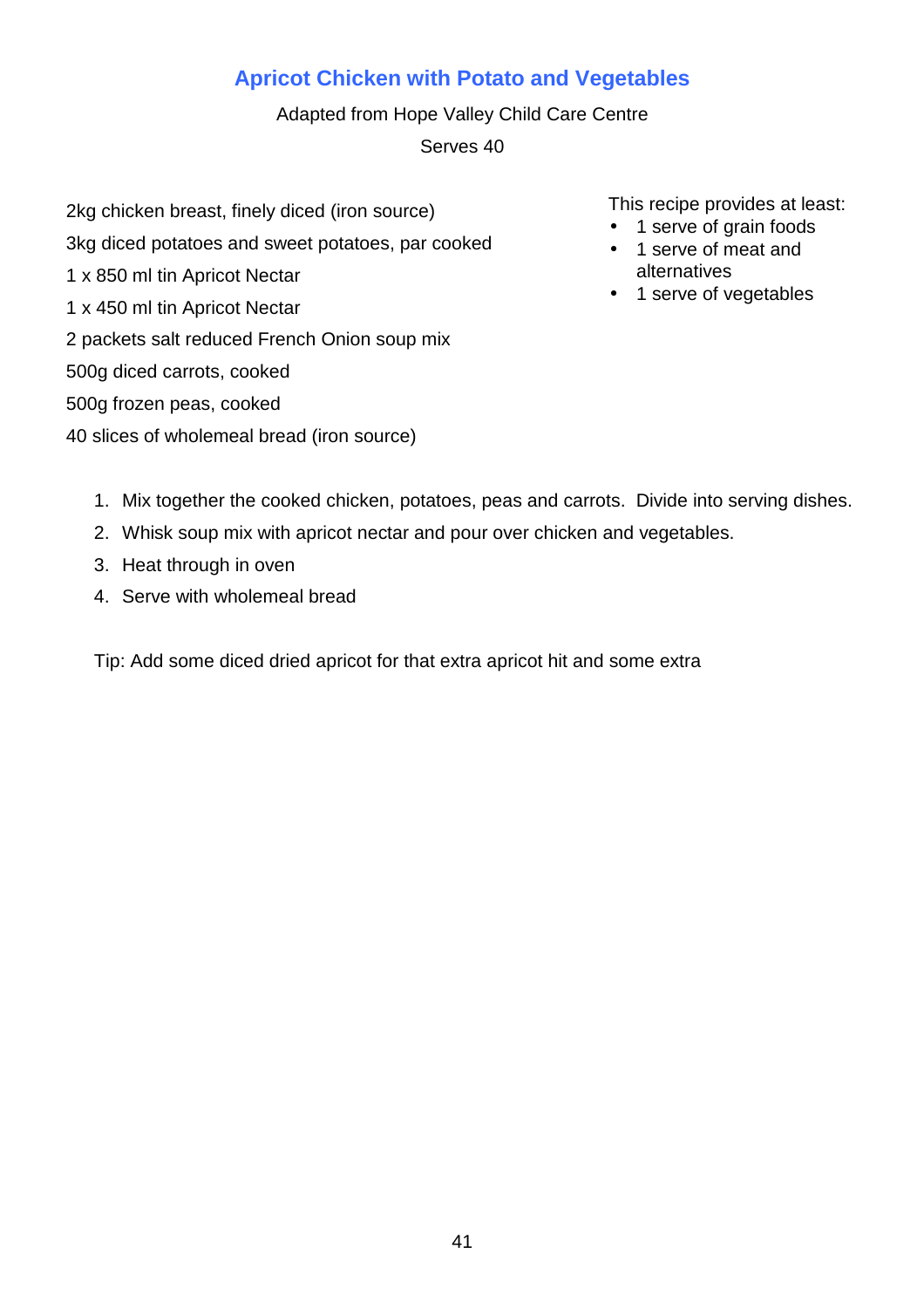## **Tuna Lasagne with Mixed Vegetables**

Hallett Cove Child Care Centre Serves 30

5 x 425g cans tuna (iron source) 2 x 850g cans spaghetti in tomato sauce 250g sliced mushrooms 4 teaspoons oregano 500g onions, chopped 1.5kg fresh or frozen mixed vegetables (inc. broccoli, cauliflower – iron source) 500g (dry) lasagne noodles 250g grated cheese

This recipe provides at least:

- 1 serve of grain foods
- 1 serve of meat and alternatives
- 1 serve of vegetables
- 1 serve milk products and alternatives

Cheese sauce

100g margarine

200g plain flour

1 litre milk

200g grated cheese

- 1. Combine in saucepan tinned spaghetti, oregano, chopped onion, mushrooms, tuna and vegetables. Bring to boil, cover and simmer for 5 minutes
- 2. In the meantime, melt margarine in a large saucepan. Add flour and mix well. Add warmed up milk slowly, and whisk until smooth. Cook on a low heat stirring occasionally for 10 minutes. Add 200g of cheese and stir in
- 3. Layer 1/3 of tuna sauce, 1/3 of cheese sauce and some of the lasagne sheets. Repeat until all of sauce is used. Finish with tuna sauce and sprinkle with 250g grated cheese
- 4. Bake at 180ºC for 40 minutes.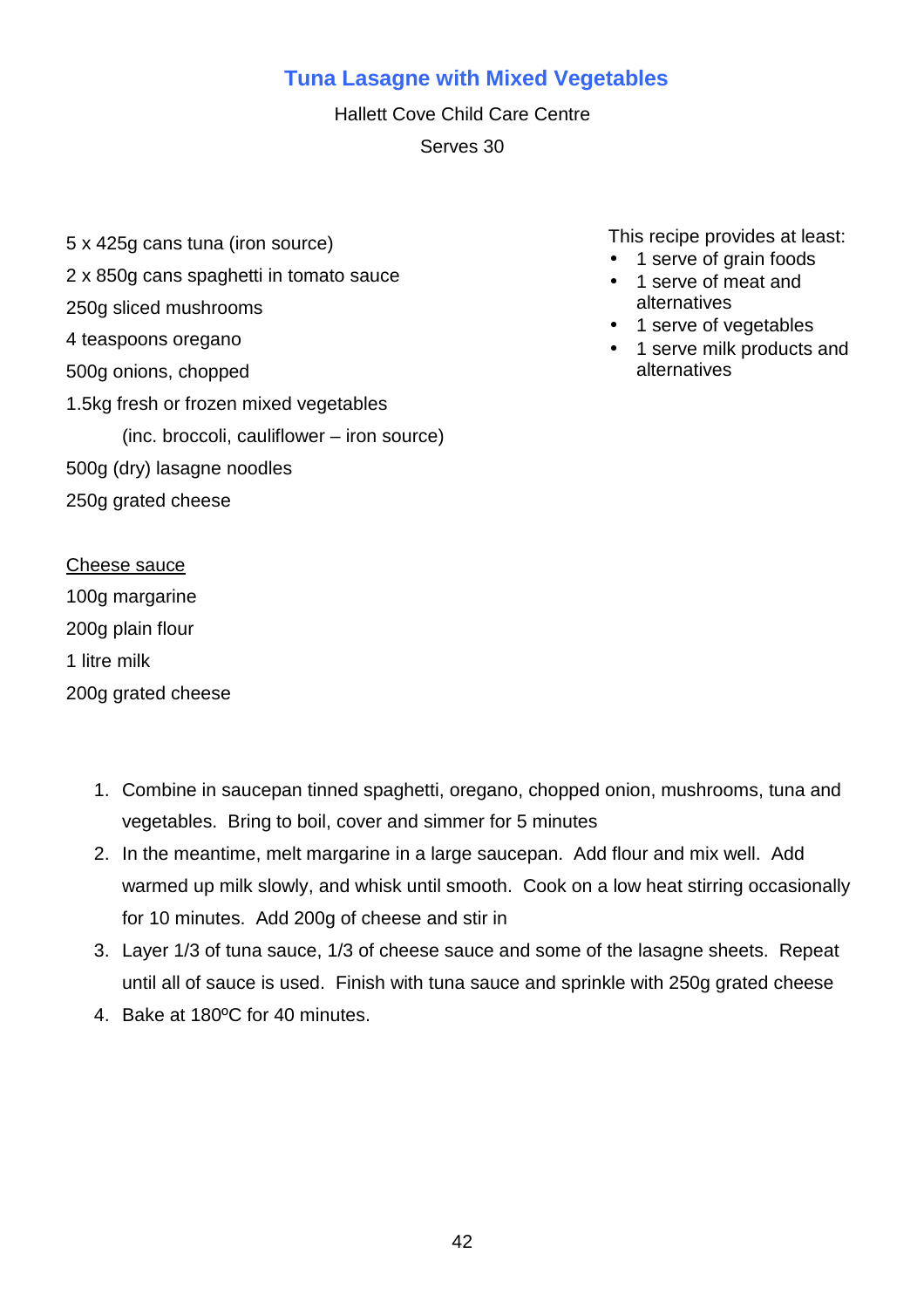# **Chicken and Zucchini Burgers with Cheesy Vegetables**

Adapted from Anglicare SA Wanslea Child Care Centre

Serves 50

## **Burgers**

2.5kg minced chicken (iron source) 300g fresh breadcrumbs 6 eggs 500g zucchini, grated 1 leek, chopped 1 cup parsley, chopped 50ml salt reduced soy sauce 1 tablespoon salt reduced chicken booster powder This recipe provides at least:

- 1 serve of grain foods
- 1 serve of meat and alternatives
- 1 serve of vegetables
- 1 serve milk products and alternatives

- 1. In a large mixing bowl combine chicken mince, 300g of bread crumbs, leek, zucchini, eggs, parsley and booster. Mix until well blended
- 2. Press mixture into 2 lined baking trays. Brush with soy sauce. Bake in moderately hot oven for 30 minutes or until cooked and browned on top. Rest for 5 minutes before cutting into small squares.

#### Cheesy vegetables

3.5kg frozen vegetables (inc. broccoli, cauliflower – additional iron source) 400g margarine 400g plain flour 4 ltire milk 1kg grated cheese 600g fresh breadcrumbs

50 slices of wholemeal bread, to serve (iron source)

- 1. Boil frozen vegetables for 8 minutes. Drain well. Divide between large dishes
- 2. In the meantime, melt margarine in a large saucepan. Add flour and mix well. Add warmed up milk slowly, and whisk until smooth. Cook on a low heat stirring occasionally for 10 minutes. Add 800g of cheese and stir in
- 3. Spoon cheese sauce over vegetables. Mix remaining cheese and breadcrumbs and spread over the top. Bake in moderate oven for  $12 - 15$  minutes.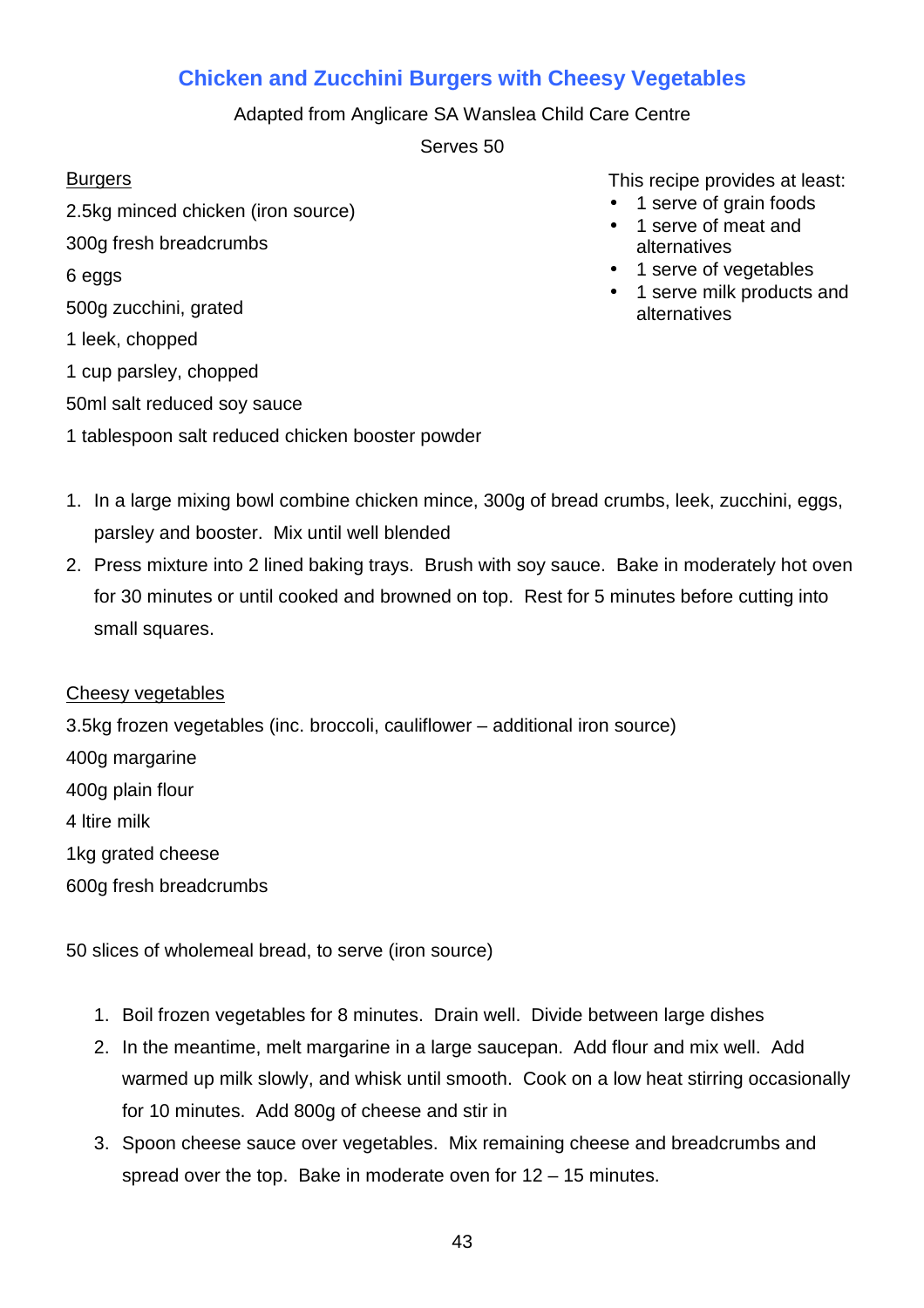# **Chicken and Hokkien Noodles**

#### Adapted from Lake Albert Children's Centre

## Serves 30

- 1.5kg chicken breast fillets, cubed (iron source)
- 3 large onions, diced
- 4 carrots, sliced in rings
- 6 sticks celery sliced
- 1kg cauliflower and broccoli florets (iron source)
- 3 small red capsicums chopped
- 1 tablespoon each of ground cumin, coriander and mild curry powder
- 3 x 400ml cans coconut flavoured evaporated milk

Oil for frying

- 2 x 500g Hokkien noodles
	- 1. Heat oil in a wok. Fry chicken and onion
	- 2. When almost cooked add cumin, coriander and curry powder
	- 3. Add other vegetables
	- 4. Stir fry until just cook but still firm. Stir through evaporated coconut flavoured milk
	- 5. Allow to simmer for 1-2 minutes for the sauce to thicken
	- 6. Place noodles in a bowl of boiling water for 1-2 minutes. Drain
	- 7. Toss with chicken and vegetables. Serve.

Tip: If coconut flavoured evaporated milk if not available, you can replace it with plain evaporated milk and a few drops of coconut essence per can

- 1 serve of grain foods
- 1 serve of meat and alternatives
- 1 serve of vegetables
- 1 serve milk products and alternatives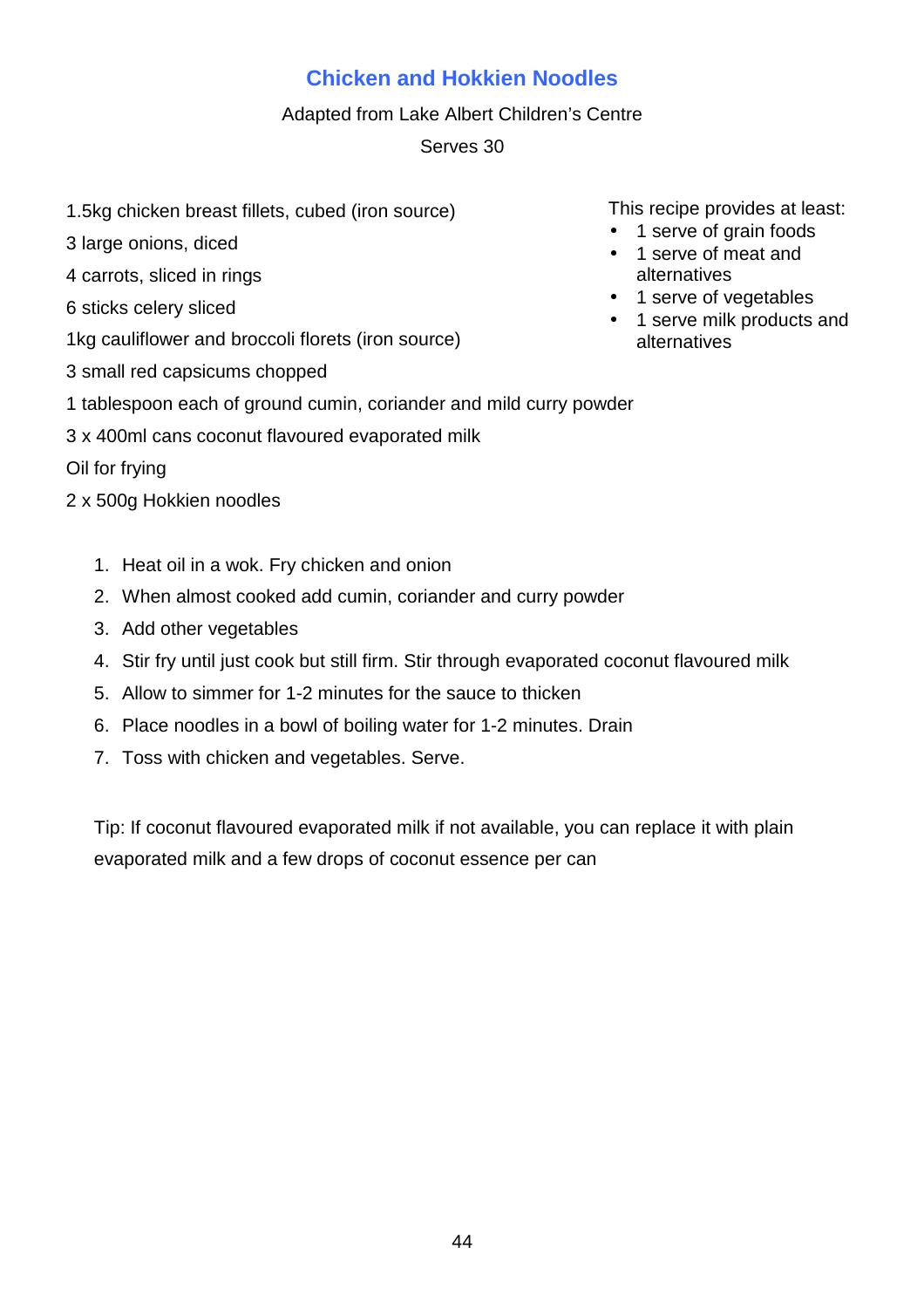## **Chicken and Broccoli Bake**

#### Adapted from Kaurna Plains Child Care Centre

Serves 30

Spray oil 1.5kg chicken fillet, diced

- 1.5kg boiled potatoes, sliced
- 1kg broccoli florets, blanched (iron source)
- 1.7kg tinned chicken soup

## 360g breadcrumbs

## 500g grated cheese

30 slices of wholemeal bread (iron source)

- 1 serve of grain foods
- 1 serve of meat and alternatives
- 1 serve of vegetables
- 1serve milk products and alternatives

- 1. Heat a pan and spray with oil. Brown chicken on all sides and transfer to a plate
- 2. Arrange potato in the base of a large casserole dish. Top with chicken and broccoli
- 3. Pour over the soup
- 4. Combine breadcrumbs and cheese. Sprinkle over casserole
- 5. Bake at 180 $\mathbb C$  for 40 minutes until chicken is co oked and the topping is golden
- 6. Serve with a garden salad (optional) and wholemeal bread.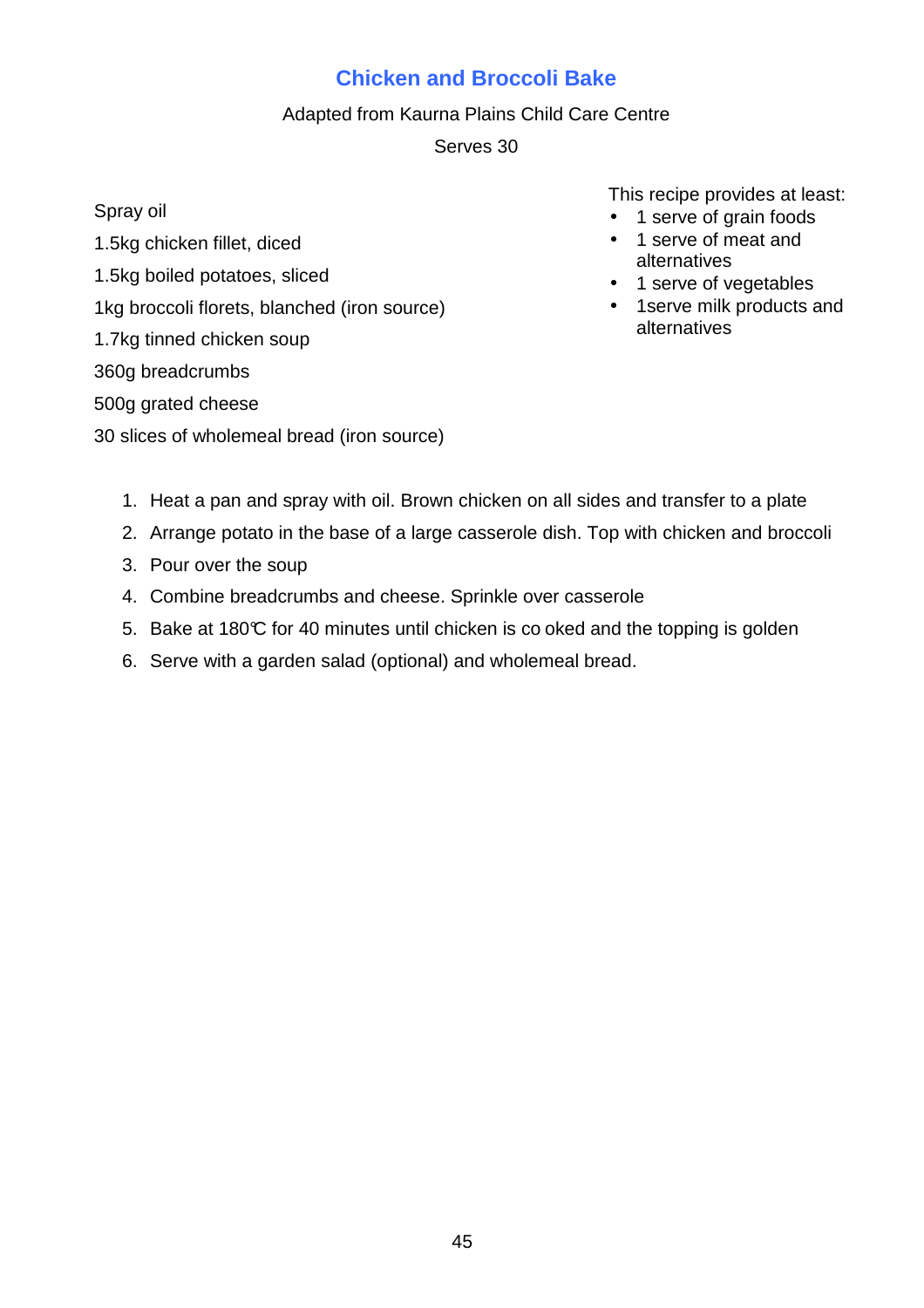# **Chicken Chimmy Chungas**

## Adapted from: Goodstart Early Learning Oakbank

## Serves 50

- 2kg chicken breast, diced (iron source)
- 50 wholemeal tortillas (iron source)
- 600g grated cheese
- 30g Mexican seasoning
- 600g onion, chopped
- 5 x 400g tinned kidney beans, drained (iron source)
- 1.25kg fresh tomatoes, chopped
- 2kg tinned diced tomato
- 40g crushed garlic
- 750g natural yoghurt or cream cheese

This recipe provides at least:

- 1 serve of grain foods
- 1 serve of meat and alternatives
- 1 serve of vegetables
- 1serve milk products and alternatives

- 1. Preheat oven to  $180^{\circ}$ C.
- 2. Fry onion and garlic in a pan until soft. Add chicken and cook until golden brown.
- 3. Add seasoning, red kidney beans and tinned tomatoes. Simmer for approximately 20 minutes.
- 4. Lay out tortillas, place chicken mix, fresh tomatoes, grated cheese and a small spoonful of natural yoghurt in the middle.
- 5. Fold edges left and right and top and bottom and turn over to form a pocket. Lay on baking tray and bake in the oven for 20 minutes.
- 6. Cut in half and place on serving trays.

Tip: If you don't have any Mexican seasoning and to reduce the salt you can use a mixture of paprika, cumin, oregano, tomato paste and a touch of ground chilli (dependant on the children's tastes).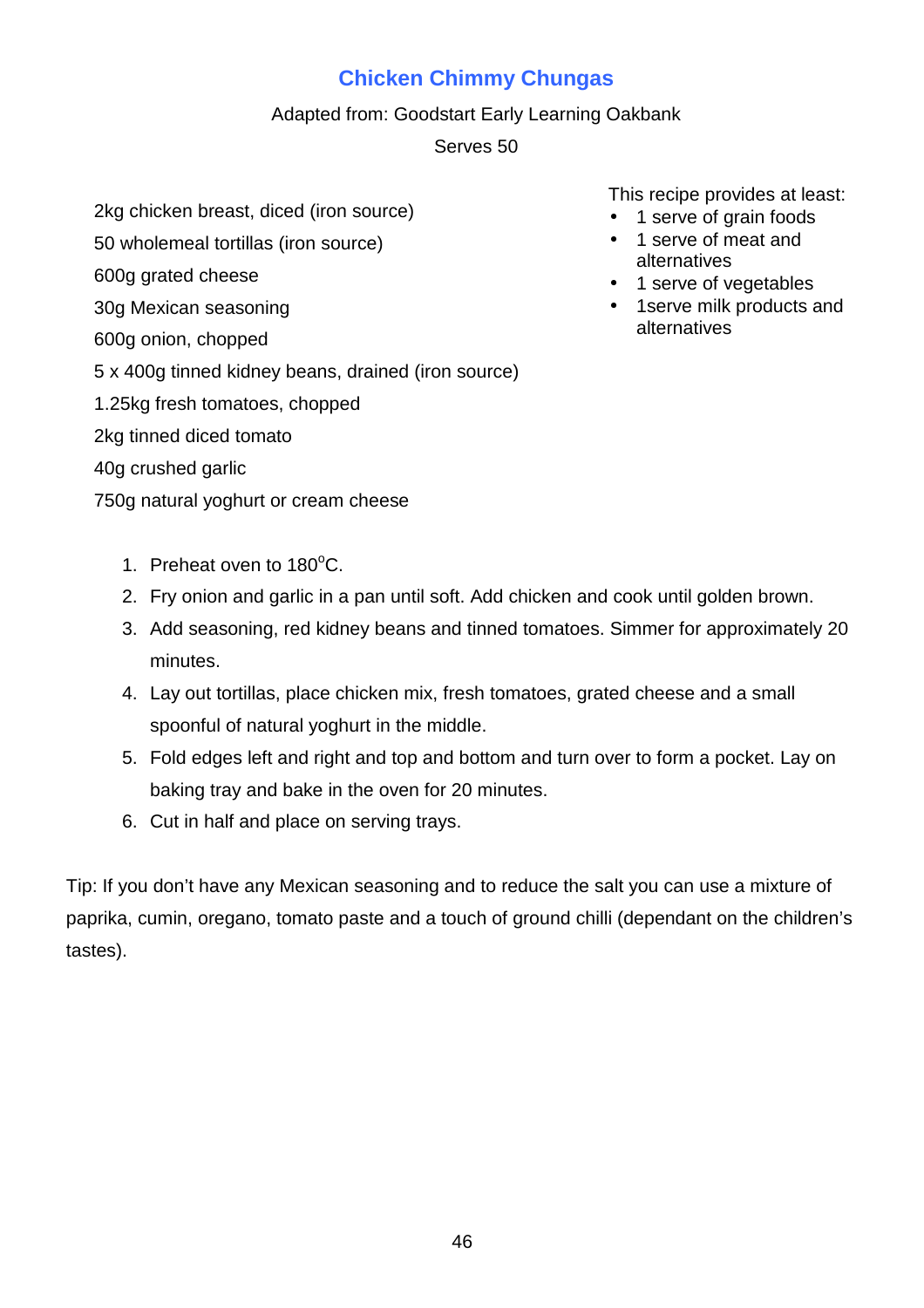# **VEGETARIAN MEALS (Recipes)**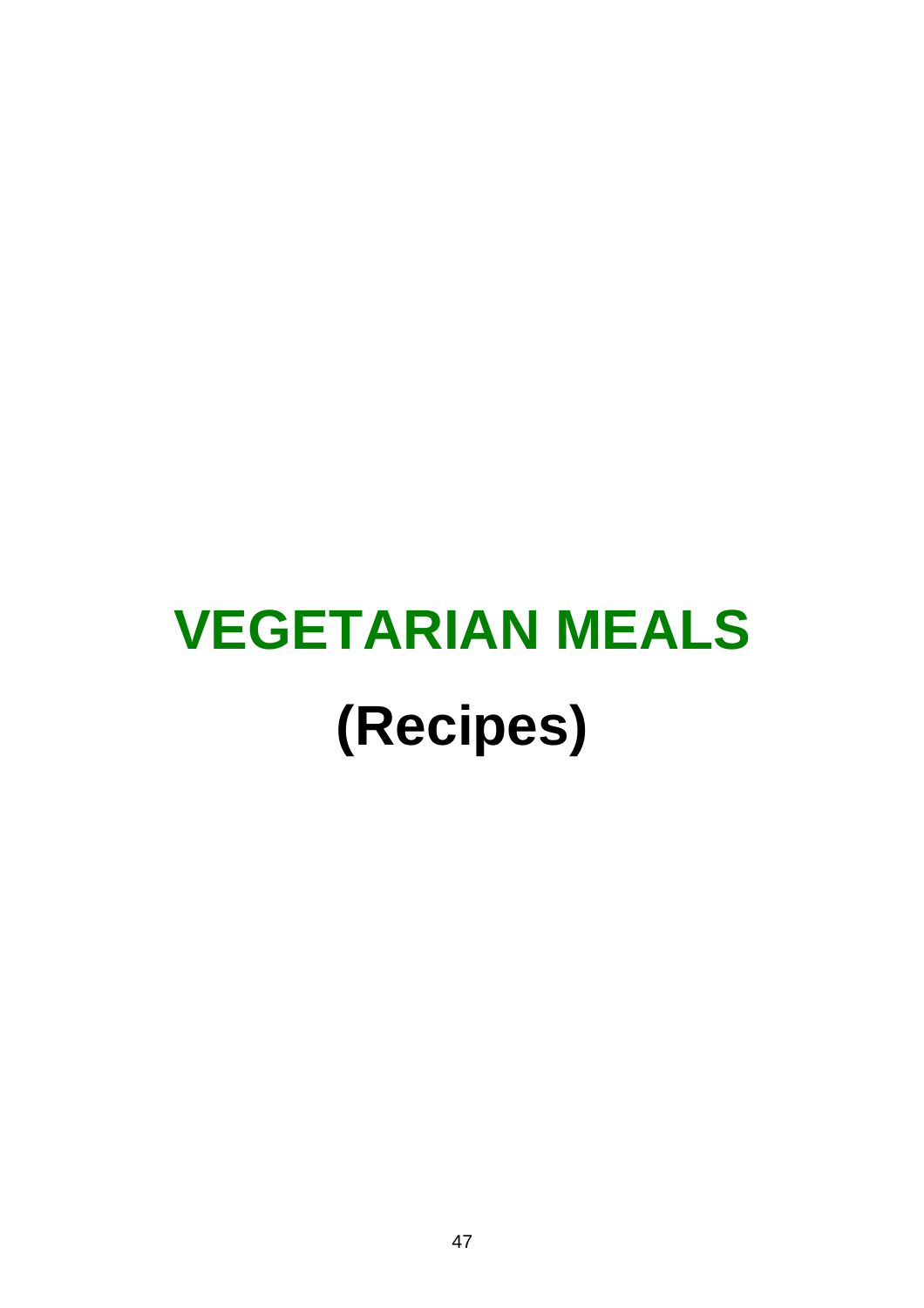## **Home-made Vegetable Pizzas**

Hawthorn Child Care Centre Serves 60 (makes around 8 trays of pizza)

#### Pizza Bases

- 2.1kg wholemeal self raising flour (iron source)
- 120g powdered milk
- 20g salt
- 120g sugar
- 240g margarine
- 1450ml water
- Toppings
- Tomato paste
- **Onion**
- Capsicum (vitamin C source)
- Tinned pineapple (vitamin C source)
- Fresh tomato (vitamin C source)
- Mushrooms
- Cooked spinach (iron source)
- 900g grated cheese
- 60 Hard boiled eggs, diced or sliced (iron source)
- Garden salad to serve

Note You will need 4.5kg of vegetables across the pizza toppings and salad to serve 60

- 1. Pre heat oven to 200ºC.
- 2. Mix dry ingredients together.
- 3. Rub in margarine by hand and add water until a soft dough is formed.
- 4. Roll out thinly onto pre-greased trays (this amount should do around 8 trays).
- 5. Spread tomato paste on base and sprinkle lightly with ½ of the cheese.
- 6. Add eggs and vegetables then top with remaining cheese.
- 7. Bake for around 20 25 minutes (until lightly brown).
- 8. Serve with a garden salad

Tip: If you are short of time you can use wholemeal pita/Lebanese bread (30 pockets) for the bases instead of making them from scratch.

- 1 serve of grain foods • 1 serve of meat and alternatives
- 1 serve of vegetables
- 1 serve milk products and alternatives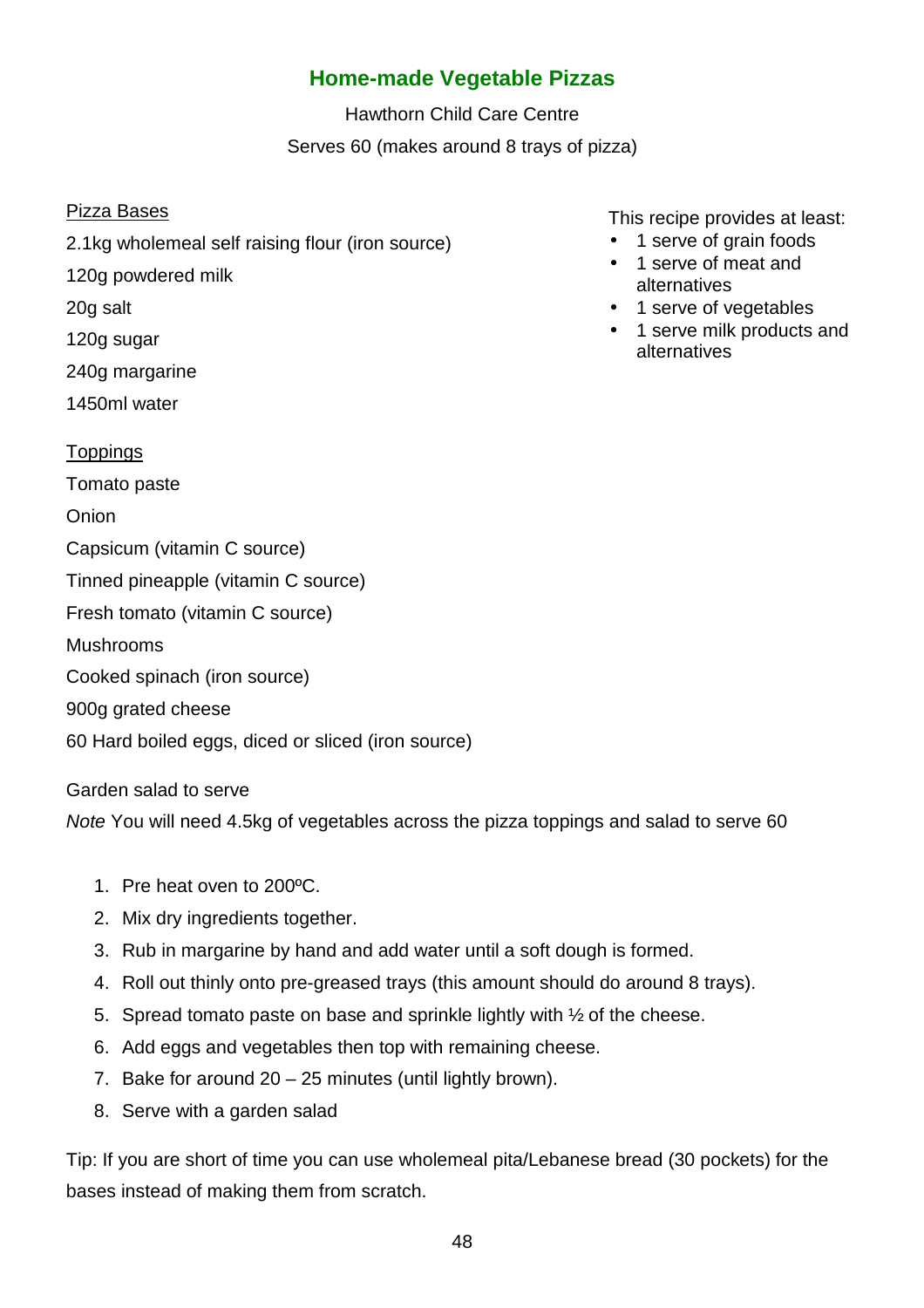# **Pumpkin, Lentil and Noodle Soup**

Adapted from Hope Valley Child Care Centre

Serves 30

2½ - 3 kg pumpkin (preferably Queensland Blue)/

sweet potato (vitamin C source)

- 4 x 400g tinned lentils, drained (iron source)
- 1 small onion, diced

Oil

Salt reduced vegetable stock

Herbs (parsley, chives, mixed herbs)

500g pasta (small shapes of your choice)

- Pepper and nutmeg, to taste
- 2 x 375ml cans evaporated milk
- 1 cup grated cheddar cheese
- 30 slices wholemeal bread (iron source)
	- 1. Cook pasta in boiling water until just al dente. Drain
	- 2. Peel pumpkin and cut into cubes
	- 3. Cook diced onion in a small amount of oil until soft
	- 4. Add pumpkin and just enough water to cover. Add a similar amount of stock. Bring to the boil then lower heat to medium and cook until pumpkin is soft
	- 5. Add 2 tins of lentils. Puree mixture until smooth, adding more water if it is too thick
	- 6. Bring back to boil and add herbs, pepper, nutmeg and pasta
	- 7. Add remaining cans of lentils and evaporated milk. Top with grated cheese.
	- 8. Serve with wholemeal bread.

## Tip:

- To make pumpkin easier to peel, put it in the microwave first until it is just starting to soften, then peel.
- For a different flavour, try roasting the diced pumpkin in a small amount of olive oil before adding to the soup.

- 1<sup>1/2</sup> serve of grain foods •  $\frac{1}{2}$  serve of meat and
- alternatives • 1 serve of vegetables
- 1 serve milk products and alternatives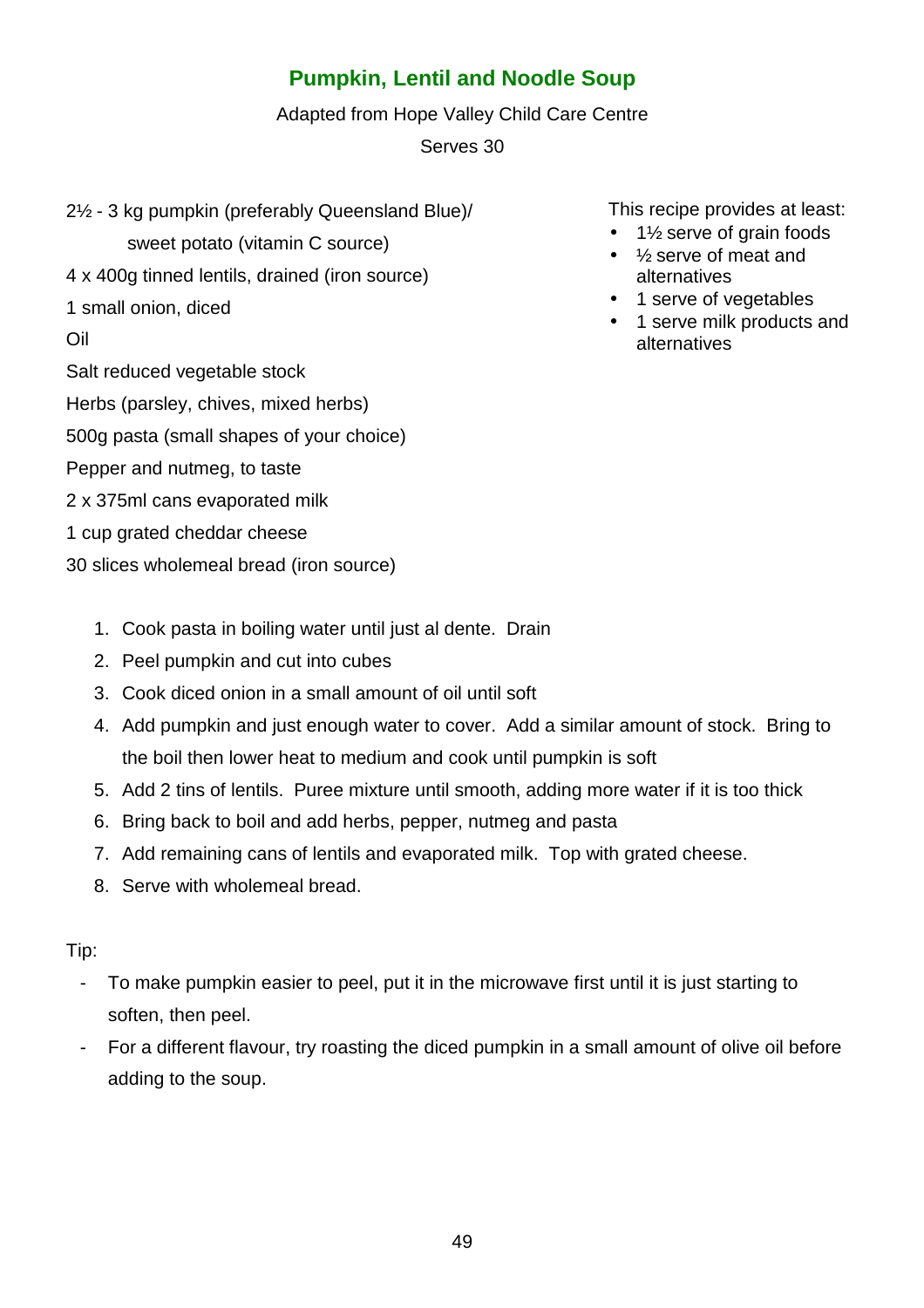## **Five Bean Stew with Pasta, Cheese and Vegetables**

Adapted from Anglicare SA Wanslea Child Care centre

Serves 60

5.1kg of canned 5-bean mixture (iron source) Paprika 600g of onion, chopped 5 x 400g can crushed tomatoes 100g gravy powder 1kg potato/sweet potato (vitamin C source), diced 1kg of frozen mixed vegetables (peas – vitamin C source, carrots, broccoli and cauliflower – iron source) 1 bunch of parsley, chopped 500g grated cheese • 1 serve of meat and alternatives and alternatives

2kg (dry) risoni pasta

- 1. In a large stockpot fry onion for 5 minutes. Add crushed tomatoes and a pinch of paprika and continue cooking for another 10 minutes
- 2. Drain and rinse the beans. Add beans and potato/sweet potato to the pot and stir
- 3. Boil frozen vegetables separately for 8 minutes. Add to stockpot together with the water
- 4. Mix gravy powder with a little water. Add to the pot and cook slowly until it thickens. Stir and cook for 5 minutes
- 5. Cook pasta in boiling water for 15 minutes. Drain. Add to the pot and stir in
- 6. Sprinkle with parsley and cheese before serving.

- 1 serve of grain foods
- 1 serve of vegetables
- $\bullet$   $\frac{1}{2}$  serve milk products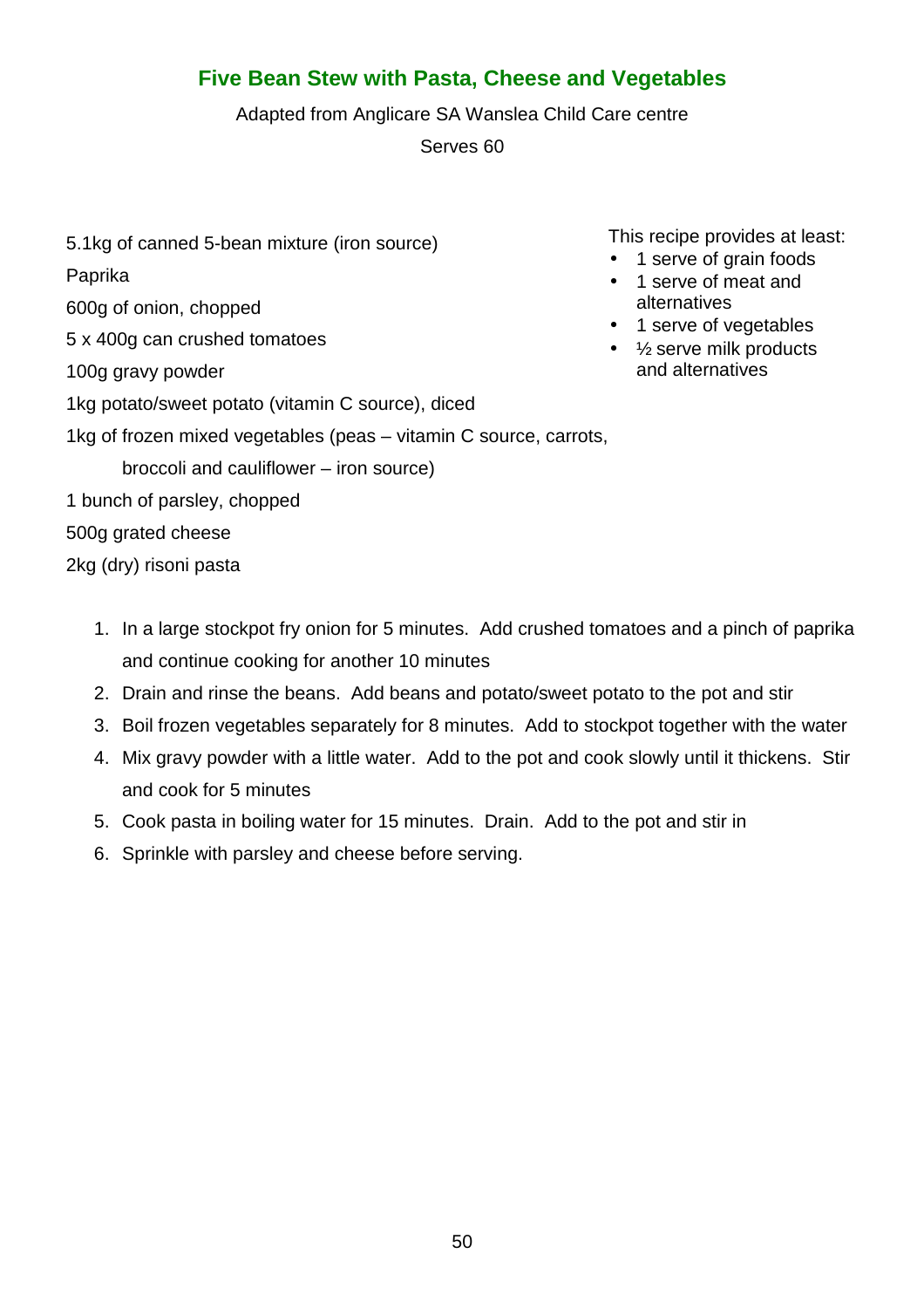## **Boston Bean Bake**

#### Adapted from Wellington Road Child Care Centre

Serves 45

16 Eggs (iron source)

750g onions

- 3 x 820g tins Baked Beans (iron source)
- 1kg cheese grated
- 5 large carrots
- 2 x 250g packets frozen spinach (iron source)
- 20 grams dried mixed herbs

## Bread crumbs as needed

- 1.8kg salad or steamed vegetables
- 45 slices of wholemeal bread (iron source)

- 1 serve of grain foods
- 1 serve of meat and alternatives
- 1 serve of vegetables
- 1 serve milk products and alternatives

- 1. Add all ingredients (except salad/steamed veg and bread) to a large bowl, adding enough breadcrumbs to make a thick mixture
- 2. Using gloves, mix together with hands (use more breadcrumbs if needed)
- 3. Put baking paper onto 3 or 4 trays and divide mixture onto the trays. Press flat (about 3- 4 cm thick)
- 4. Bake in oven at 200ºC until firm
- 5. Remove from trays immediately onto wire racks (to prevent the bottom from getting soggy). Cool before slicing
- 6. Serve with bread and a salad or steamed vegetables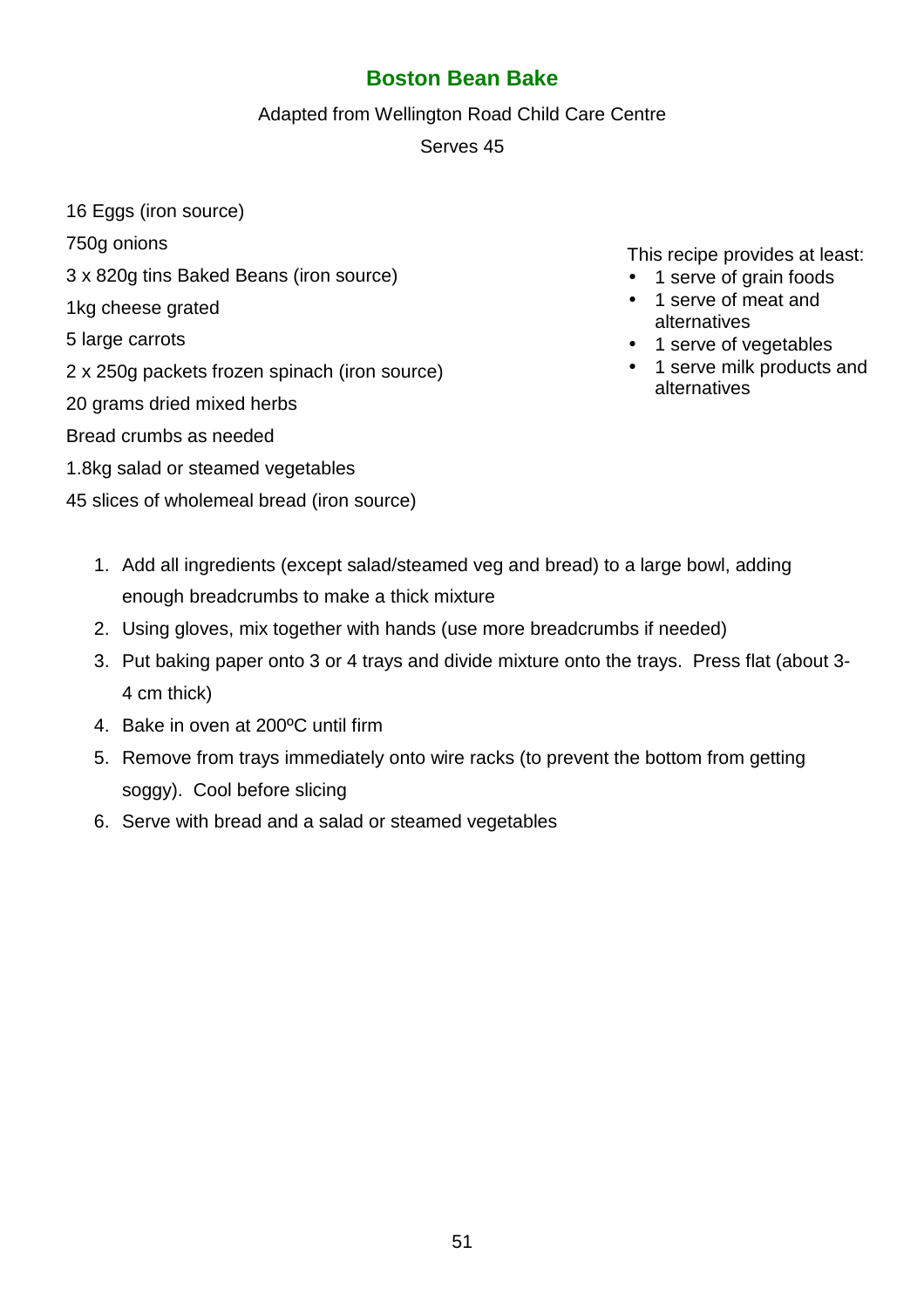# **Chunky Vegetable and Lentil Chowder**

Adapted from Lockleys Child Care and Early Learning Centre

Serves 50

- 1.5kg dried split peas and lentils soup mix (iron source)
- 2 x diced leeks (vitamin C source)
- 6 x diced carrots
- 6 x celery sticks
- 1.5kg diced tomatoes
- 1.5kg diced zucchini (vitamin C source)
- 2.5L salt reduced vegetable stock
- 50 slices wholemeal bread (iron source)
- 750g/50 slices of cheese
- This recipe provides at least:
- 1 serve of grain foods
- 1 serve of meat and alternatives
- 1 serve of vegetables
- 1 serve milk products and alternatives

- 1. Cook soup mix in the stock until split peas and lentils are soft
- 2. Cook remaining ingredients in boiling water
- 3. Reduce to simmer and add stock and soup mix
- 4. Serve with grilled cheese on wholemeal toast cut into thick fingers.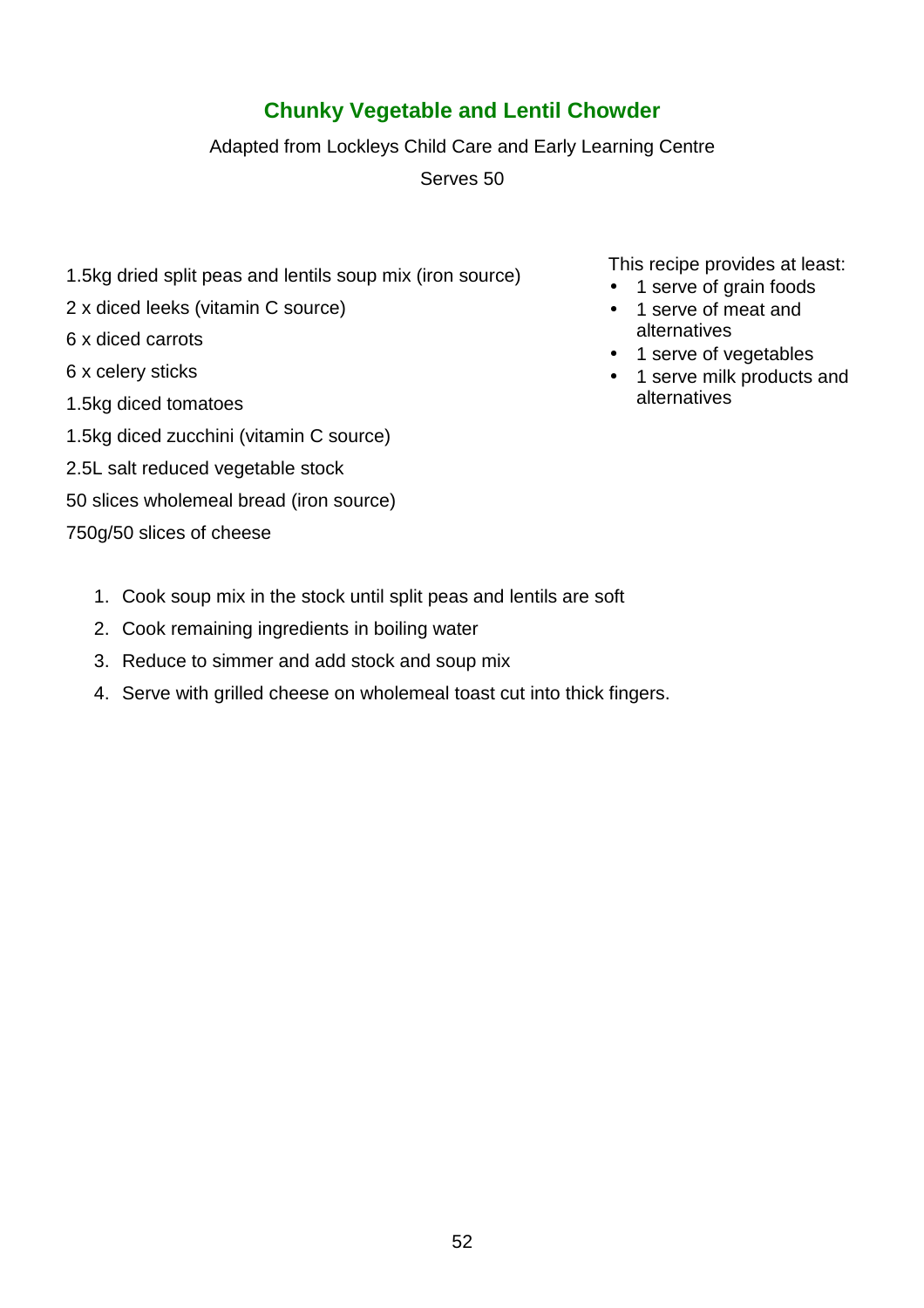# **Pumpkin and Broccoli Risotto with Lentils**

Adapted from Unley Community Child Care Centre

Serves 50

½ cup vegetable oil 2 chopped onions 2.5kg (dry) Arborio rice

6L salt reduced vegetable stock

2kg butternut pumpkin, diced

This recipe provides at least:

- 1½ serves of grain foods
- $\bullet$   $\frac{3}{4}$  serve of meat and alternatives
- 1 serve of vegetables
- 1 serve milk products and alternatives

1.5kg broccoli, cut into small florets and steamed (iron and vitamin C source)

1kg grated tasty cheese

3 x 375 g bags of red lentils, cooked (iron source)

- 1. Put diced pumpkin on an oven tray and roast in oven, turning over a couple of times until they are tender
- 2. Heat stock in a saucepan
- 3. Meanwhile, heat oil in another saucepan and cook onion until golden. Add rice and cook for 1 minute
- 4. Gradually add some of the hot stock and stir into rice. Reduce heat and put on lid. As rice absorbs stock, add some more hot stock and continue to stir (do not allow the rice to dry out). Keep adding stock until rice is cooked
- 5. Stir through cheese and lentils and top with broccoli and pumpkin.

Tip: If you cannot buy salt reduced vegetable stock use half of the required amount of regular stock, and half of water with mixed dried herbs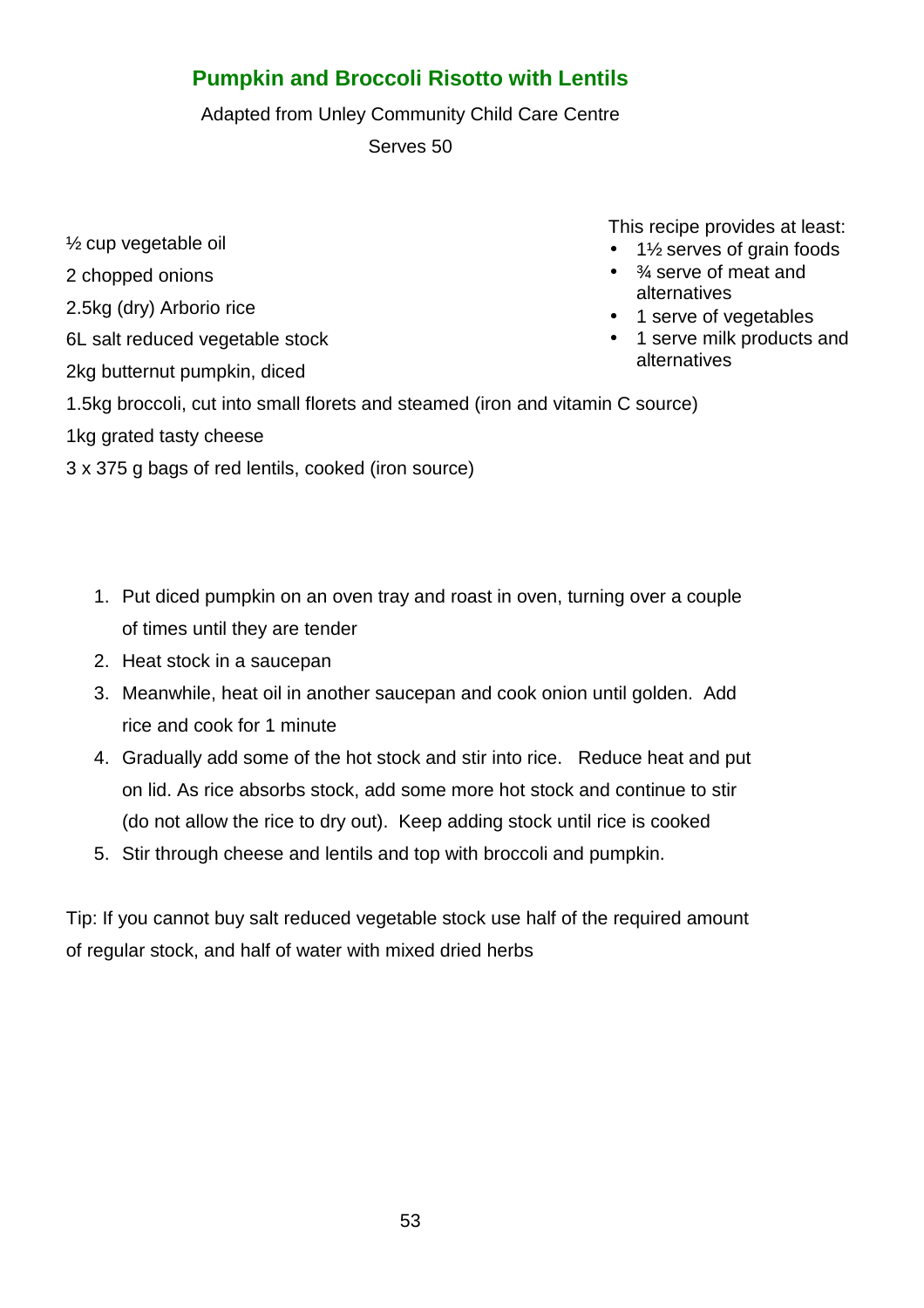# **Vegetable Quiche with Baked Beans**

Adapted from Manor Farm Early Learning Child Care Centre

Serves 30

- 16 eggs (iron source)
- 2 litres milk
- 2 cups wholemeal flour (iron source)
- 4 cups grated cheese
- 4 x 425g tins baked beans (iron source)
- 2.5kg diced mixed vegetables (e.g. carrot, broccoli,

cauliflower, and zucchini – vitamin C source)

30 slices of wholemeal bread (iron source)

- 1. Beat eggs and mix in milk, flour and cheese
- 2. Pour into 4 large pie dishes. Top with baked beans and vegetables
- 3. Bake at 200ºC for 35 40 minutes
- 4. Cut and serve with bread, and salad if desired. Can be served hot or cold.

- 1 serve of grain foods
- 1 serve of meat and alternatives
- 1 serve of vegetables
- 2 serve milk products and alternatives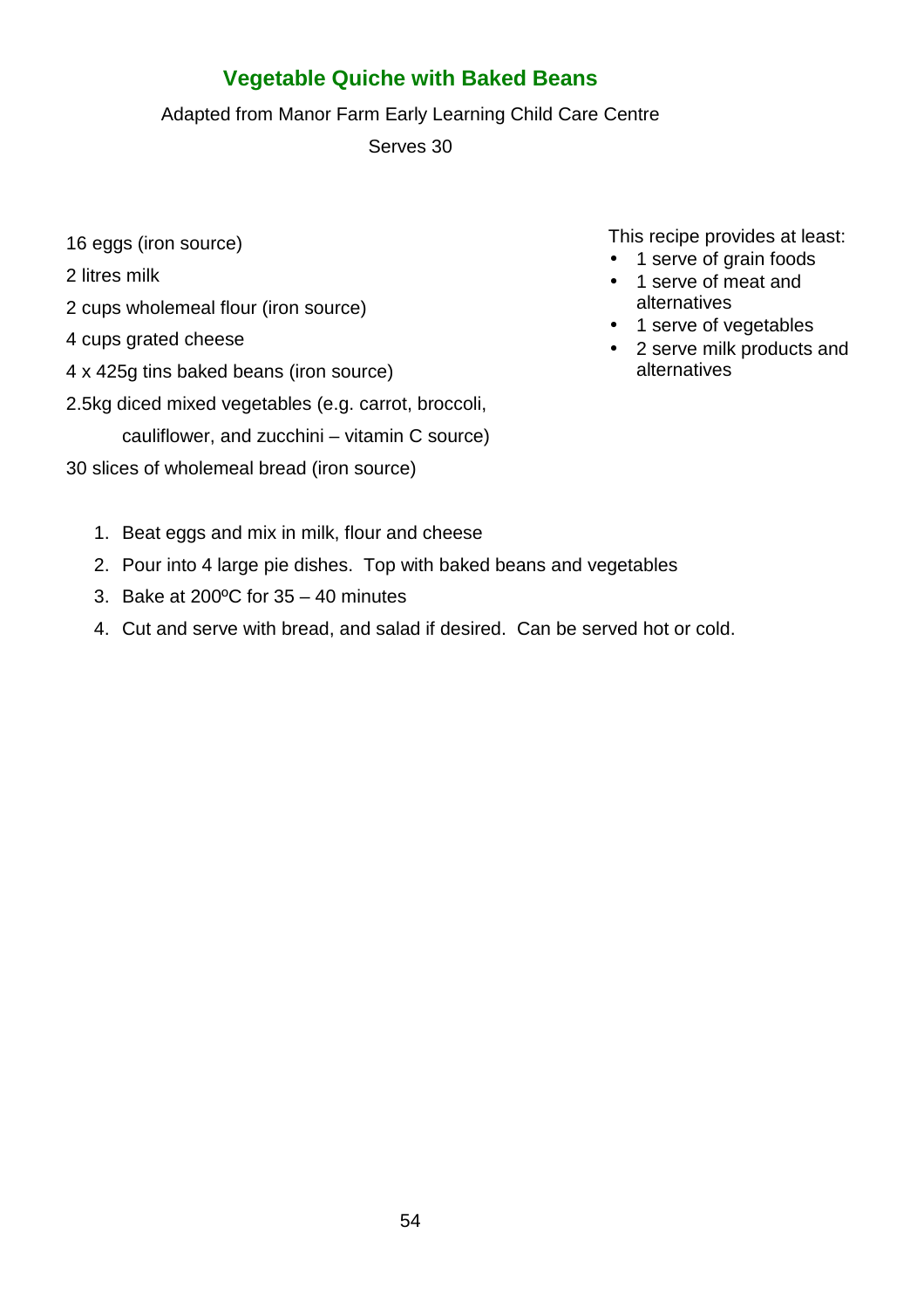## **Russian Potato Romanov**

#### Adapted from Goodwood Community Child Care Centre

Serves 70

5kg potatoes, diced

- 5kg sweet potatoes, diced (vitamin C source)
- 3 x 500g cottage cheese
- 400g light sour cream
- 2 bunches spring onions, sliced
- 1 whole garlic head, crushed
- 3 teaspoons dry basil flakes
- 500g grated cheese
- ¼ cup oil
- 3 red capsicums, chopped (vitamin C source)
- 70 slices wholemeal bread (iron source)

This recipe provides at least:

- 1 serve of grain foods
- 2 serve of vegetables
- 1 serve milk products and alternatives

- 1. Boil potatoes and drain
- 2. Fry garlic, spring onions, capsicum and basil in oil until tender
- 3. Add cottage cheese and sour cream to the mixture and heat through
- 4. Combine potato with vegetable mix and divide put in baking trays
- 5. Sprinkle with grated cheese and bake uncovered at 180°C for 30-40 minutes
- 6. Serve with wholemeal bread and a garden salad (optional)

Note you will need to offer one serve of meat and alternatives at a snack time on the day this dish is offered.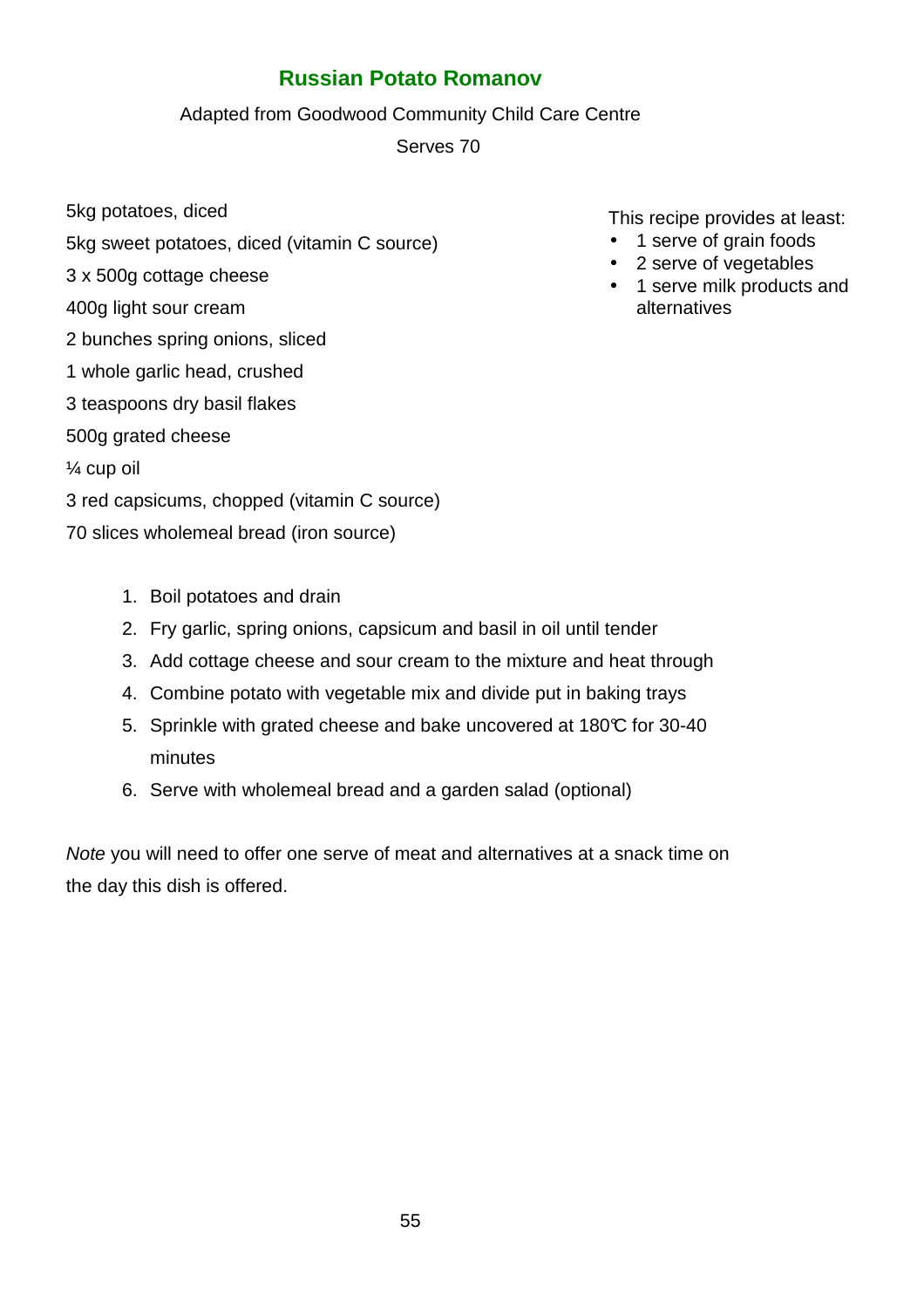## **Lentil Roast**

#### Adapted from Goodwood Community Child Care Centre

Serves 50

## Roast

- 1 ½ tablespoon vegemite
- ¾ cup salt reduced soy sauce
- 6 brown onions, chopped
- ¾ cabbage chopped (iron and vitamin C source)
- 1.5 packet bread crumbs
- 1.5kg rice cooked
- 1.5kg red lentils (iron source)
- 750g grated cheese
- 1/3 cup oil
- 750g carrots

## Sauce

3 tablespoons dry basil flakes

3 x 750g tomato puree

4kg steamed broccoli and carrot rings (optional) (iron and vitamin C source)

- 1. Place lentils in a saucepan with water and cook for 20 minutes. While cooking add vegemite and soy sauce
- 2. Fry onions, carrots and cabbage in oil until tender
- 3. Cook rice following packet directions
- 4. Combine lentil mix, rice, vegetables, bread crumbs and cheese to mix well
- 5. Place in trays and cook in the oven at 170°C for 30-40 minutes
- 6. Heat tomato pasta sauce with basil
- 7. To serve, pour sauce over lentil roast
- 8. Serve with steamed broccoli and carrot rings on the side, if desired

This recipes meets at least:

- 1 serve of grain foods
- 1 serve of meat and alternatives
- 1 serve of vegetables
- 1 serve milk products and alternatives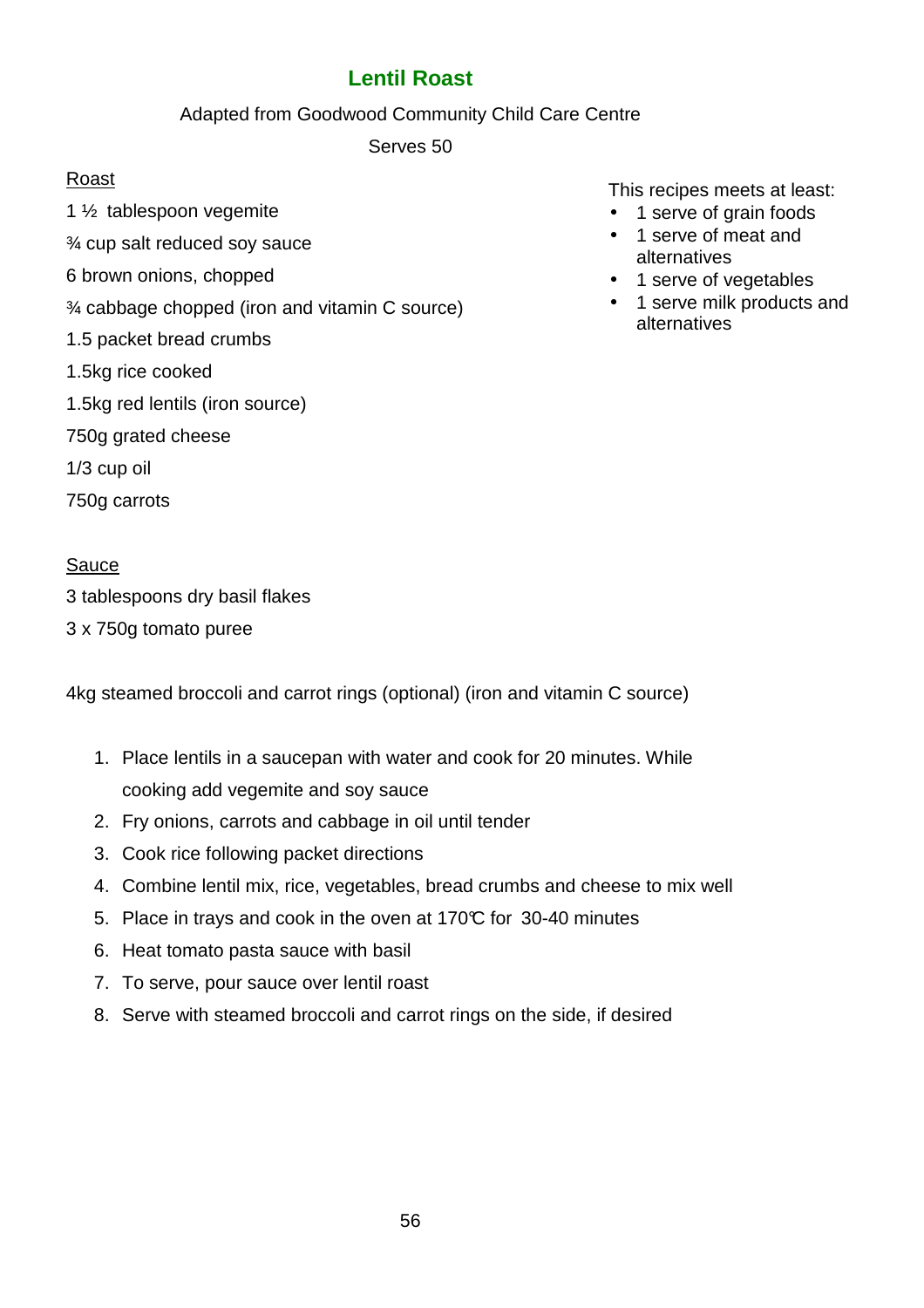# **Creamy Bean and Spinach Pasta**

#### Adapted from Goodstart Early Learning Oakbank

Serves 40

- 4 x 425g tinned red kidney beans, drained (iron source)
- 4 x 425g tinned chickpeas, drained (iron source)
- 1kg brown onions, chopped
- 1 tablespoon crushed garlic
- 1kg capsicum, chopped (vitamin C source)
- 1 tablespoon dried mixed herbs
- 5 x 800g tinned diced tomatoes
- 1.2kg (dry) pasta
- 200g margarine
- 2 ½ cups flour
- 5 litres milk
- 1.5kg spinach (iron source)
- This recipes meets at least:
- 1 serve of grain foods
- 1 serve of meat and alternatives
- 2 serves of vegetables
- 1 serve milk products and alternatives

- 1. Lightly cook the onion, garlic and capsicum until the vegetables are soft.
- 2. Add the mixed herbs, tomatoes, red kidney beans and chickpeas. Cover and simmer for approximately 20minutes.
- 3. Cook pasta following packet directions. Add the cooked pasta to the bean mixture and place in a shallow dish.
- 4. To make sauce, heat margarine in a saucepan over a medium heat. Stir in flour and gradually add the milk. Bring to a simmer, stirring constantly and cook for 2-3 minutes.
- 5. Steam the spinach in water, drain thoroughly and add to the sauce, stir until well combined, pour over bean mixture and serve.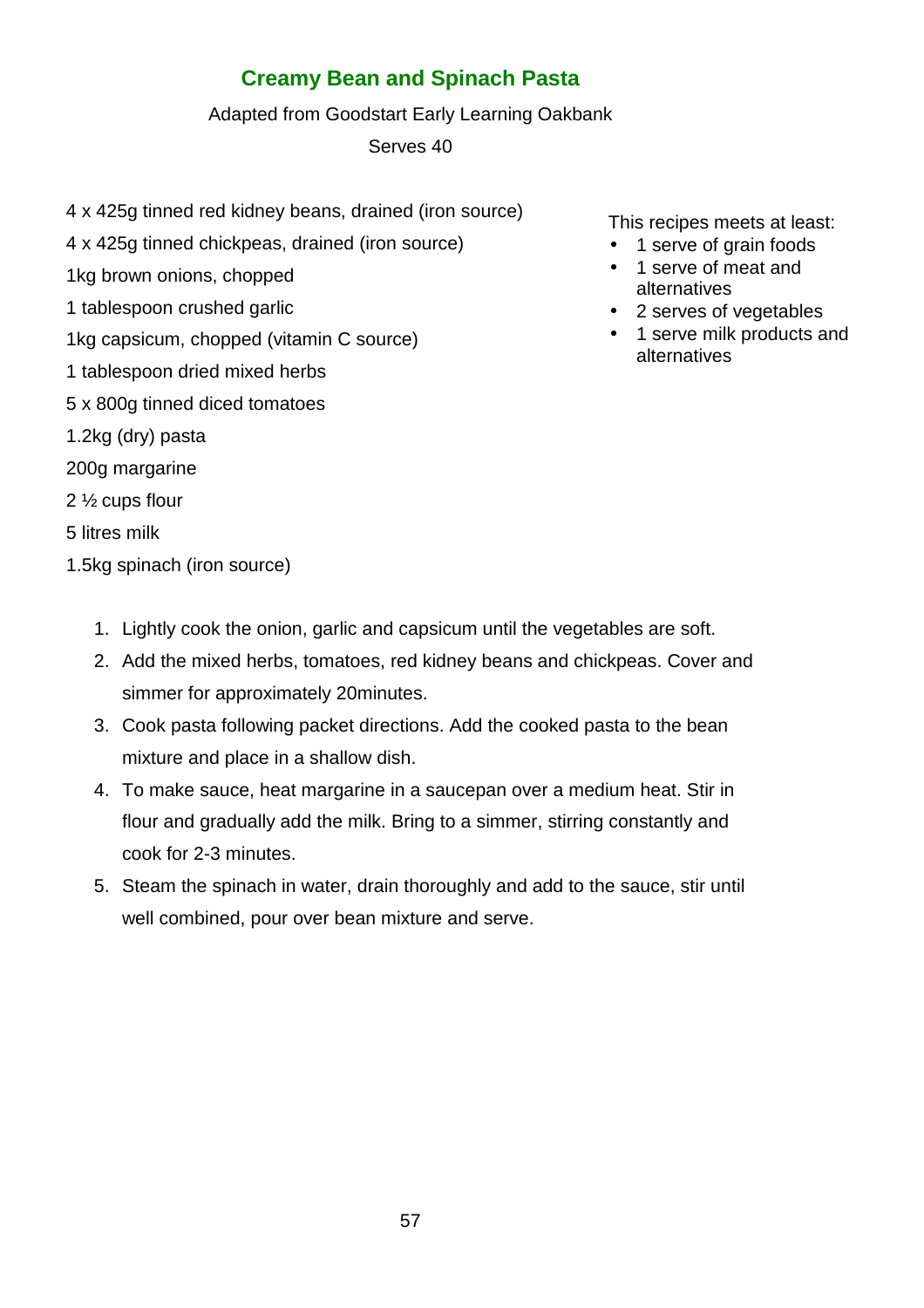# **Tofu Fried Rice**

## Adapted from Goodstart Early Learning Oakbank

## Serves 40

- 8 cups/1.2kg (dry) rice
- 9 cups salt-reduced vegetable stock
- 750g peas (vitamin C source)
- 750g corn kernels or chopped baby corn
- 750g red and/or green capsicum, chopped (vitamin C source)
- 750g mushroom, chopped
- 800g tofu, mashed with a fork (iron source)
- 20 eggs (iron source)
- 1 bunch spring onion, chopped
- 7 tablespoons salt-reduced soy sauce
- 4 tablespoons canola oil
- Sesame oil to taste (optional)

This recipes meets at least:

- 1 serve of grain foods
- 1 serve of meat and alternatives
- 1 serves of vegetables

- 1. Heat canola oil in a pan, add rice and stir for 5 minutes or until golden.
- 2. Pour in stock, turn down heat, cover and simmer for 15 minutes or until rice is tender.
- 3. Add peas and corn, cover and put to one side.
- 4. Heat a wok, add capsicum and stir fry for 1 minute. Drain on paper towel.
- 5. Add mushrooms to the wok and stir fry for 1 minute and drain with capsicum.
- 6. Add egg to wok, swirl over base (do not stir), when cooked like and omelette, lift it out and slice.
- 7. Add tofu to the work and stir fry for 5 minutes.
- 8. Put all ingredients into the wok, add soy sauce and sesame oil (if desired). Stir until hot.

Tip: If you cannot buy salt reduced vegetable stock use half of the required amount of regular stock, and half of water with a little ginger and garlic for added flavour.

Note ensure egg is well cooked for children under 1 year old.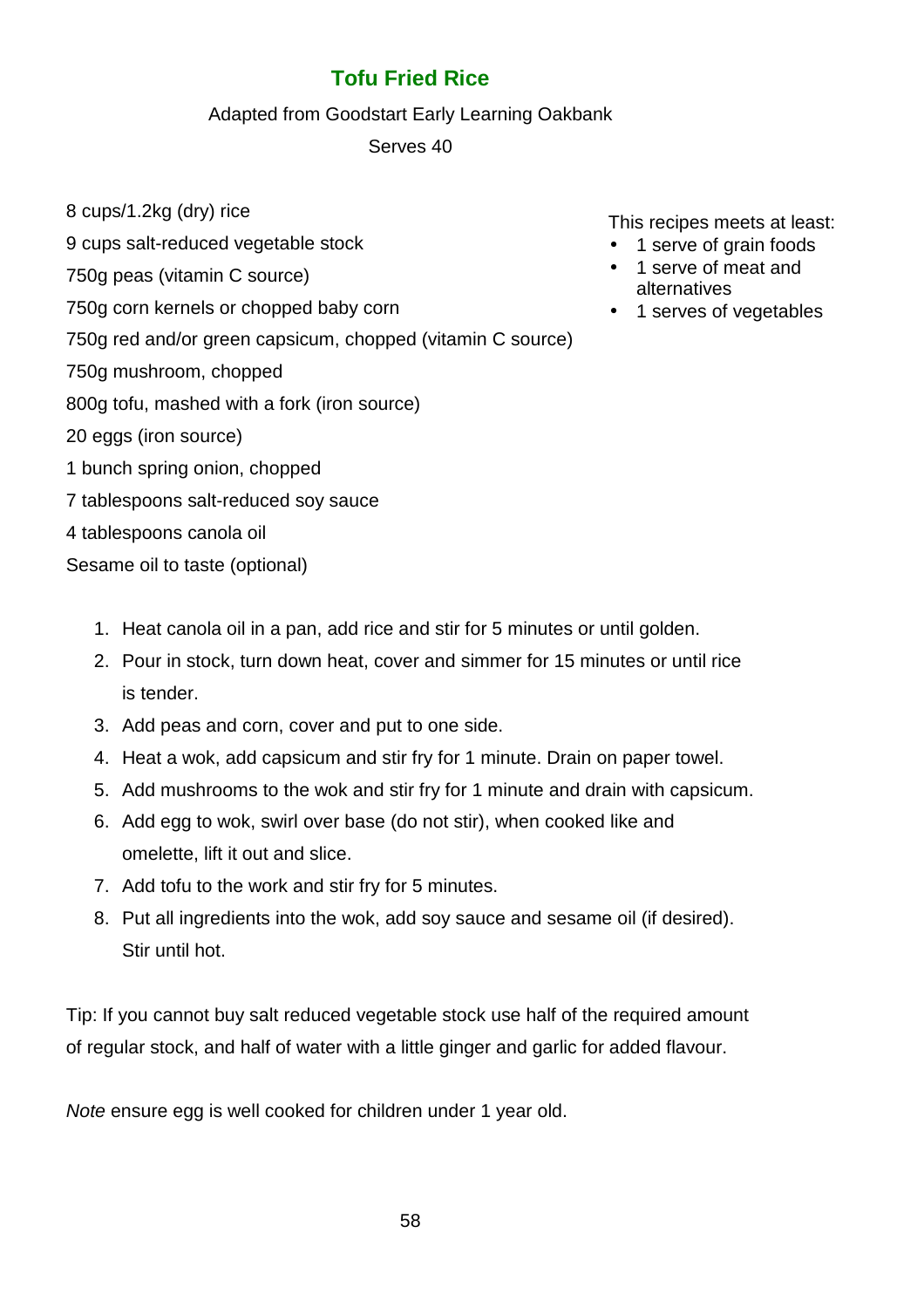# **Curried Vegetables and Chickpeas with Rice**

Adapted from Goodstart Early Learning Oakbank

Serves 40

- 4 x 425g chickpeas, drained (iron source)
- 1kg red capsicum, chopped (vitamin C source)
- 600g mushroom, chopped
- 1kg zucchini, chopped (vitamin C source)
- 800g tofu, diced (iron source)
- 500g mixed vegetables, chopped (fresh or frozen)
- 500g onion, chopped
- 3 tablespoons crushed garlic
- 3 tablespoons curry powder
- ½ tablespoon salt-reduced vegetable stock powder

## 8 cups/1.2kg (dry) rice

**Water** 

- 1. Boil water, add rice and cook until soft.
- 2. Cook off onion and garlic in a pan.
- 3. Add vegetables, chickpeas and tofu, and cook for a few minutes.
- 4. Add curry powder and stock powder, and enough water to make a very we sauce.
- 5. Serve with the cooked rice.

Tip: You can use almost any combination of vegetables you like, just make sure you include a vegetable that is high in vitamin C and at least 3kg of vegetables for 40 serves.

This recipes meets at least:

- 1 serve of grain foods
- 1 serve of meat and alternatives
- 1 serve of vegetables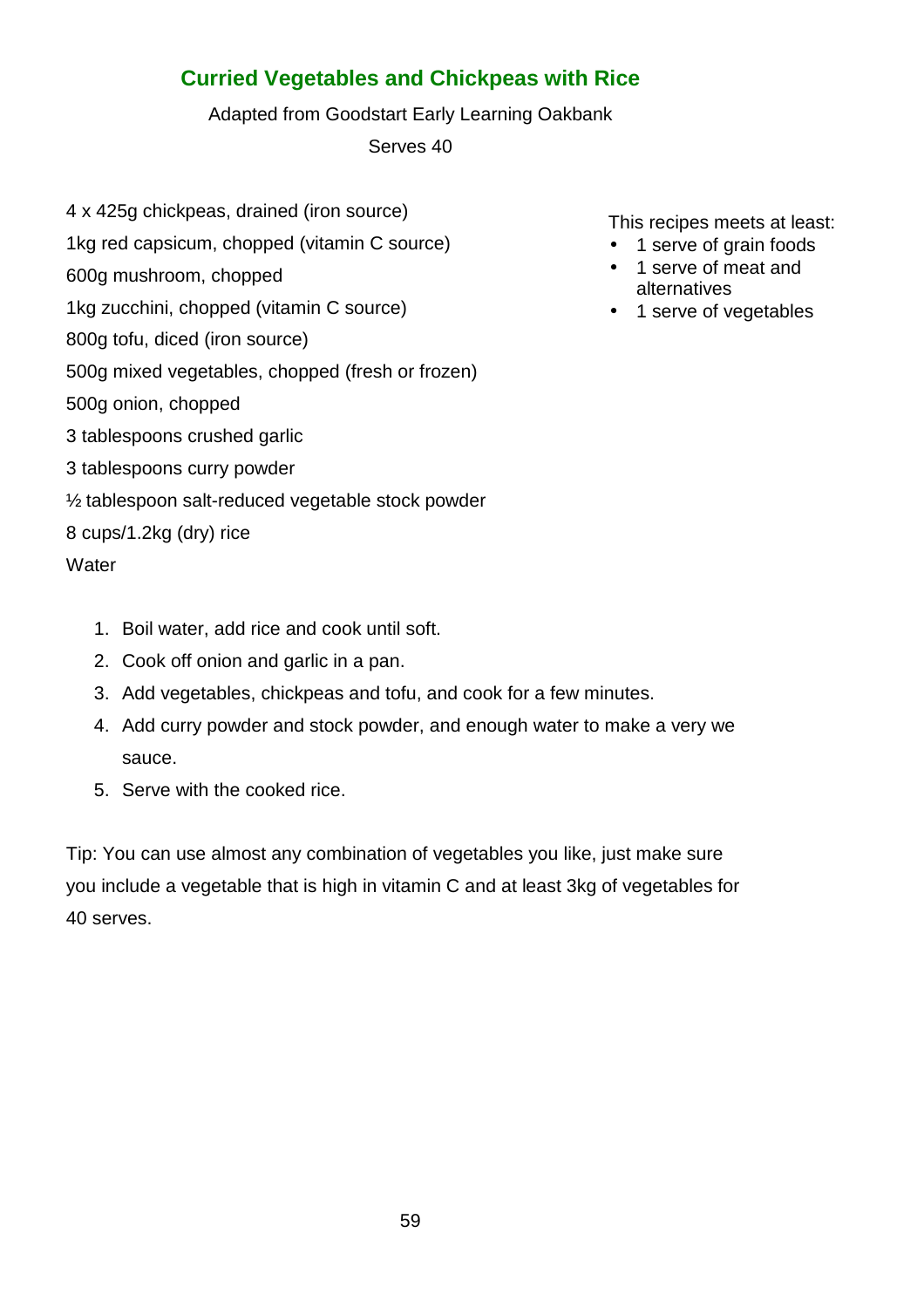# **Vegetarian Sheppard's Pie**

Adapted from Goodwood Community Childcare Centre

Serves 30

## **Filling**

1 tablespoon vegemite 500g dry rice ½ cup salt-reduced soy sauce 1kg dry red lentils (iron source) 4 brown onions, chopped ½ cabbage, chopped (iron source) 500g peas (vitamin C source)

This recipes meets at least:

- $\bullet$  1  $\frac{1}{2}$  serve of grain foods
- 1 serve of meat and alternatives
- 2+ serves of vegetables
- 1 serve milk products and alternatives

Topping

5kg potato, cooked ¼ cup margarine 2 cups milk

500g cheese

30 slices wholemeal bread (iron source)

- 1. Preheat oven to 150°C.
- 2. Cook rice following the packet directions.
- 3. Place lentils in a saucepan with water and cook for 20 minutes, half way through cooking add soy sauce and vegemite.
- 4. Heat a pan and fry onions, then add cabbage, and cook until tender.
- 5. Combine lentil mix (including all the liquid), cooked rice, onion and cabbage mix and peas.
- 6. Mix well and divide into 3 baking trays and cook in the oven for 30-40 minutes.
- 7. Mash the cooked potato with margarine and milk. Then spread over the 3 trays. Sprinkle with grated cheese and serve with wholemeal bread.

Tip: Serve with cooked broccoli and carrots for colour and extra vegies!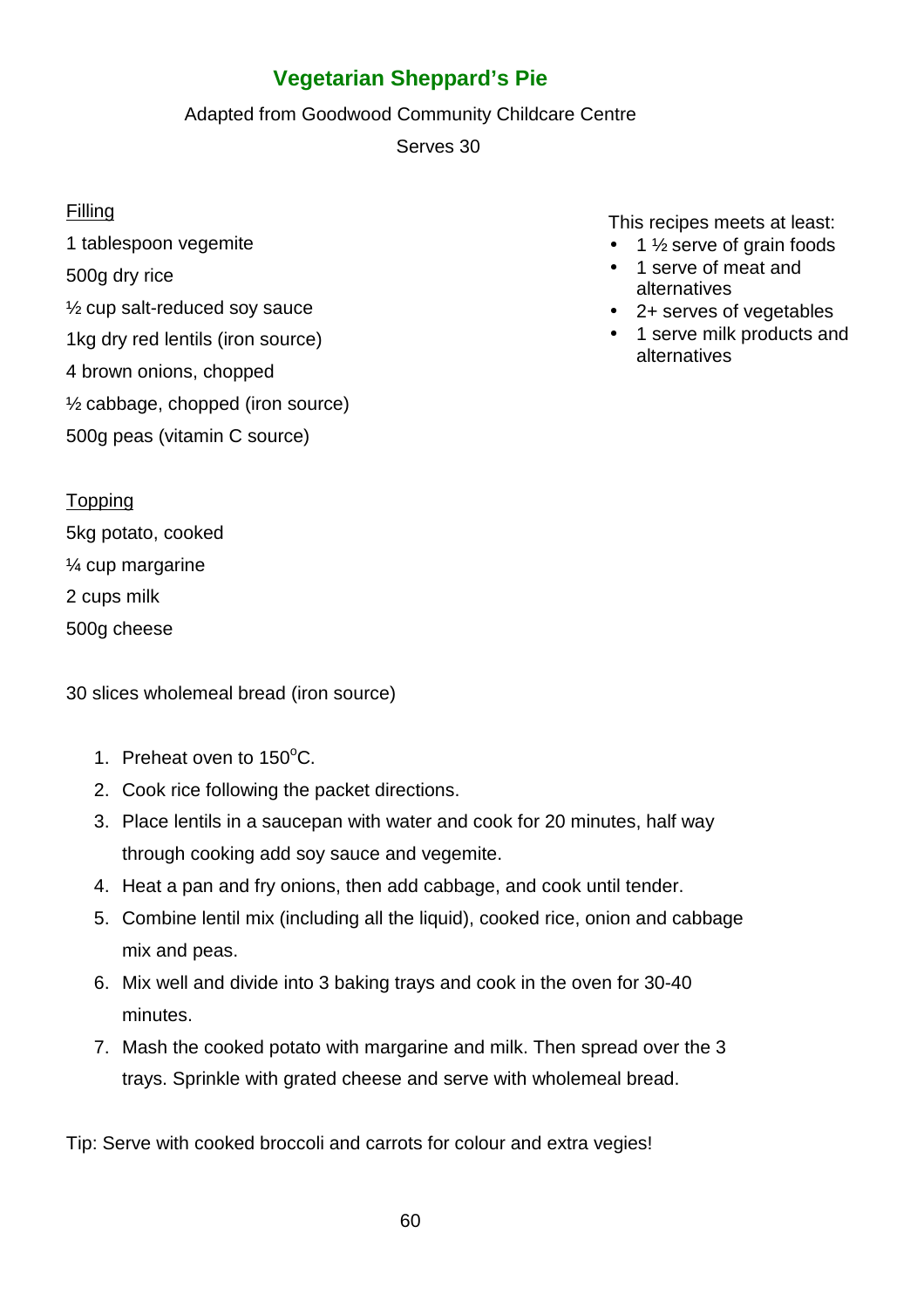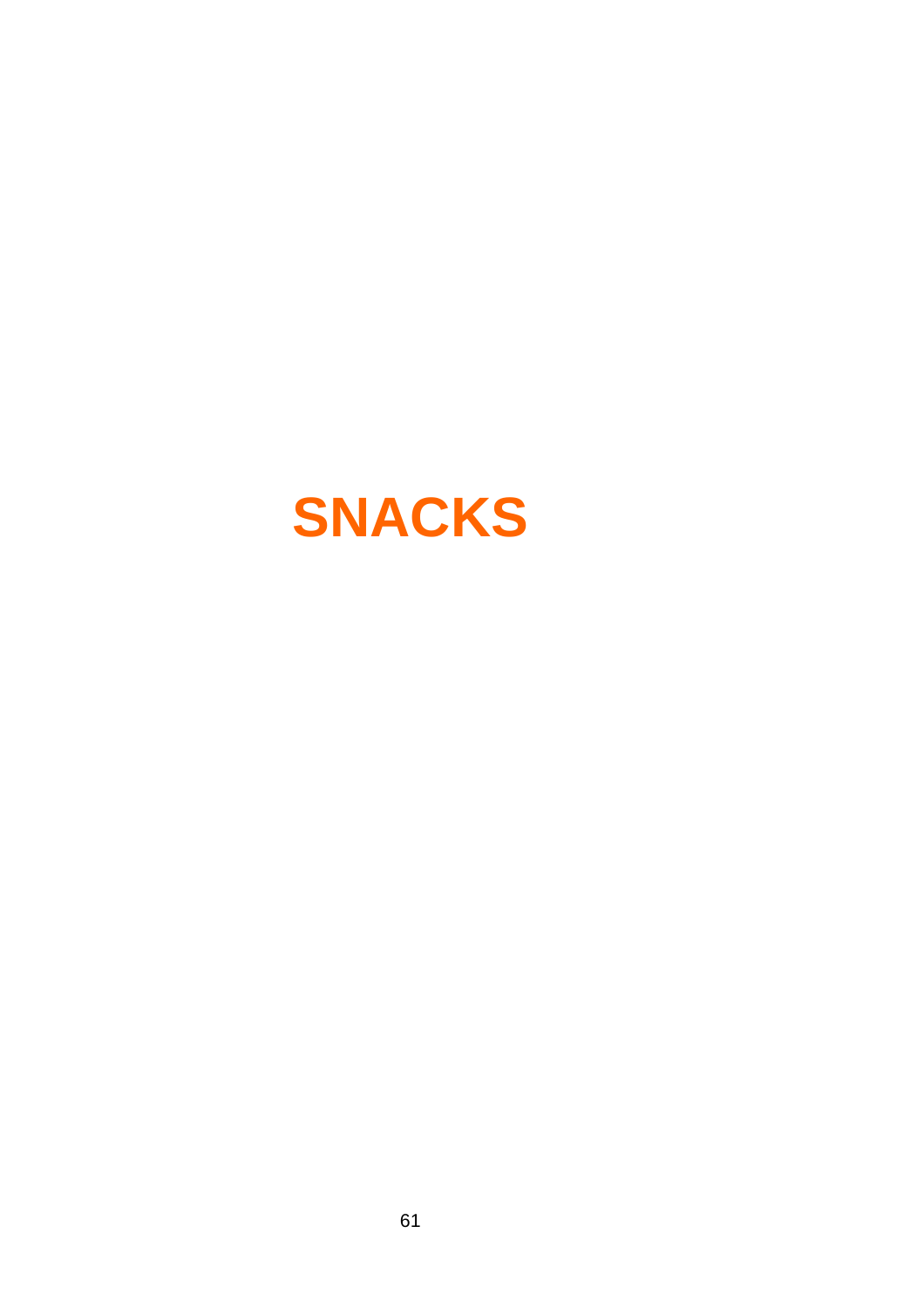Children need nutritious snacks in between meals to promote good health. Healthy snacks are those without a lot of added fat, sugar or salt. They can also be quick & easy to prepare.

Below are some examples of **nutritious snack ideas** from cooks at Start Right-Eat Right Child Care Centres that attended the Gowrie Cook's Day Out in October 2011.

#### **Breads and Cereals**

- Variety of sandwiches, encourage children to try different fillings and breads (e.g. pita breads, baguettes, mountain bread, wraps, wholemeal, multigrain, rye breads)
- Pikelets, crumpets, English muffins
- Homemade muffins, slices and crumbles (using part wholemeal flour or oats for added fibre)
- Scones, scrolls
- Small cup of breakfast cereal, weetbix or porridge
- Fruit bread and muffins
- Crackers (preferably wholemeal or graining), rye or high fibre crispbreads (e.g. rye cruskits)
- Plain rice cakes/ corn thins
- Get creative with bread apple jaffles, bread cases, fresh or toasted sandwiches, wraps, tortillas
- Pasta, rice, cous cous or quinoa salads
- Rice pudding/creamed rice, semolina pudding

#### **Milk Foods / Dairy and Alternatives**

- Cheese slices, cubes or sticks
- Yoghurt / cream cheese based dip sweet or savoury e.g. fruit flavoured or plain vanilla yoghurt make a great dip for fruit, cream cheese or ricotta mixed with crush pineapple, beetroot dip (ricotta based), tzatziki dip (natural yoghurt based)
- Cream cheese, cottage cheese or ricotta cheese spread on bread or pikelets
- Milk, fruit smoothies
- Yoghurt or custard with fruit and/or cereal/crumbles
- Rice pudding/creamed rice, semolina pudding
- Milk jelly
- Frozen milk/yoghurt with fruit iceblocks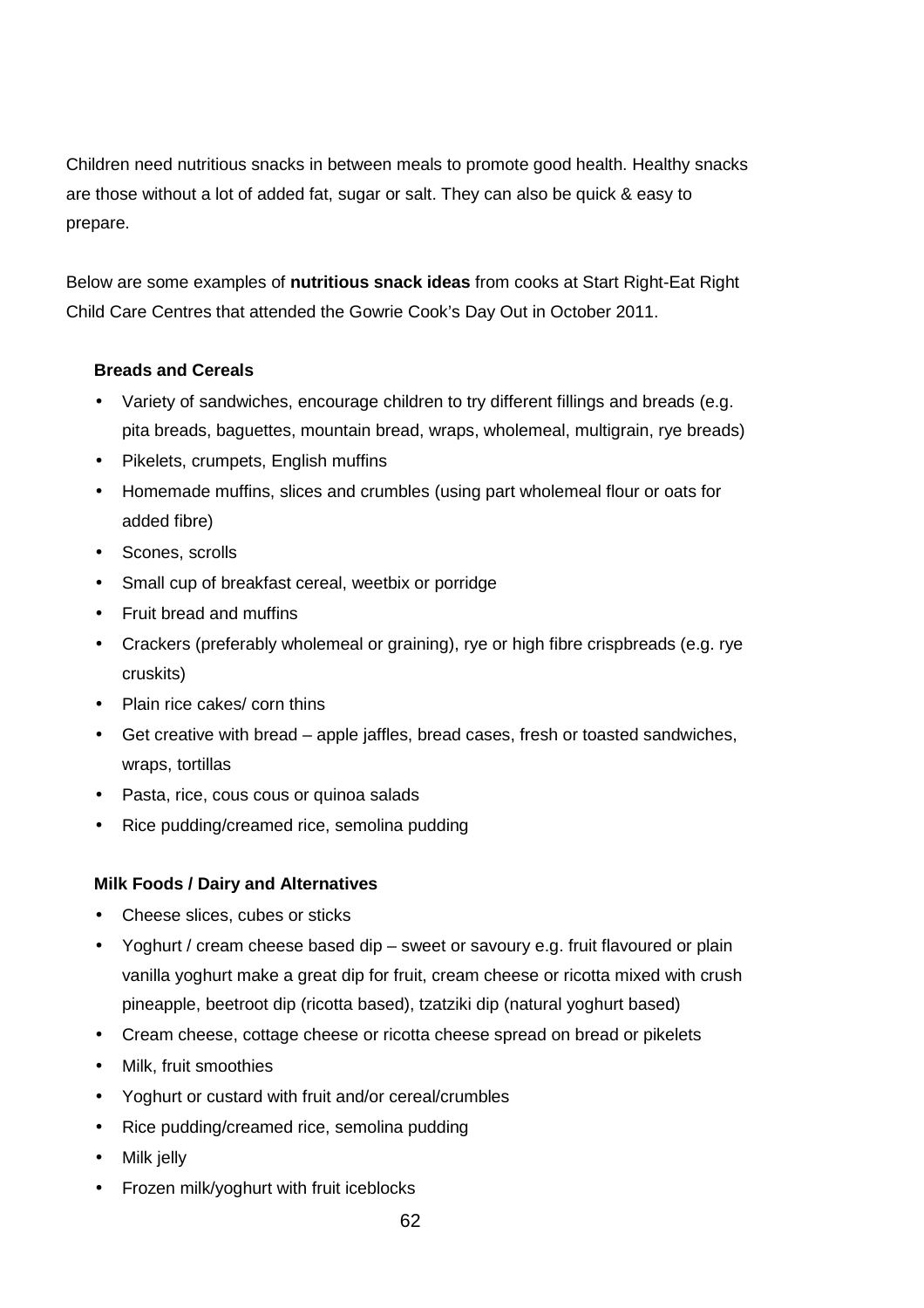#### **Fruits**

- Fresh fruit, fruit kebabs or fruit salad \*
- Fruit muffins, scones and pikelets
- Fruit sandwich filling (e.g. banana and sultana)
- Fruit smoothies
- Dried fruit on platters
- Tinned or stewed fruit with custard or yoghurt
- Frozen fruit pieces (especially in warm weather e.g. peeled orange or mandarin, cut-up grapes) \*
- Fruit bread/ raisin bread
- Frozen milk/yoghurt with fruit iceblocks
- Fruit crumbles

#### **Vegetables**

- Vegie sticks (e.g. capsicum, snow peas, green beans, cucumber, cherry tomato halves) \* with dip (e.g. hommus, tzatziki)
- Vegetable based dips (e.g. salsa, beetroot, eggplant, avocado)
- Add grated vegetables to muffins and pikelets
- Sweet potato/pumpkin scones and scrolls
- Salad items in sandwiches and wraps
- Vegetable slice, frittata or quiche

#### **Meat and Alternatives**

- Hummus, bean or tuna dips
- Slices of reduced fat and salt ham or hard boiled eggs on savoury platters
- Reduced fat and salt ham or legumes in muffins, scones or pikelets
- Savoury slices, frittata and quiches made with egg (e.g. zucchini slice)
- Tuna, lean meat, egg or legume fillings in wraps and sandwiches, bread cases, salads, scrolls/pinwheel
- Baked beans on toast or English muffins

\* these foods can be a choking risk for children under 4 years, please see the information below to ensure these foods are modified to make them safe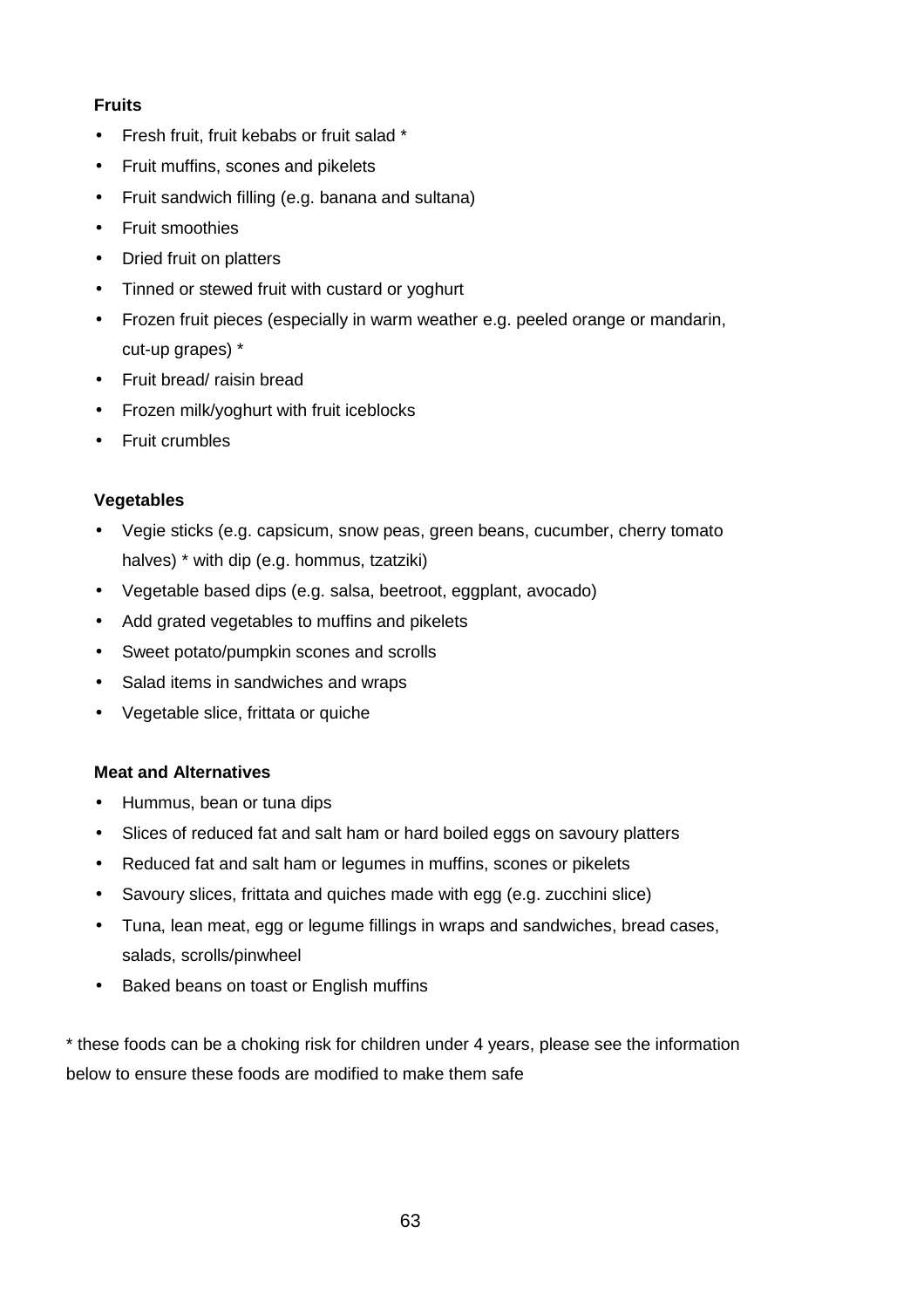#### **A NOTE TO REMEMBER**

To decrease the risk of choking:

- Children under 4 years of age are at increased risk of choking due to back grinding teeth not being developed until around the age of 2 ½- 3 years.
- To reduce the risk of choking:
	- Always supervise children whilst eating and make sure they are sitting quietly.
	- Never force a child to eat, and do not give a child food if they are laughing or crying.

| <b>Type of food</b>                        | <b>Examples</b>                                                                                                            | How to make food safer                                                                |
|--------------------------------------------|----------------------------------------------------------------------------------------------------------------------------|---------------------------------------------------------------------------------------|
| Foods with skins                           | Sausages, hotdogs, frankfurts.                                                                                             | Remove skins, cut lengthwise,<br>and then into small pieces.                          |
| Round foods                                | Grapes and cherry tomatoes.                                                                                                | Cut in half.                                                                          |
| Food with seeds,<br>pips and stones        | Cherries, stone fruit, olives.                                                                                             | Remove seeds, pips and<br>stones and cut into small<br>pieces.                        |
| Foods that are hard,<br>crunchy or stringy | Hard fruit and vegetables such<br>as raw apple, carrot and celery.                                                         | Grate, very finely slice, cook or<br>mash.                                            |
|                                            | Corn chips, popcorn, nuts, and<br>hard or sticky lollies.<br>Very hard crackers that don't<br>dissolve or break up easily. | Don't serve these.                                                                    |
| Foods that are tough<br>and chewy          | Meat with gristle and bone.<br>Tough meat.                                                                                 | Remove fat, gristle and bone.<br>Cut into small pieces.<br>Mince, shred or slow cook. |
| Foods containing<br>small bones            | Fish, chicken                                                                                                              | Remove bones and cut into<br>small pieces.                                            |

Refer to "Preventing choking on food" resource, to download resource and order form from http://www.healthpromotion.cywhs.sa.gov.au/Content.aspx?p=206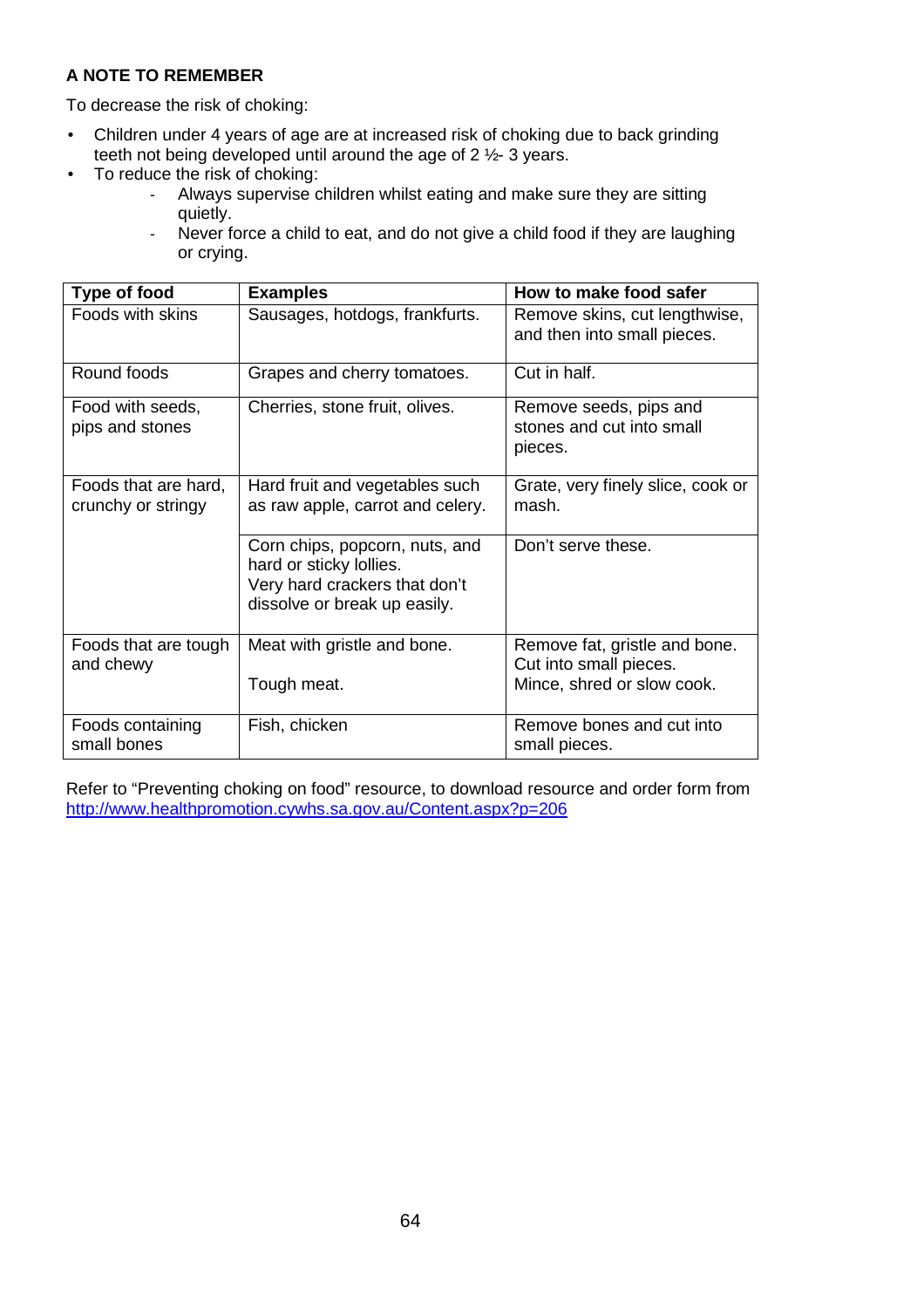# **Sandwich and Sandwich Fillings**

Adapted from: The Cook's Cookbook (1999)

- 1. Use all types of breads including:
	- Pita bread
	- Lebanese bread
	- Rolls
	- Wraps
	- English muffins
	- Sandwich loaves- white, wholemeal, multi-grain, rye
- 2. Try different serving ideas: toasted sandwiches, open sandwiches, tiger sandwiches and fingers
- 3. When serving sandwiches on the menu choose a protein rich ingredient (a) and section of other sandwich fillings (b):
	- a) Protein rich ingredient (include at least 1 per sandwich)
		- o Cheese slices/ cream cheese
		- o Baked beans
		- o Egg
		- o Lean cold meats (e.g. roast beef, ham)
		- o Tinned tuna
		- o Shredded chicken breast
		- o Hummus
	- b) Other sandwich fillings to include
		- o Vegetables e.g. cucumber, lettuce, tomato, capsicum, grated carrot, corn
		- o Fruit e.g. sultanas, banana, pineapple

The following can be served as a snack or along with sandwiches including the above:

- o Jam/ Fruit spread (limit frequency as these are higher in sugar)
- o Vegemite/ marmite/ promite (limit frequency as these are higher in salt)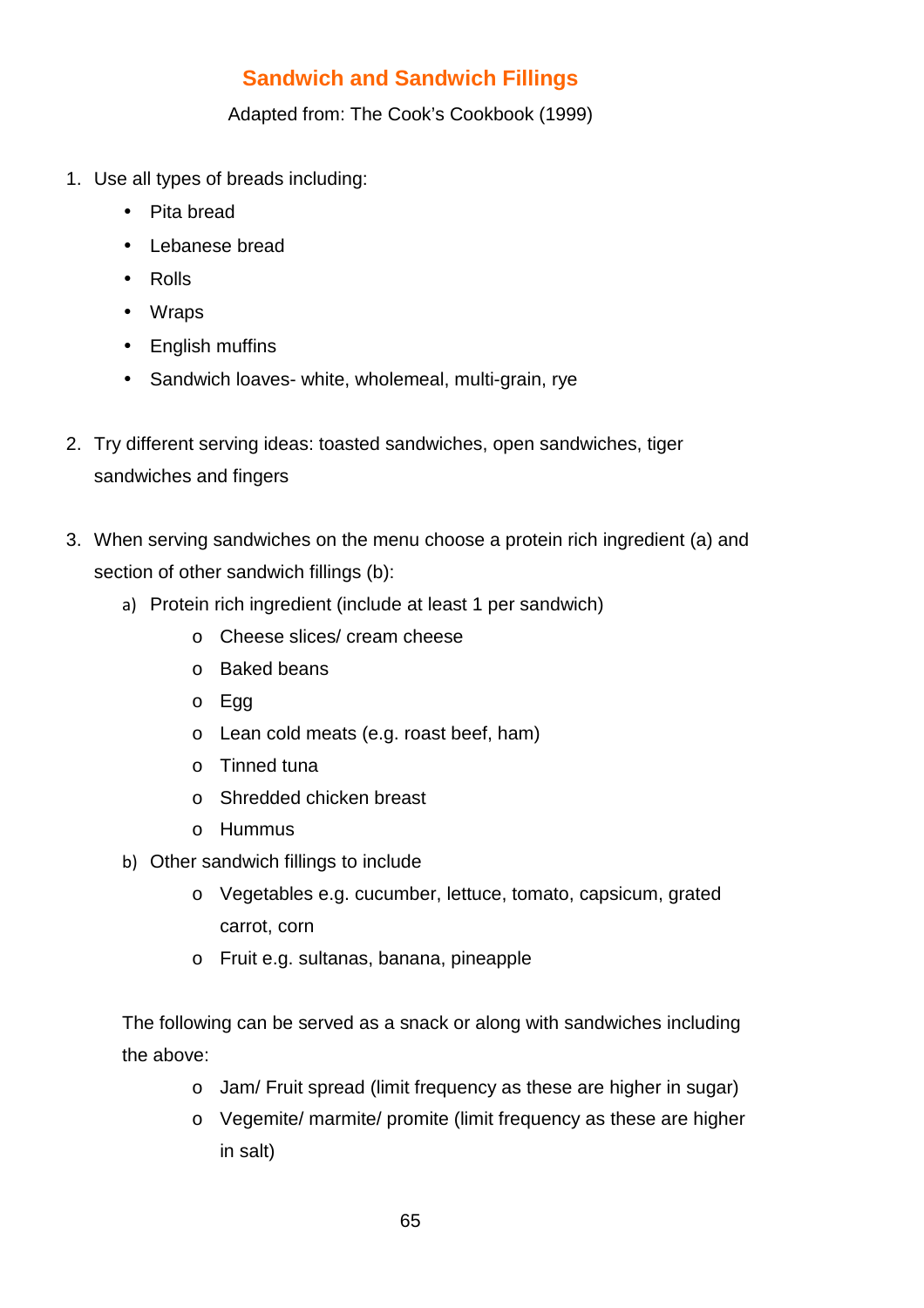Different sandwich combinations to try include:

- Grated cheese and grated carrot mixed together
- Cream cheese and sultanas/ grated carrot
- Baked beans (mashed) and cheese
- Chicken, diced dried apricot and cream cheese
- Egg, lettuce and tomato
- Cheese, pineapple, lean ham and lettuce
- Lean ham, tomato and cucumber
- Shaved roast beef, tomato, relish and lettuce
- Hummus and salad
- Sweet corn, relish, cream cheese and lettuce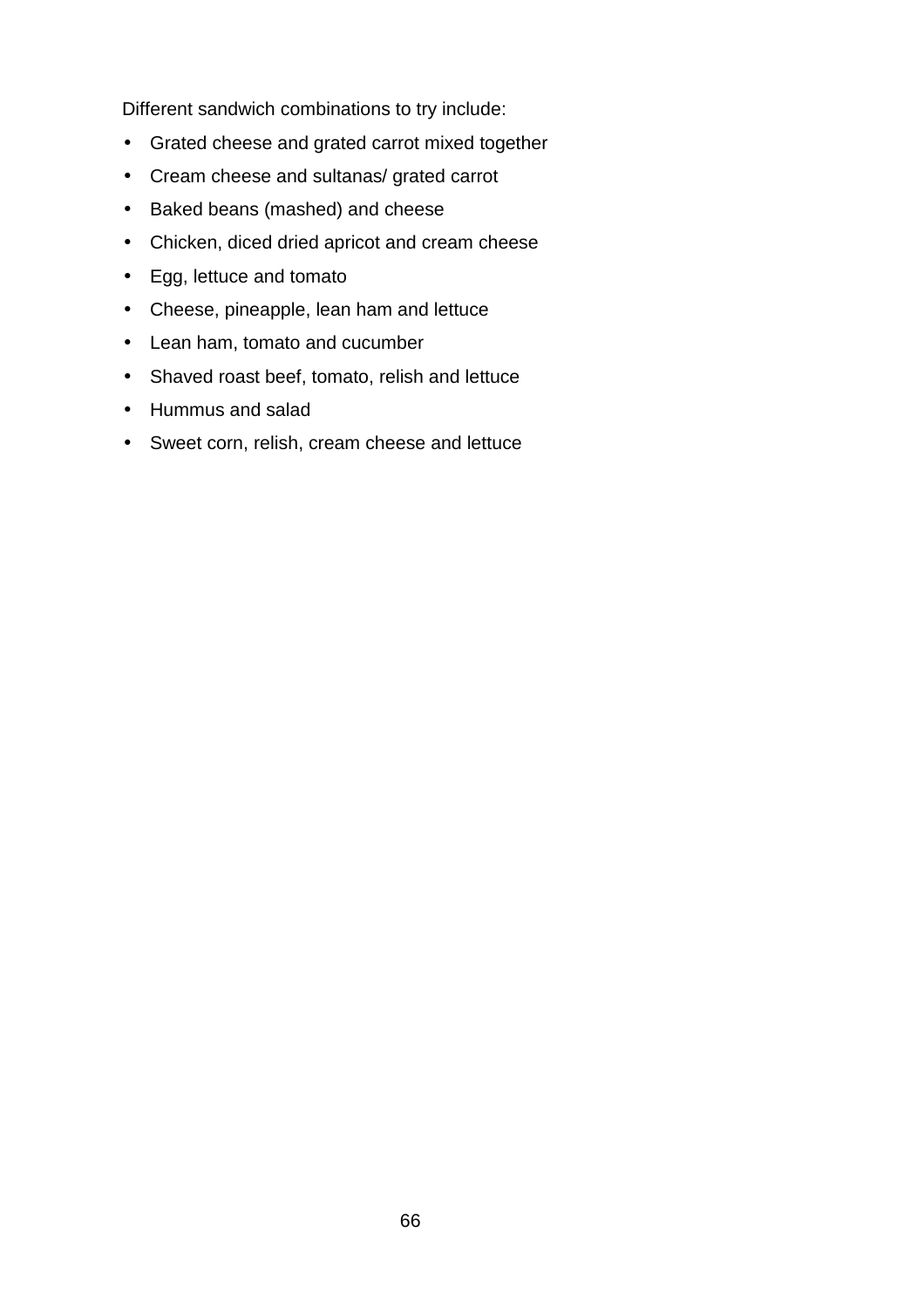## **Scones**

Adapted from: The Cook's Cookbook (1999)

## Makes 25

90g polyunsaturated margarine 800g self raising flour 60g skim milk powder 575ml water

- 1. Cut or rub the margarine into the sifted dry ingredients
- 2. Add the water; mix rapidly until the dough is just moist enough to leave the sides of the bowl
- 3. Roll out onto a floured board to about 2cm thickness. Place on oven trays
- 4. Cut into 5cm squares with a floured knife. Bake in oven at 180°C for 12-15 minutes
- 5. Allow to cool and serve with margarine & jam.

## **Variations**

- Date and Sultana scones: add 250g chopped and pitted date OR 250g sultanas + 20g sugar
- Wholemeal Cheese scones: use wholemeal flour instead of plain flour + add 200g grated cheese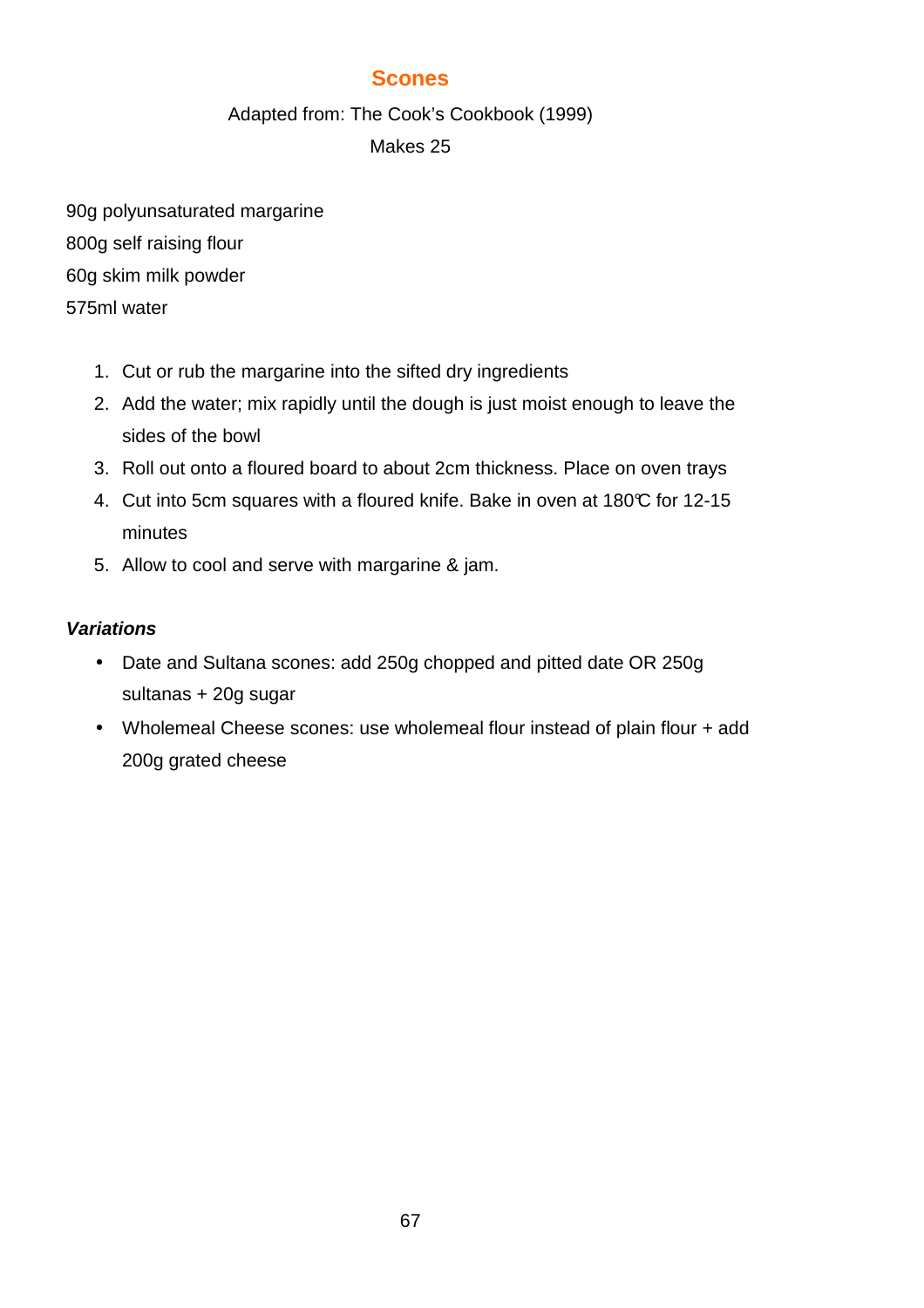# **Pineapple and Ricotta Dip**

Adapted from Caring For Children (1993)

Serves 40

1kg smooth ricotta (or cottage) cheese

- 2 x 800g tins crushed pineapple, well drained
	- 1. Combine ingredients thoroughly
	- 2. Serve with crackers, fruit & cucumber sticks

# **White Bean Dip**

## Adapted from Lifestyle Food Serves 40

- 3 x 400g can cannelloni beans, drained and rinsed
- 1 tablespoons crushed garlic
- ¼ cup lemon juice
- ¼ cup olive oil
- ½ cup fresh parsley leaves

Ground black pepper, to taste

- 1. Combine all ingredients in a blender and process until smooth. Add pepper to taste.
- 2. Serve with grainy crackers and green bean, capsicum and cucumber sticks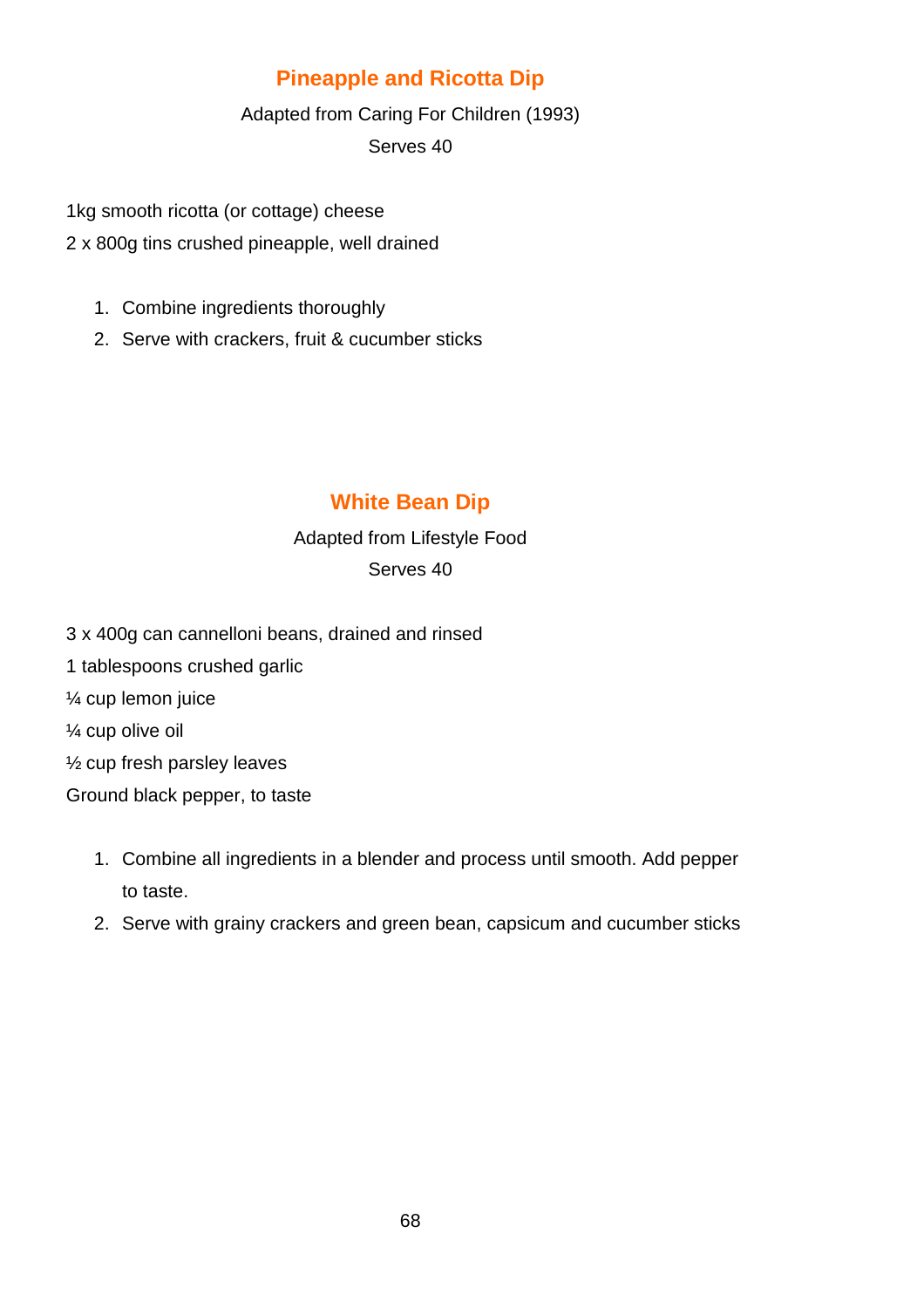# **Yoghurt and Rice Snack**

Adapted from: Caring For Children (1993)

Serves 40

2 cups short grain rice

2kg yoghurt

3 cups fruit salad, well drained

- 1. Cook and drain rice. Allow to cool, then chill
- 2. Combine all ingredients and spoon into large bowl
- 3. Cover and chill for 1 hour in the fridge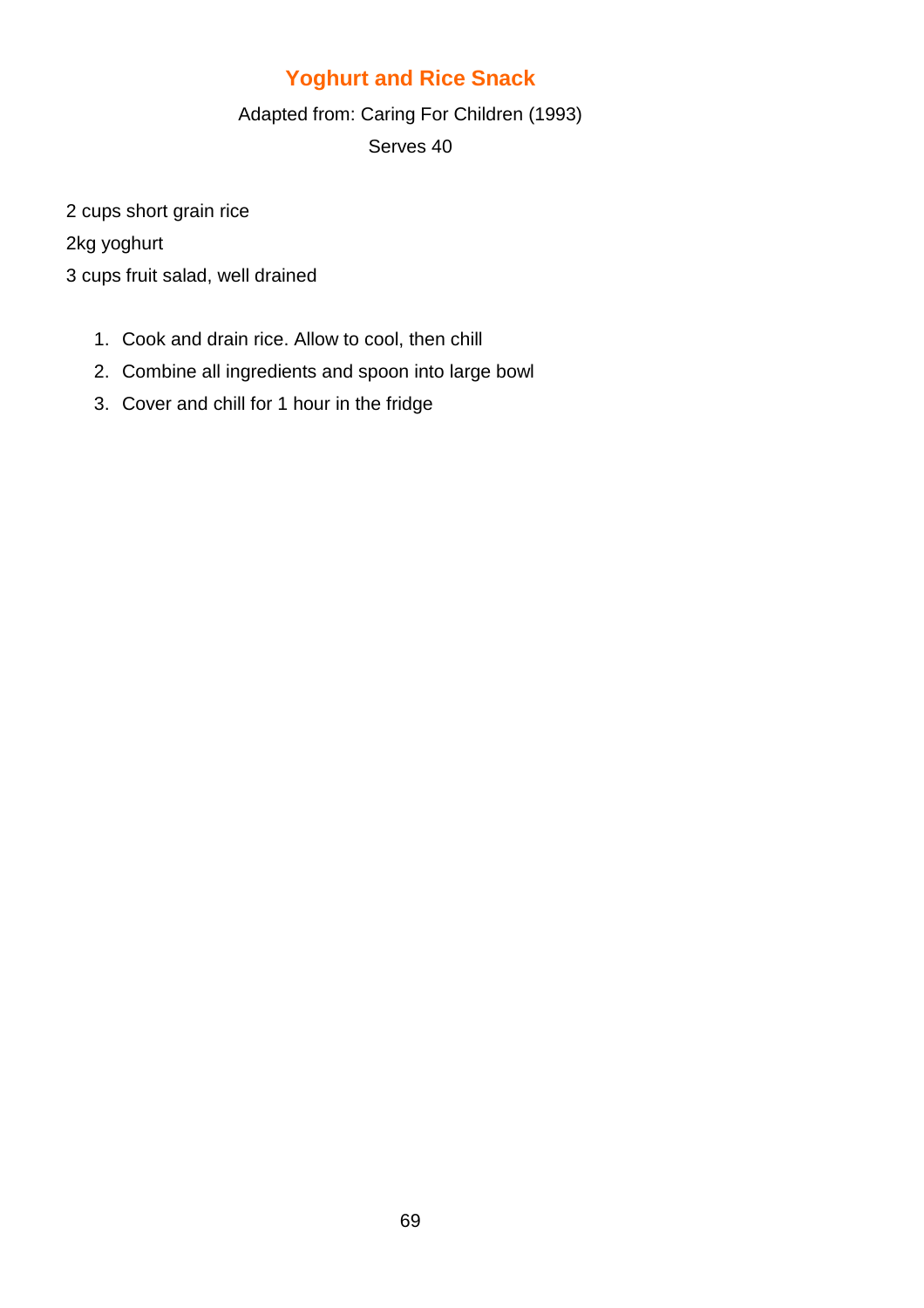# **The Kindy Room Favourite Muffin**

Kura Yerlo Child Care Centre Makes 24 mini-muffins

- 1 cup white self raising flour
- 1 cup wholemeal self raising flour
- ½ cup brown sugar
- 2 eggs, lightly beaten
- 300g mixed berry yoghurt
- ½ punnet strawberries
- ½ cup vegetable oil
- A pinch of cinnamon
	- 1. Preheat oven to 180°C
	- 2. In a large bowl mix all ingredients together until just combined
	- 3. Pour mixed into greased muffin tins
	- 4. Bake in pre-heated oven for 20 minutes or until a skewer inserted into the centre comes out clean
	- 5. Allow muffins to stand for 10 minutes and remove from tin

## **Other Great Fruit & Yoghurt combo:**

- 1 mashed banana with honey yoghurt
- ½ cup tinned peaches with mango yoghurt
- 1 cup tinned apple with vanilla yoghurt, and add an extra pinch of cinnamon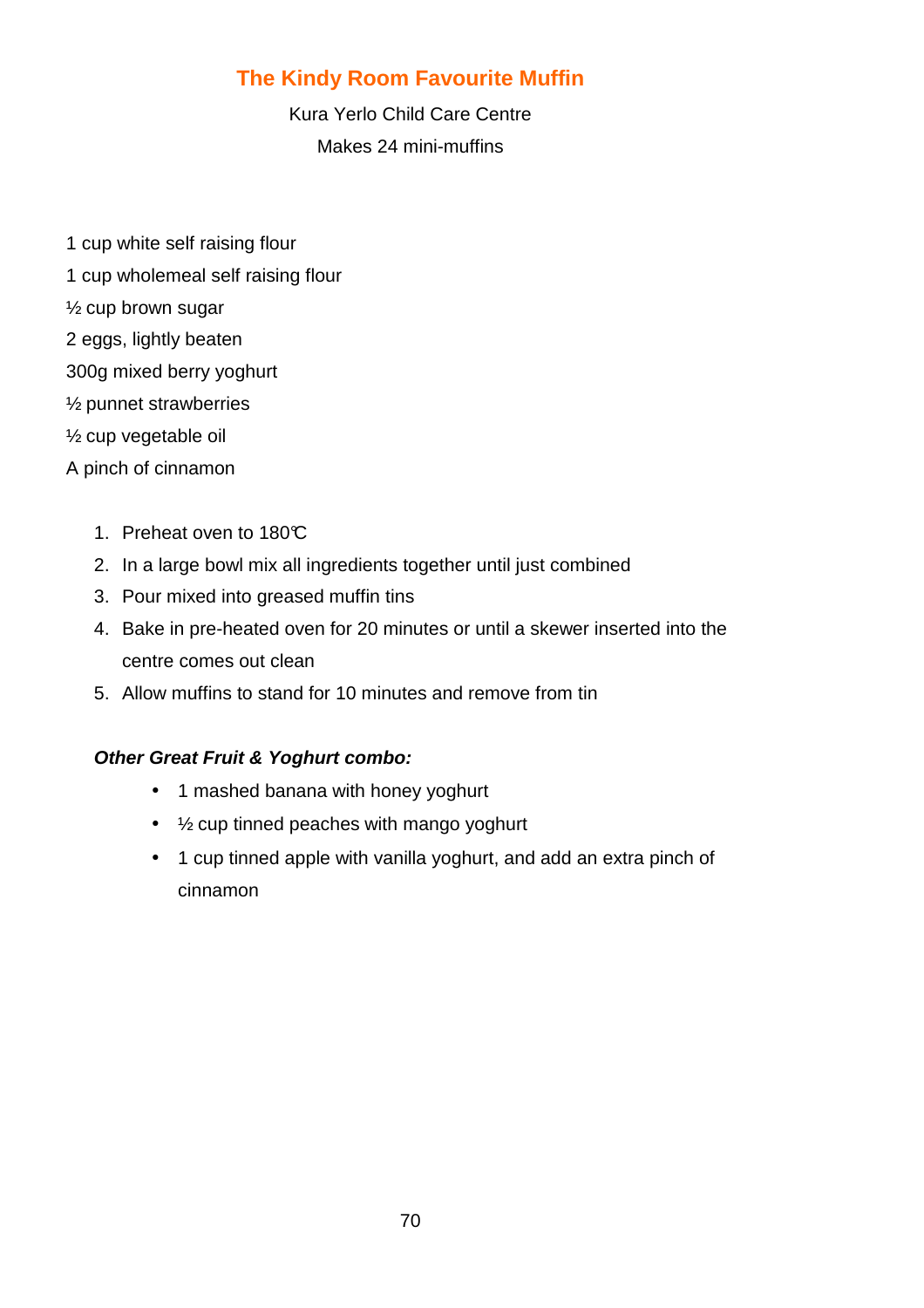## **Scrolls**

Adapted from: 'Kids in the Kitchen' (2008) Makes 12 large scrolls or 24 small scrolls

## Ingredients:

1 ½ cups wholemeal self raising flour 1 ½ cups white self raising flour 45g margarine 1 cup milk (plus a little extra milk for brushing) Filling of your choice

## Method:

- 1. Preheat oven to  $190^{\circ}$ C
- 2. Sift flours in a large bowl
- 3. Rub margarine into flour until it looks like bread crumbs
- 4. Add milk gradually and milk into a soft dough
- 5. Roll dough, on a floured bench, into a rectangle about 30cm x 23cm
- 6. Spread/sprinkle with mixture examples include tomato paste, ham, cheese and pineapple; spinach and cheese; tomato and cheese; tinned fruit with sultanas and a sprinkle of mixed spice
- 7. Roll up lengthwise and seal the join with a little water. Brush the roll with extra milk
- 8. Cut into circles and lay on a non-stick baking tray.
- 9. Bake for approximately 25-30 minutes (may need less time if making small scrolls)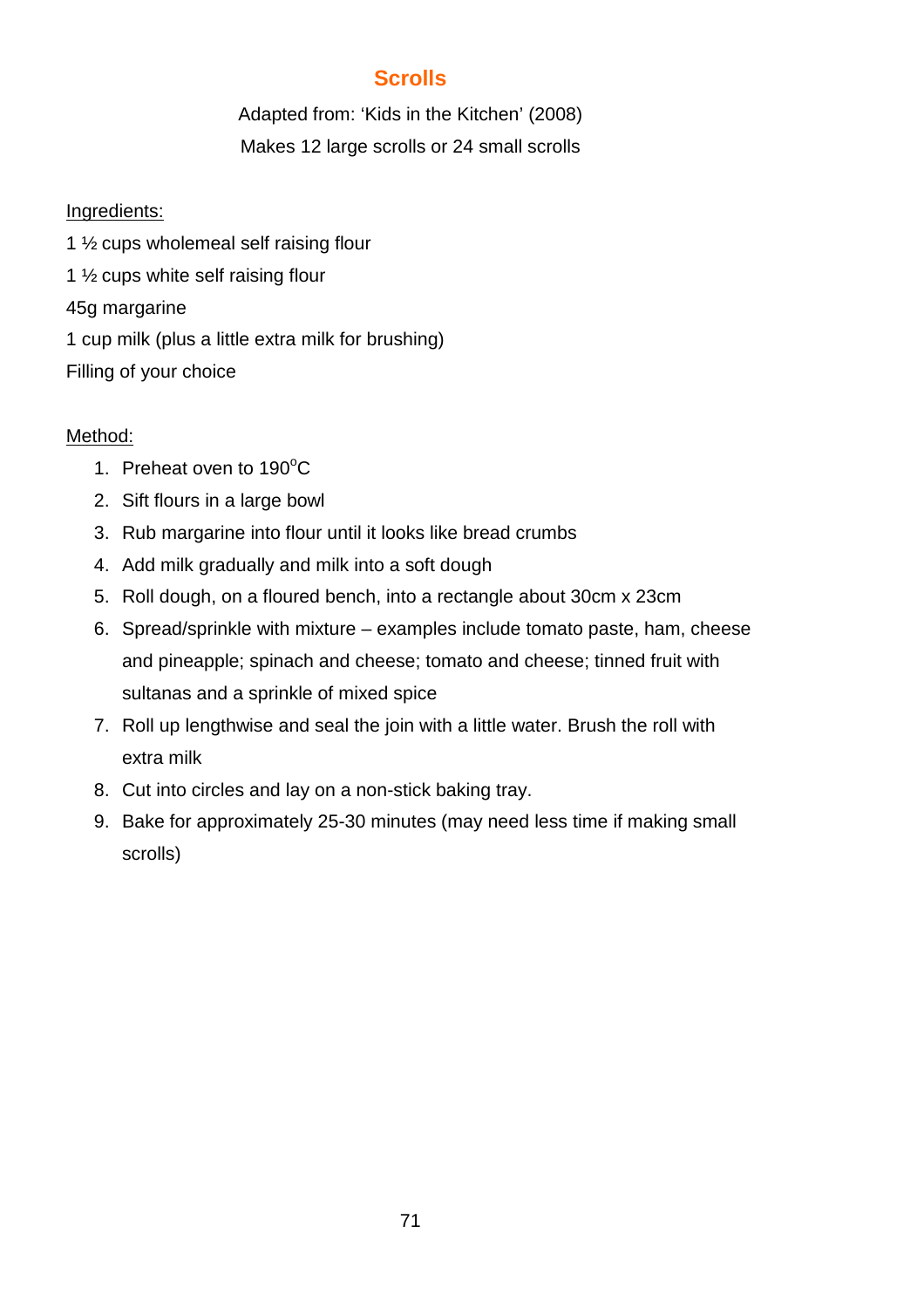# **Cheesy Spinach Mini Rice Cakes**

Adapted from: Kids' Lunches, Australian Women's Weekly (2009)

#### Ingredients

1 cup grated cheddar cheese 250g frozen spinach, thawed (could use any grated or finely chopped vegies) 250g pre-cooked rice\* 3 eggs, lightly beaten 250g cottage cheese 1 onion, finely chopped

## Method

- 1. Preheat oven to  $160^{\circ}$ C fan forced.
- 2. Squeeze excess water from spinach. Mix all ingredients together in a large bowl until well combined.
- 3. Spoon mixture into prepared mini muffin pan holes.
- 4. Bake for about 20 minutes or until lightly browned and just set.
- 5. Stand rice cakes for 5 minutes before turning onto a wire rack to cool.

#### Tips:

Try adding a few herbs from your centres garden or a pinch of curry powder for an extra flavour punch.

We used mini muffin trays, just make sure you grease the pan holes well. Try using a canola oil spray or use silicone patty pans and they will never stick!

\* You can use leftover plain rice, if you ensure it has been cooled and stored appropriately; or just cook up a bit of extra rice at lunch time.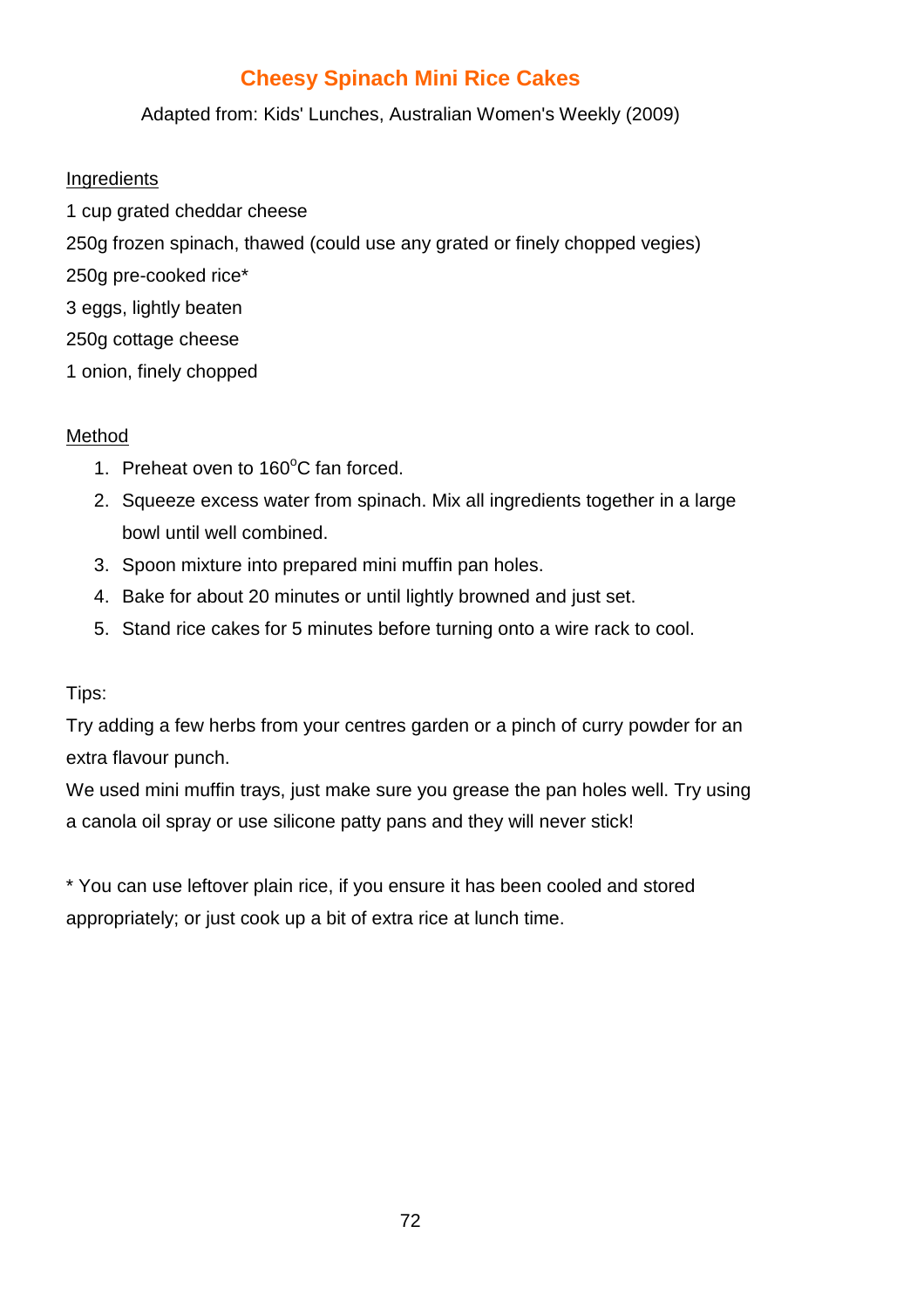# **Savoury Vegetable Pikelets**

Caring for Children: Food, Nutrition and Fun Activities (2005) Makes 40 serves

#### **Ingredients**

- 8 eggs, separated
- 2 tablespoons brown sugar
- 4 cups milk, warmed
- 4 ½ cups wholemeal self raising flour
- 2 cups corn kernels
- 2 large carrots, grated
- 3 sticks celery, finely chopped
- 4 onions, finely chopped
- 4 tablespoons parsley, chopped

#### Method

- 1. Place flour in a bowl and make a well in the centre. Add combined egg yolks, sugar and milk. Mix to a smooth batter.
- 2. Fold through vegetables and parsley.
- 3. Beat egg whites until stiff and fold through batter.
- 4. Drop spoonfuls of pikelet mix onto a lightly greased or non stick pan (moderately hot).
- 5. Brown pikelets on both sides.

### **Tips**

A combination of any vegetables is suitable.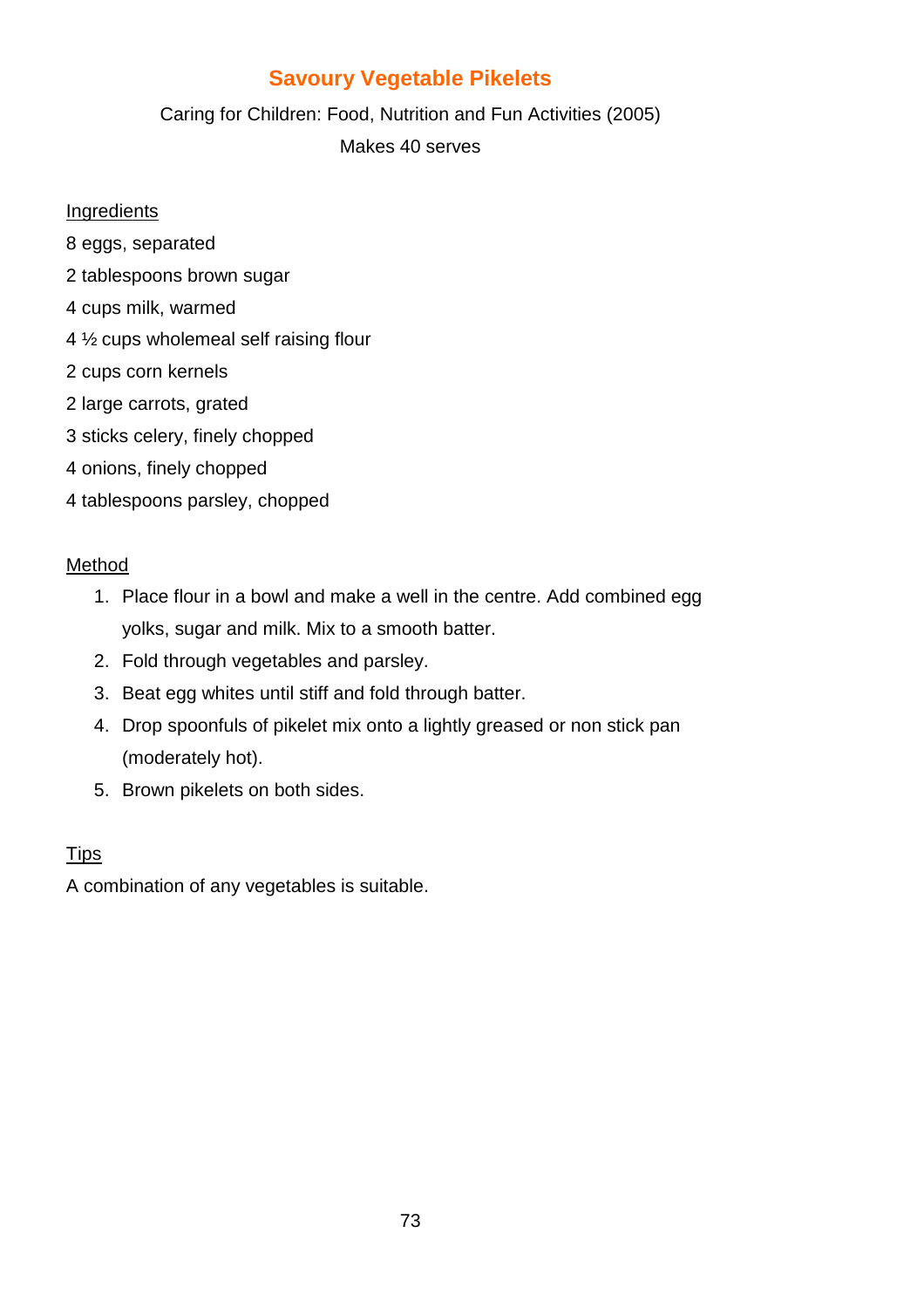## **Pear and Raspberry Bread**

### Goodstart Early Learning Oakbank Makes 50 serves

### **Ingredients**

1.125kg self raising flour 3 teaspoons bicarb soda 900ml milk 20 pears, cored and diced 250g brown sugar 170g frozen raspberries, defrosted 210ml natural yoghurt

### Method

- 1. Preheat oven to 180 $^{\circ}$ C. Process raspberries to make a puree.
- 2. Place the rest of the ingredients in a food processor and process for about 20 seconds.
- 3. Add half the mixture into a greased loaf pan and then half the raspberry puree, fold in gently, then add the rest of the mixture and puree, ribbon it through the mixture.
- 4. Bake for 1 hour, cool on a rack and then slice into 50 pieces.